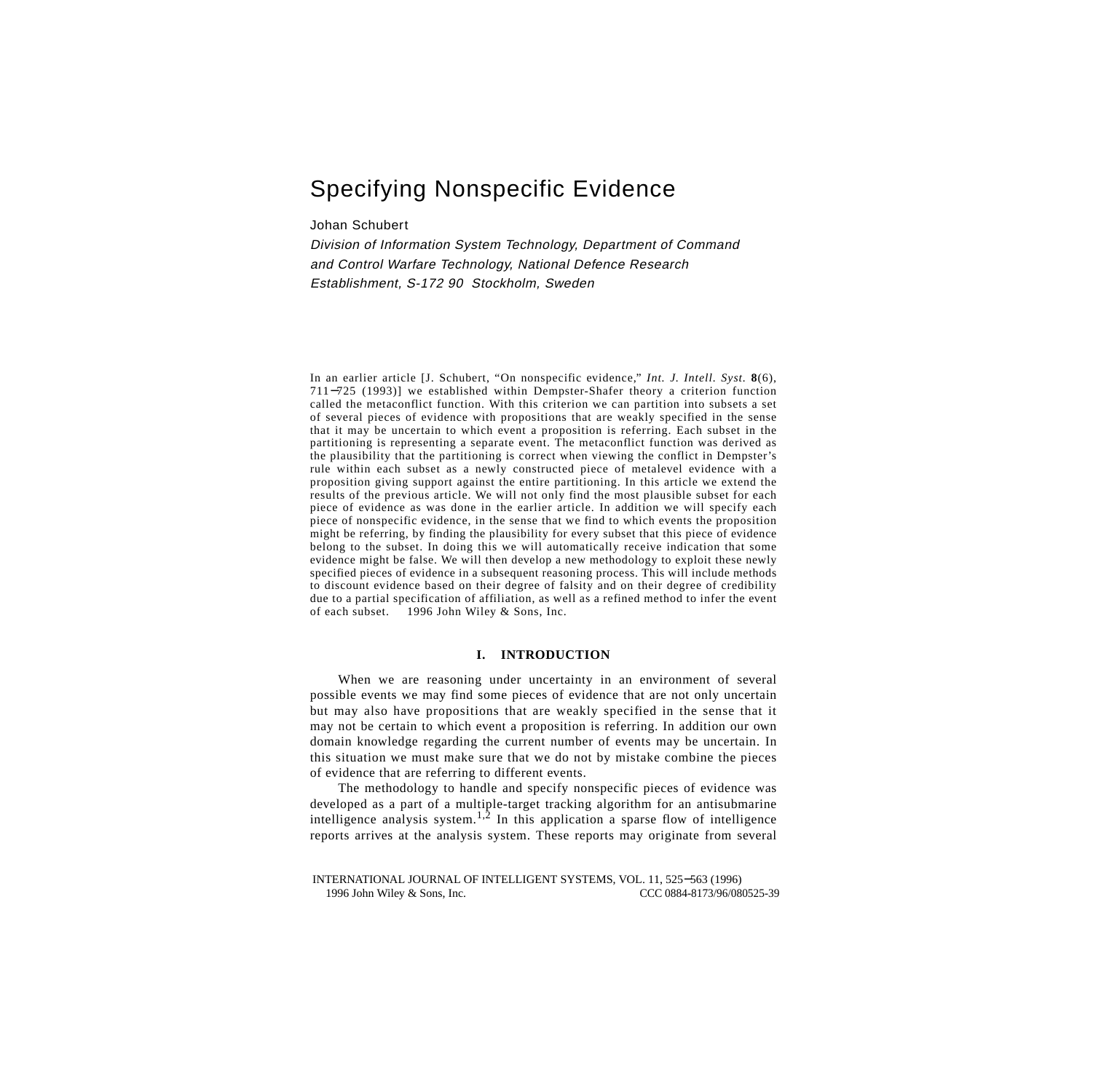different unconnected sensor systems. The reports carry a proposition about the occurrence of a submarine at a specified time and place, a probability of the truthfulness of the report and may contain additional information such as velocity, direction and type of submarine.

When there are several submarines we want to separate the intelligence reports into subsets according to which submarine they are referring to. We will then analyze the reports for each submarine separately. However, the intelligence reports are never labeled as to which submarine they are referring to. Thus, it is not possible to directly differentiate between two different submarines using two intelligence reports.

Instead we will use the conflict between the propositions of two intelligence reports as a probability that the two reports are referring to different submarines. This probability is the basis for separating intelligence reports into subsets.

The cause of the conflict can be nonfiring sensors placed between the positions of the two reports, the required velocity to travel between the positions of the two reports at their respective times in relation to the assumed velocity of the submarines, etc.

The general idea is this. If we receive several pieces of evidence about several different and separate events and the pieces of evidence are mixed up, we want to sort all the pieces of evidence according to which event they are referring to. Thus, we partition the set of all pieces of evidence into subsets where each subset refers to a particular event. In Figure 1 these subsets are denoted by χ*i*. Here, 13 pieces of evidence are partitioned into four subsets. When the number of subsets is uncertain there will also be a "domain conflict" which is a conflict between the current number of subsets and domain knowledge. The partition is then simply an allocation of all pieces of evidence to the different events. Since these events do not have anything to do with each other, we will analyze them separately.

Now, if it is uncertain to which event some pieces of evidence is referring we have a problem. It could then be impossible to know directly if two different pieces of evidence are referring to the same event. We do not know if we should put them into the same subset or not. This problem is then a problem of organization. Evidence from different problems that we want to analyze are unfortunately mixed up and we are having some problem separating it.

To solve this problem, we can use the conflict in Dempster's rule when all pieces of evidence within a subset are combined, as an indication of whether these pieces of evidence belong together. The higher this conflict is, the less credible that they belong together.

Let us create an additional piece of evidence for each subset where the proposition of this additional piece of evidence states that this is not an "adequate partition." Let the proposition take a value equal to the conflict of the combination within the subset. These new pieces of evidence, one regarding each subset, reason about the partition of the original evidence. Just so we do not confuse them with the original evidence, let us call all this evidence *metalevel evidence* and let us say that its combination and the analysis of that combination take place on the *metalevel* (Fig. 1).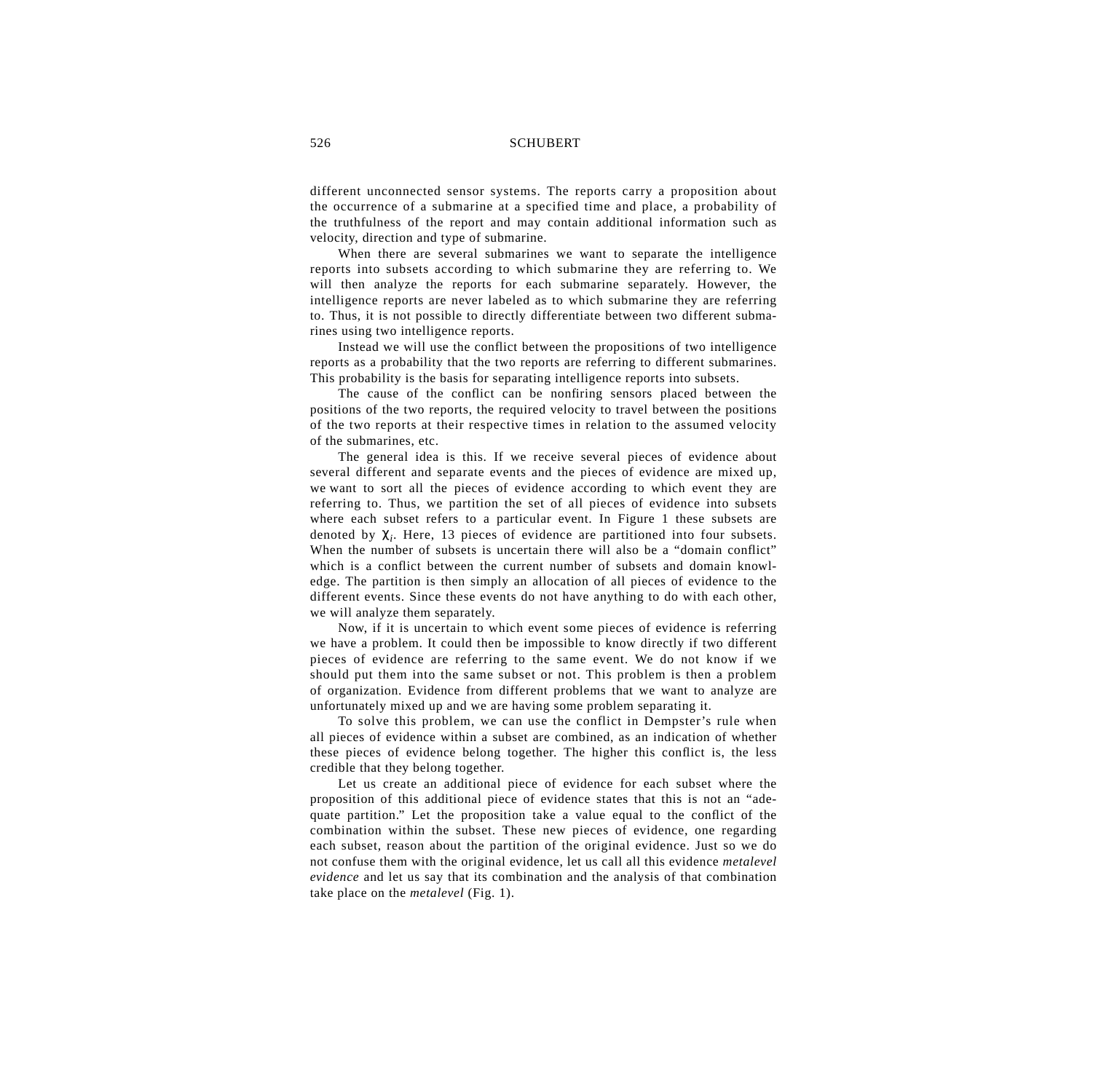

**Figure 1.** The Conflict in each subset of the partition becomes a piece of evidence at the metalevel.

In the combination of all pieces of metalevel evidence, one regarding each subset, we only receive support stating that this is not an "adequate partition." We may call this support a *metaconflict*. The smaller this support is, the more credible the partition. Thus, the most credible partition is the one that minimizes the metaconflict.

We know that it is not possible to separate the pieces of evidence based only on their proposition. Instead we prefer to separate it based on their conflicts. Since the conflict measures the lack of compatibility between several pieces of evidence, and pieces of evidence referring to different events tend to be more incompatible than pieces of evidence referring to the same event, it is an obvious choice as a distance measure in some cluster algorithm. The idea of using the conflict in Dempster's rule as distance measure between pieces of evidence was first suggested by Lowrance and Garvey.<sup>3</sup>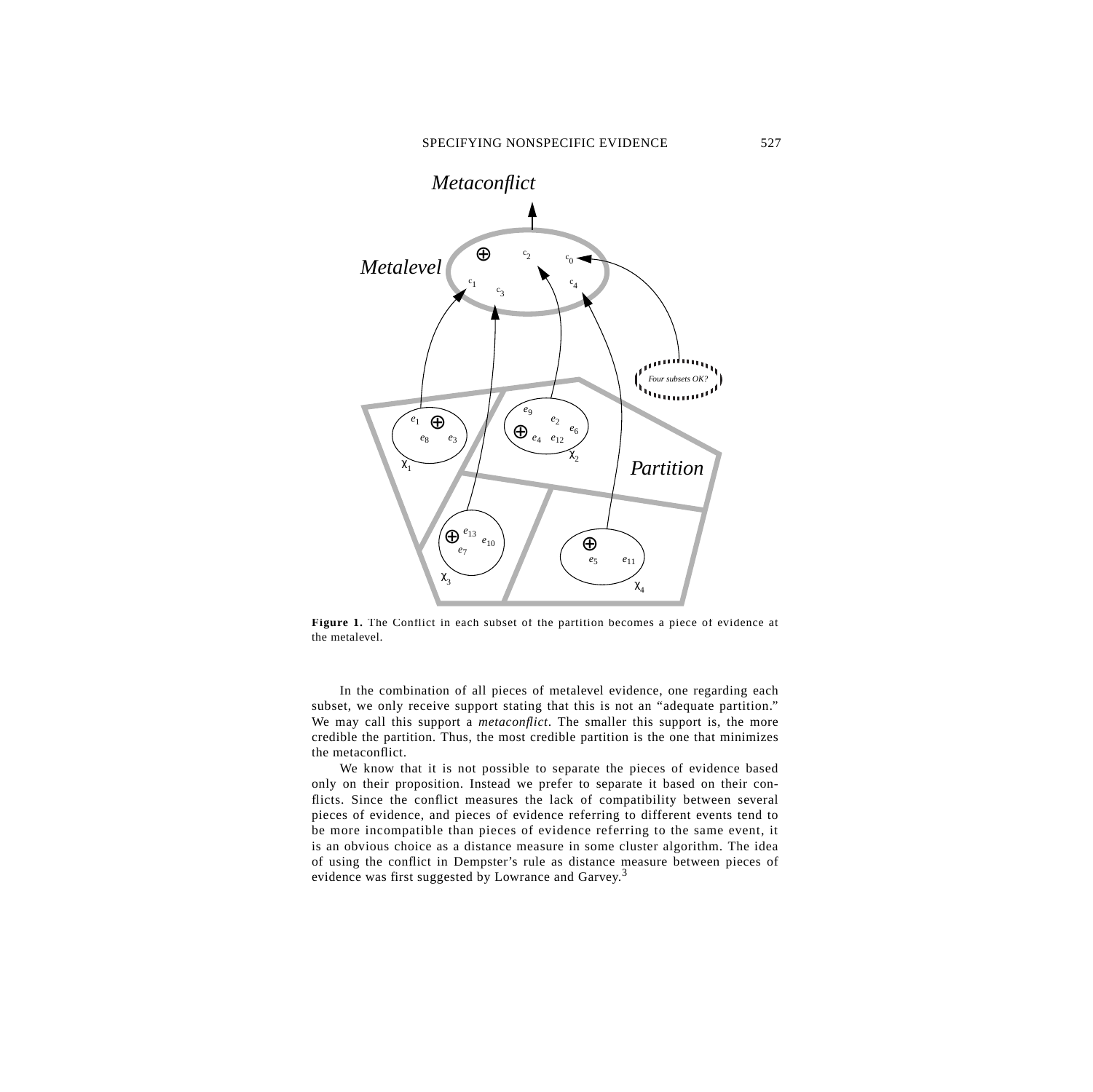In an earlier article<sup>4</sup> we established, within the framework of Dempster-Shafer theory,<sup>5-9</sup> the criterion function of overall conflict called the metaconflict function. With this criterion we can partition evidence with weakly specified propositions into subsets, each subset representing a separate event. These events should be handled independently.

To make a separation of evidence possible, every proposition's action part must be supplemented with an event part describing to which event the proposition is referring. If the proposition is written as a conjunction of literals or disjunctions, then one literal or disjunction concerns which event the proposition is referring to. This is the event part. The remainder of the proposition is called the action part. An example from our earlier article illustrates the terminology:

Let us consider the burglaries of two bakers' shops at One and Two Baker Street, event  $1(E_1)$  and event  $2(E_2)$ , i.e., the number of events is known to be two. One witness hands over a piece of evidence, specific with respect to event 1, with the proposition: "The burglar at One Baker Street," event part:  $E_1$ , "was probably brown haired  $(B)$ ," action part: *B*. A second anonymous witness hands over a nonspecific piece of evidence with the proposition: "The burglar at Baker Street," event part: *E*1, *E*2, "might have been red haired (*R*)," action part: *R*. That is, for example:

| evidence 1:       | evidence $2$ :         |
|-------------------|------------------------|
| proposition:      | proposition:           |
| action part: $B$  | action part: $R$       |
| event part: $E_1$ | event part: $E_1, E_2$ |
| $m(B) = 0.8$      | $m(R) = 0.4$           |
| $m(\Theta) = 0.2$ | $m(\Theta) = 0.6$      |

We will have a conflict between two pieces of evidence in the same subset in two different situations. First, we have a conflict if the proposition action parts are conflicting regardless of the proposition event parts since they are presumed to be referring to the same event. Secondly, if the proposition event parts are conflicting then, regardless of the proposition action parts, we have a conflict with the presumption that they are referring to the same event.

The metaconflict used to partition the set of evidence is derived<sup>4</sup> as the plausibility that the partitioning is correct when the conflict in each subset is viewed as a piece of metalevel evidence against the partitioning of the set of evidence,  $\chi$ , into the subsets,  $\chi_i$ . We have a simple frame of discernment on the metalevel  $\Theta = \{AdP, -AdP\}$ , where  $AdP$  is short for "adequate partition," and a basic probability assignment (bpa) from each subset χ*<sup>i</sup>* assigning support to a proposition against the partitioning:

$$
m_{\chi_i}(\neg \text{AdP}) \triangleq \text{Conf}(\{e_j | e_j \in \chi_i\}),
$$

$$
m_{\chi_i}(\Theta) \triangleq 1 - \text{Conf}(\{e_j | e_j \in \chi_i\})
$$

where  $e_j$  is the *j*th piece of evidence and  $\{e_j | e_j \in \chi_i\}$  is the evidence belonging to subset  $\gamma_i$  and Conf( $\cdot$ ) is the conflict. k, in Dempster's rule. Also, we have a to subset  $\chi_i$  and Conf( $\cdot$ ) is the conflict, *k*, in Dempster's rule. Also, we have a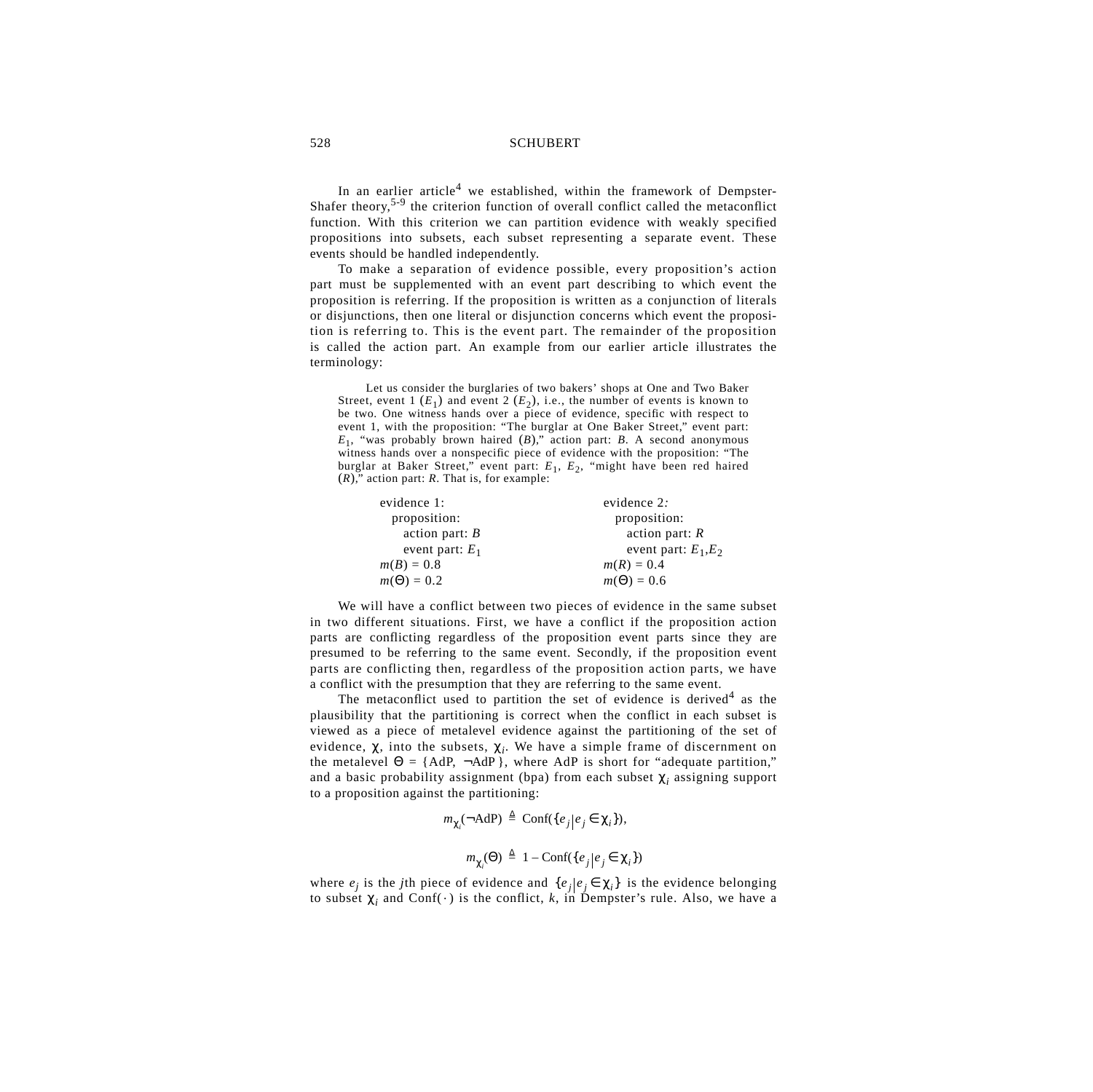bpa concerning the domain resulting from a probability distribution about the number of subsets, *E*, conflicting with the actual current number of subsets, #χ. This bpa also assigns support to a proposition against the partitioning:

$$
m_D(\neg \text{AdP}) \triangleq \text{Conf}(\{E, \#\chi\}),
$$
  

$$
m_D(\Theta) \triangleq 1 - \text{Conf}(\{E, \#\chi\}).
$$

The combination of these by Dempster's rule give us the following plausibility of the partitioning:

$$
\text{Pls}(\text{AdP}) = (1 - m_D(\neg \text{AdP})) \cdot \prod_{i=1}^{r} (1 - m_{\chi_i}(\neg \text{AdP})).
$$

The difference, one minus the plausibility of a partitioning, will be called the metaconflict of the partitioning. The metaconflict function can then be defined as:

DEFINITION. <sup>4</sup> *Let the* metaconflict function,

$$
Mcf(r, e_1, e_2, ..., e_n) \triangleq 1 - (1 - c_0) \cdot \prod_{i=1}^r (1 - c_i),
$$

*be the conflict against a partitioning of n pieces of evidence of the set* χ *into r disjoint subsets* χ*i where*

$$
c_0 = \sum_{i \neq r} m(E_i)
$$

*is the conflict between the hypothesis that there are r subsets and our prior belief about the number of subsets with m*(*Ei*) *being the prior support given to the fact there are i subsets and*

$$
c_i = \sum_{\substack{I \\ \cap I = \emptyset}} \prod_{\substack{k \\ e_j \in I}} m_j(e_j^k)
$$

*is the conflict in subset i, where*  $\cap I$  *is the intersection of all elements in I, I* = *is a set of one focal element from the support function of each piece of evidence*  $e_j$  *in*  $\chi_i$  *and*  $e_j^{\kappa}$  *is the kth focal element of*  $e_j$ *.*  ${e_j^k}$   $e_j \in \chi_i$  $e_j^k$ 

Thus,  $|I| = |\chi_i|$  and

$$
|\{I\}| = \prod_{e_j \in \chi_i} |e_j|
$$

where  $|e_j|$  is the number of focal elements of  $e_j$ .

We are here only considering the case where the function  $m(\cdot)$  in the calculation of  $c_0$  is a probability function.

Two theorems are derived<sup>4</sup> to be used in the separation of evidence into subsets by an iterative minimization of the metaconflict function. By using these theorems we are able to reason about the optimal estimate of number of events, when the actual number of events may be uncertain, as well as the optimal partition of nonspecific evidence for any fixed number of events. These two theorems will also be useful in a process for specifying pieces of evidence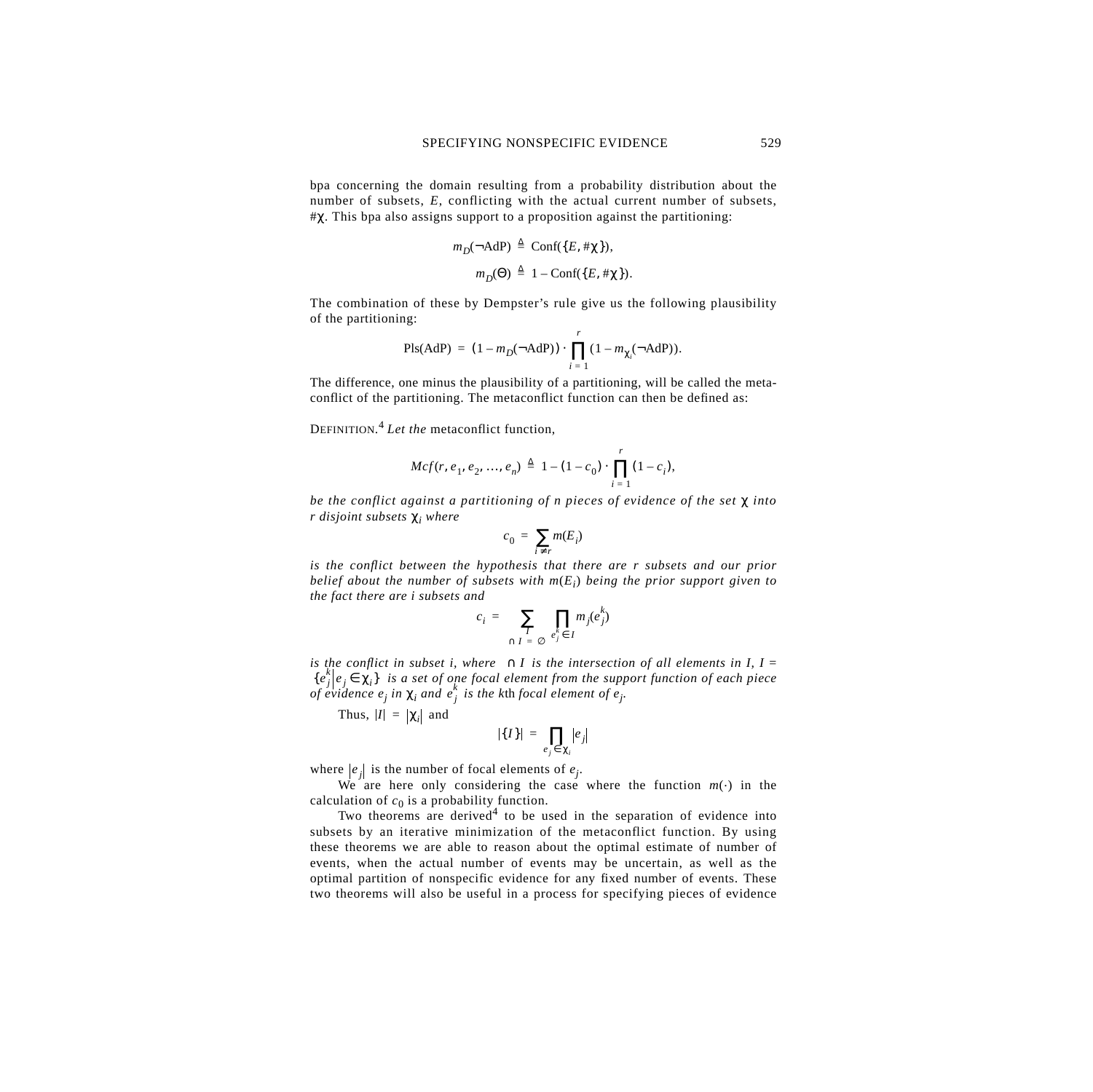by observing changes in the metaconflict when moving a single piece of evidence between different subsets.

THEOREM 1. For all j with  $j < r$ , if  $m(E_i) < m(E_r)$  then min Mcf(r,  $e_1, e_2, ...,$  $e_n$ ) < *min Mcf*(*j*,  $e_1$ ,  $e_2$ , ...,  $e_n$ ).

This theorem states that an optimal partitioning for  $r$  subsets is always better than the other solutions with fewer than *r* subsets if the basic probability assignment for *r* subsets is greater than the basic probability assignment for the fewer subsets.

THEOREM 2. For all j, if min  $Mcf(r, e_1, e_2, ..., e_n) < \sum m(E_i)$  then min  $Mcf(r, e_1, e_2, ..., e_n) < min Mcf(j, e_1, e_2, ..., e_n).$  $Mcf(r, e_1, e_2, ..., e_n) < \sum_{i \neq j} m(E_i)$ <br> $e_1, e_2, ..., e_n$ ,

Theorem 2 states that an optimal partitioning for some number of subsets is always better than the other solutions for any other number of subsets when the domain part of the metaconflict function is greater than the total metaconflict of the present partitioning.

In Section II we derive a bpa supporting that a piece of evidence is not belonging to a certain subset. This is done by observing the cluster conflict variations when a piece of evidence is moved out from a subset, or when, after that, it is brought into another subset, or by observing the domain conflict variation when it is put into a newly created subset by itself. With this derived bpa we find the support for each piece of evidence and every subset. In Section III we specify all pieces of evidence by combining the bpa's from different subsets regarding a particular piece of evidence and then calculate the plausibility for each subset that this particular piece of evidence belongs to the subset. The entire derivations of Sections II and III are found in Appendices I and II. In the combination of all bpa's in Section III we receive support for a false statement that a piece of evidence does not belong to any of the subsets and cannot be placed in a new subset by itself. We discuss how this situation can be handled in Section IV. In Section V we study the usefulness of the now specified evidence. Obviously, a piece of evidence that can belong to several different subsets is not so useful and should not be allowed to strongly influence a subsequent reasoning process within a subset. We then describe an improved method of finding the event represented by a subset (Sec. VI). Finally, we illustrate the methodology by an example of some "bakers' shops burglaries" and make a comparison of the refined methodology advocated in this article with the simpler approach in our earlier article<sup>4</sup> (Sec. VII).

# **II. EVIDENCE ABOUT EVIDENCE**

# **A. Evidence From Cluster Conflict Variations**

A conflict in a subset can be interpreted as a piece of metalevel evidence that there is at least one piece of evidence that does not belong to the subset. Thus, we can refine the basic probability assignment from subset  $\chi_i$  assigning support to a proposition against the partitioning,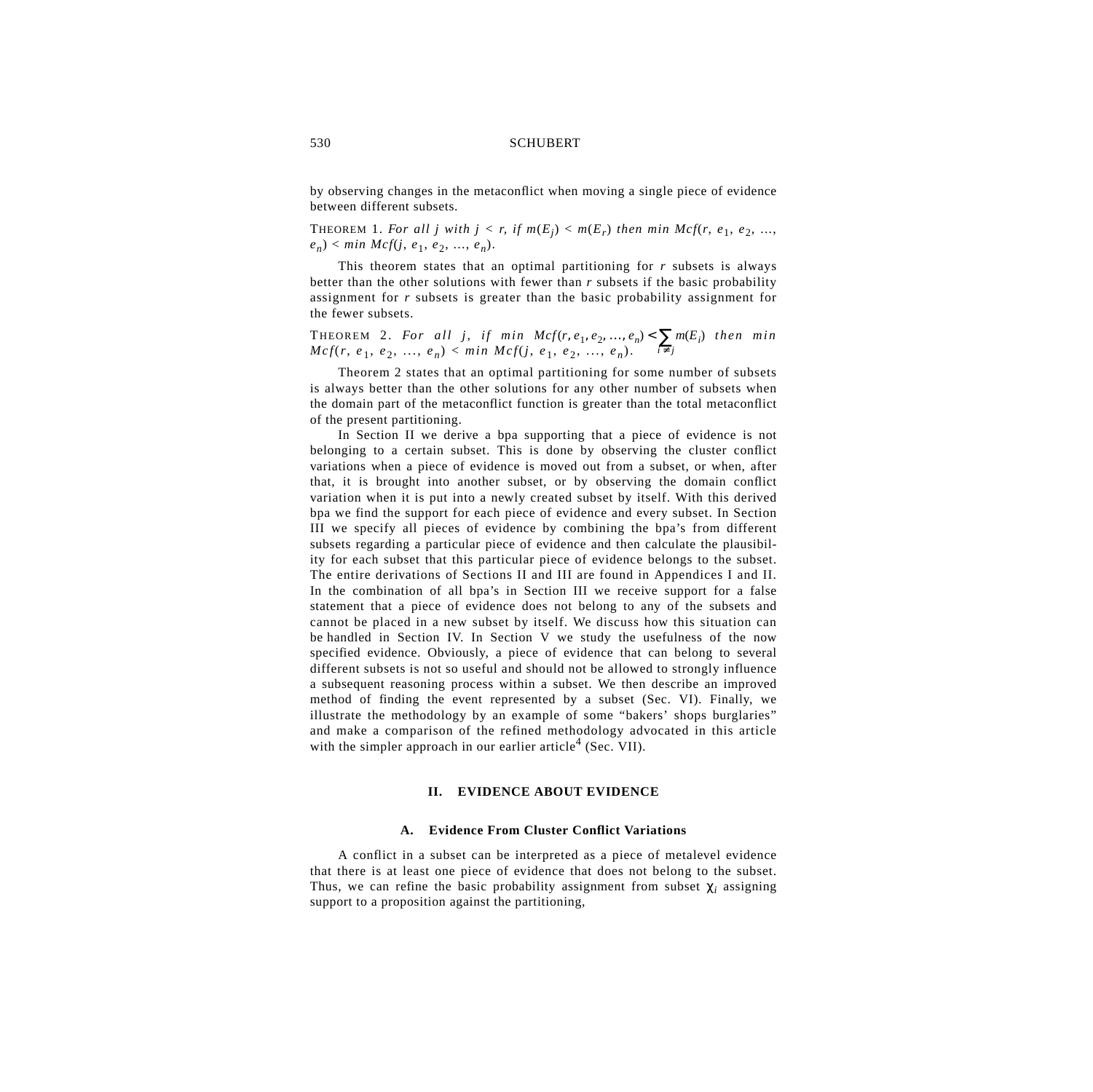$$
m_{\chi_i}(\neg \text{AdP}) = c_i,
$$
  
\n
$$
m_{\chi_i}(\Theta) = 1 - c_i
$$
  
\n
$$
m_{\chi_i}(\exists j.e_j \notin \chi_i) = c_i,
$$
  
\n
$$
m_{\chi_i}(\Theta) = 1 - c_i.
$$

Let us observe one piece of evidence  $e_q$  in  $\chi_i$ . If  $e_q$  is taken out from  $\chi_i$  the conflict  $c_i$  in  $\chi_i$  decreases to  $c_i^*$ . This decrease in conflict  $c_i - c_i^*$  can be interpreted as follows: there exists some metalevel evidence indicating that  $e_q$  does not belong to  $\chi_i$ ,

$$
m_{\Delta \chi_i}(e_q \notin \chi_i),
$$

$$
m_{\Delta \chi_i}(\Theta),
$$

and the remainder of the conflict  $c_i^*$  is metalevel evidence that there is at least one other piece of evidence  $e_j$ ,  $j \neq q$ , that does not belong to  $\chi_i - \{e_q\}$ ,

$$
m_{\chi_i - \{e_q\}}(\exists j \neq q.e_j \notin (\chi_i - \{e_q\})) = c_i^*,
$$
  

$$
m_{\chi_i - \{e_q\}}(\Theta) = 1 - c_i^*.
$$

We will derive the basic probability number of  $e_a \notin \chi_i$ ,  $m_{\Delta x} (e_a \notin \chi_i)$ , by We will derive the basic probability number of  $e_q \notin \chi_i$ ,  $m_{\Delta \chi_i}(e_q \notin \chi_i)$ , by stating that the belief in the proposition that there is at least one piece of evidence that does not belong to  $\chi_i$ ,  $\exists j.e_j \notin \chi_i$ , should be equal no matter whether we base that belief on the original piece of metalevel evidence, before  $e_q$  is taken out from  $\chi_i$ , or on a combination of the other two pieces of metalevel evidence  $m_{\Delta \chi_i}(e_q \notin \chi_i)$  and  $m_{\chi_i - \{e_q\}}(\exists j \neq q.e_j \notin (\chi_i - \{e_q\}))$ , after  $e_q$  is taken out from  $\chi_i$ , i.e.,

$$
\mathrm{Bel}_{\chi_i}(\exists j.e_j \notin \chi_i) = \mathrm{Bel}_{\Delta\chi_i \oplus (\chi_i - \{e_q\})}(\exists j.e_j \notin \chi_i).
$$

We get

$$
m_{\Delta \chi_i}(e_q \notin \chi_i) = \frac{c_i - c_i^*}{1 - c_i^*},
$$

$$
m_{\Delta \chi_i}(\Theta) = \frac{1 - c_i}{1 - c_i^*}.
$$

If  $e_q$  then is brought into another subset  $\chi_k$  its conflict will increase from  $c_k$  to  $c_k^*$ . Thus, we will also have metalevel evidence regarding every other subset χ*k*,

to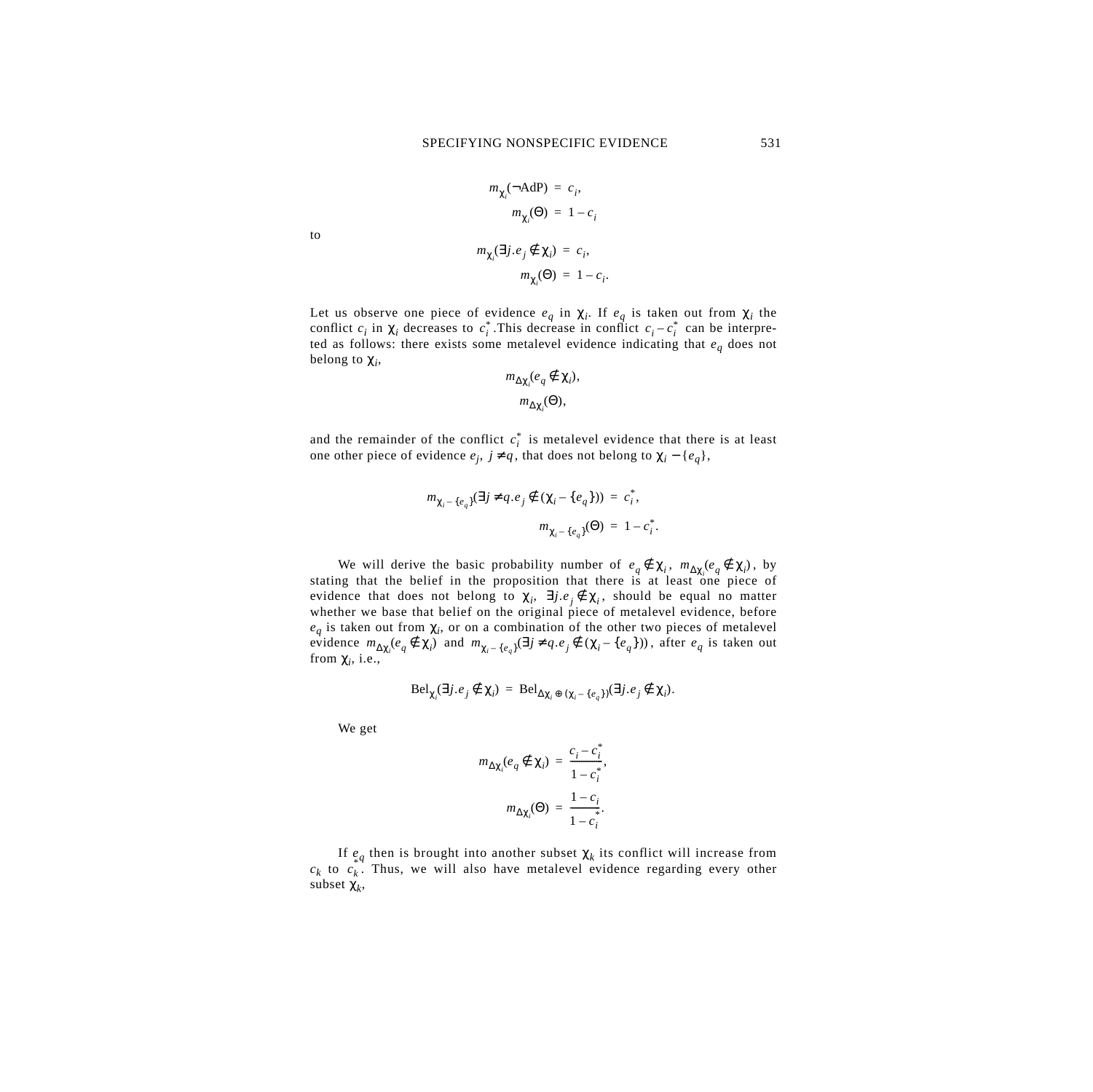$$
\forall k \neq i.m_{\Delta \chi_k}(e_q \notin (\chi_k + \{e_q\})) = \frac{c_k^* - c_k}{1 - c_k},
$$

$$
\forall k \neq i.m_{\Delta \chi_k}(\Theta) = \frac{1 - c_k^*}{1 - c_k}.
$$

#### **B. Evidence From Domain Conflict Variations**

Since a piece of evidence from domain conflict is evidence against the entire partitioning it is less specific than a piece of evidence from cluster conflict. We will interpret the domain conflict as evidence that there exists at least one piece of evidence that does not belong to any of the *n* first subsets,  $n = |\chi|$ , or if this particular piece of evidence was placed in a subset by itself, as evidence that it belongs to some of the other  $n - 1$  subsets. This would indicate that the number of subsets is incorrect.

We will now study any changes in the domain conflict when we take out a piece of evidence  $e_q$  from subset  $\chi_i$ . When  $|\chi_i| > 1$  we may not only put a piece of evidence  $e_q$  that we have taken out from  $\chi_i$  into another already existing subset, we may also put  $e_q$  into a new subset  $\chi_{n+1}$  by itself, assuming there are *n* subsets, i.e.,  $\chi = {\chi_1, \ldots, \chi_n}$ . This will change the domain conflict,  $c_0$ . Since the current partition minimizes the metaconflict function, we know that when the number of subsets increase we will get an increase in total conflict and Theorem 1 says that we will get a decrease in the nondomain part of the metaconflict function. Thus, we know that we must get an increase in the domain conflict. This increase in domain conflict is an indication that  $e_q$  does not belong to an additional subset  $\chi_{n+1}$ .

Another way to receive a piece of evidence from the domain conflict is if *e<sub>q</sub>* is moved out from  $\chi_i$  when  $|\chi_i| = 1$ . If  $e_q$  is in a subset  $\chi_i$  by itself and moved from  $\chi_i$  to another already existing subset we may get either an increase or decrease in domain conflict. This is because both the total conflict and the nondomain part of the metaconflict function increases. Thus, we have two different situations. If the domain conflict decreases when we move  $e_q$  out from  $\chi_i$  this is interpreted as evidence that  $e_q$  does not belongs to  $\chi_i$ , but if we receive an increase in domain conflict we will interpret this as evidence that  $e_q$  does belong to χ*i*.

Let us analyze the case where we move  $e_q$  from  $\chi_i$  to  $\chi_{n+1}$ . When  $e_q \in \chi_i$ and  $|\chi_i| > 1$  we may move out  $e_q$  from  $\chi_i$  without changing the domain conflict, but we will get an increase in the domain conflict if we move  $e_q$  to a subset by itself;  $\chi_{n+1}$ .

We get

$$
m_{\Delta\chi}(e_q \notin \chi_{n+1}) = \frac{c_0^*-c_0}{1-c_0}.
$$

a piece of evidence indicating that  $e_q$  does not belong to  $\chi_{n+1}$ .

Let us also study the situation when  $e_q$  is in a subset by itself. If we take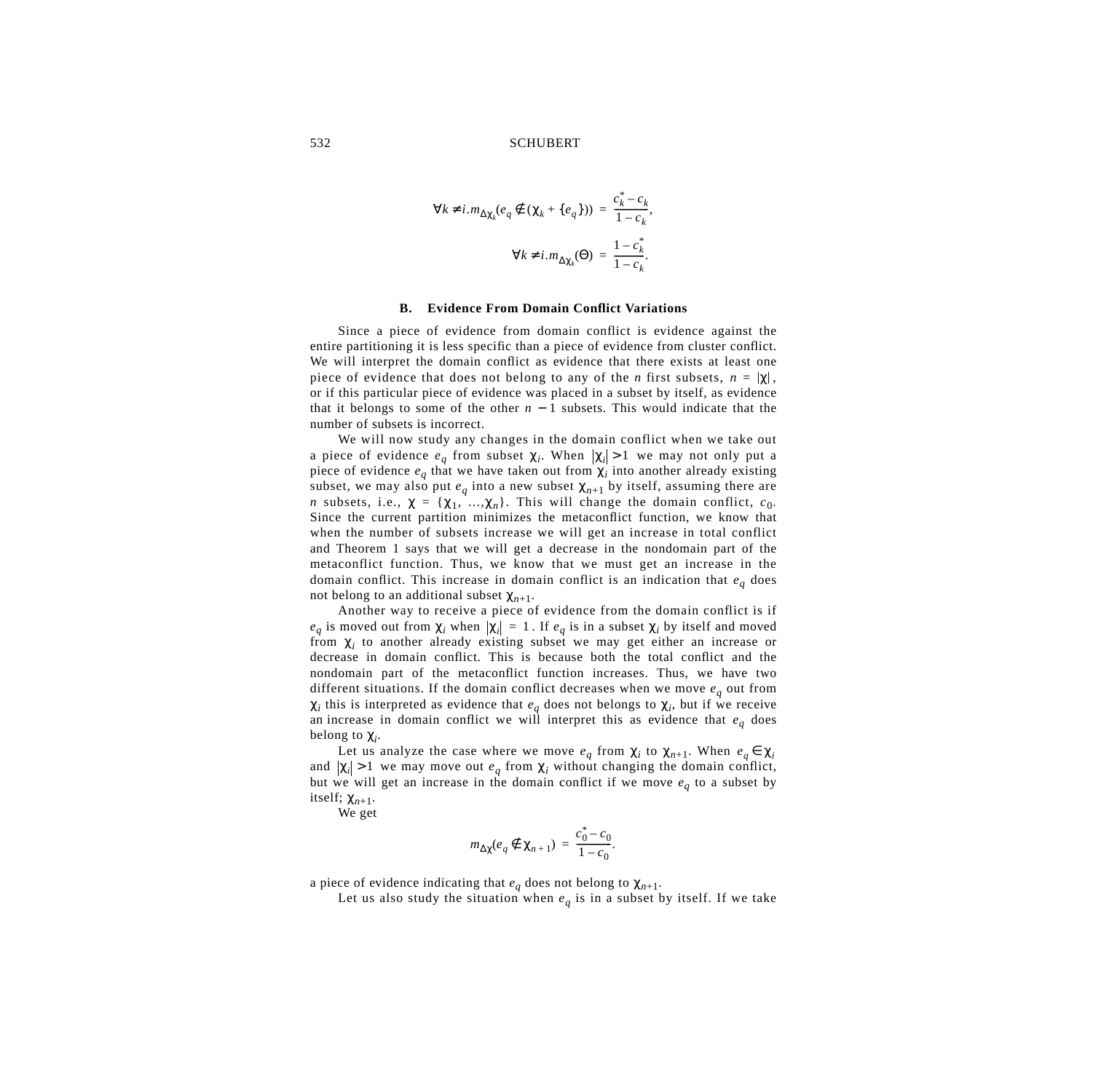out  $e_q$  from  $\chi_i$ , without moving it to any already existing subset, we have *n* − 1 remaining subsets and get a decrease in the domain conflict. This decrease in domain conflict is interpreted as evidence that  $e_q$  does not belong to  $\chi_i$ .

When  $c_0 > c_0^*$  we have

$$
m_{\Delta\chi}(e_q \notin \chi_i) = \frac{c_0 - c_0^*}{1 - c_0^*}.
$$

A completely different situation occurs when  $c_0 < c_0^*$ . If we take out  $e_q$ from  $\chi_i$  as in the previous case, without moving it to any already existing subset, we have  $n-1$  remaining subsets since  $|\chi_i|$  was equal to one and get an increase in the domain conflict. This increase in domain conflict will be interpreted as evidence that  $e_q$  belongs to  $\chi_i$ .

Thus, if  $c_0^2 < c_0^*$  then

$$
m_{\Delta\chi}(e_q \in \chi_i) = \frac{c_0}{c_0^*}
$$

is derived as our piece of evidence.

### **III. SPECIFYING EVIDENCE**

We may now specify any original piece of evidence by combining all evidence from conflict variations regarding this particular piece of evidence. Then we may calculate the belief and plausibility for each subset that this particular piece of evidence belongs to the subset. The belief that it belongs to a subset will be zero, except when  $e_q \in \chi_i$ ,  $|\chi_i| = 1$  and  $c_0 < c_0^*$ , since every proposition regarding this piece of evidence then states that it does not belong to some subset.

In combining all pieces of evidence regarding an original piece of evidence we may receive support for a proposition stating that this piece of evidence does not belong to any of the subsets and cannot be put into a subset by itself. Since this is impossible, the statement is false and its support is the conflict in Dempster's rule. The statement that a piece of evidence does not belong anywhere implies that it is false. Thus, we may interpret the conflict as support for this piece of evidence being false.

Let us assume that a piece of evidence,  $e_q$ , is in  $\chi_i$  and  $|\chi_i| > 1$ . When we combine all pieces of evidence regarding  $e_q$  this results in a new basic probability assignment with

$$
\forall \chi^*, m^*(e_q \notin (\neg \vee \chi^*)) = \prod_{\chi_j \in \chi^*} m(e_q \notin \chi_j) \cdot \prod_{\chi_j \in (\chi - \chi^*)} [1 - m(e_q \notin \chi_j)]
$$

where  $\chi^* \in 2^{\chi}$ ,  $\chi = {\chi_1, ..., \chi_{n+1}}$  and  $\vee \chi^*$  is the disjunction of all elements in  $\chi^*$ .

From the new bpa we can calculate the conflict. The only statement that is false is the statement that  $e_q \notin ( \vee \chi)$ , i.e., that  $\forall j.e_q \notin \chi_j$ .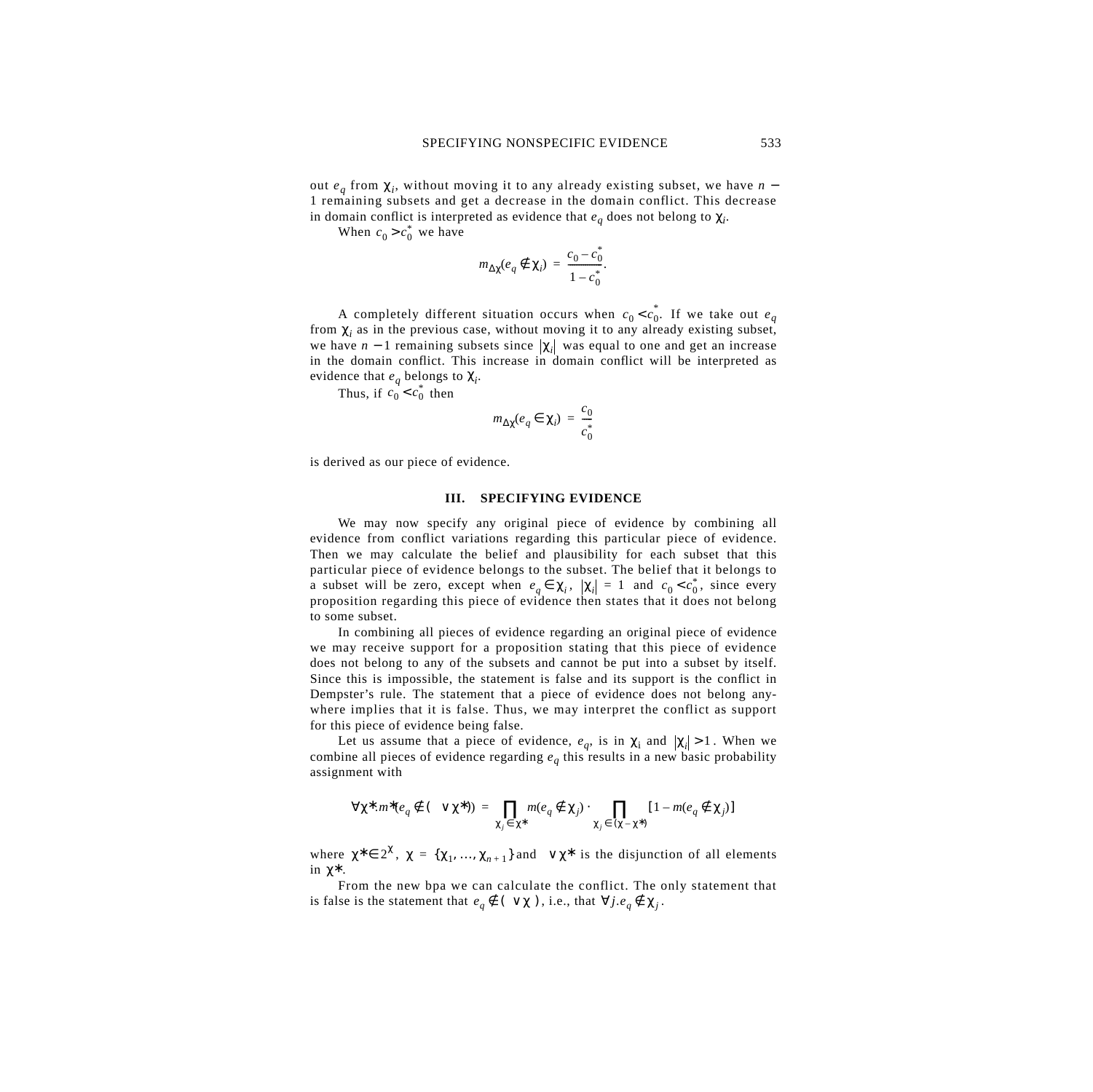The conflict becomes

$$
k = \frac{c_0^* - c_0}{1 - c_0} \cdot \prod_{j=1}^n \frac{c_j^* - c_j}{1 - c_j}.
$$

When calculating belief and plausibility that *eq* belongs to some subset other than  $\chi_{n+1}$  we have

$$
\forall k \neq n+1. \text{Bel}(e_q \in \chi_k) = 0
$$

and

$$
\forall k \neq n+1. \text{PIs}(e_q \in \chi_k) = \frac{1 - \frac{c_k^* - c_k}{1 - c_k}}{1 - \frac{c_0^* - c_0}{1 - c_0} \cdot \prod_{j=1}^n \frac{c_j^* - c_j}{1 - c_j}}
$$

while for the subset  $\chi_{n+1}$  we have

$$
\text{Bel}(e_q \in \chi_{n+1}) = 0
$$

and

$$
\text{Pls}(e_q \in \chi_{n+1}) = \frac{1 - \frac{c_0^* - c_0}{1 - c_0}}{1 - \frac{c_0^* - c_0}{1 - c_0} \cdot \prod_{j=1}^n \frac{c_j^* - c_j}{1 - c_j}}.
$$

When  $e_{a} \in \chi_{i}$ ,  $|\chi_{i}| = 1$  and  $c_{0} > c_{0}^{*}$  the domain conflict variation appeared in the *i*th piece of evidence instead of the *n* + 1th. With no evidence from a *n* + 1th subset and domain conflict variation in the *i*th piece of evidence we have a slight change.  $e_q \in \chi_i$ ,  $|\chi_i| = 1$  and  $c_0 > c_0^*$ 

For subsets except χ*i* we get

$$
\forall k \neq i. \text{Bel}(e_q \in \chi_k) = 0,
$$
  

$$
1 - \frac{c_k^* - c_k}{1 - c_k}
$$
  

$$
\forall k \neq i. \text{PIs}(e_q \in \chi_k) = \frac{1 - \frac{c_0 - c_0^*}{1 - c_k}}{1 - \frac{c_0 - c_0^*}{1 - c_0} \cdot \prod_{\substack{j=1 \ j \neq i}}^{n} \frac{c_j^* - c_j}{1 - c_j}}
$$

and for χ*<sup>i</sup>*

$$
\text{Bel}(e_q \in \chi_i) = 0,
$$

$$
\text{Pls}(e_q \in \chi_i) = \frac{1 - \frac{c_0^* - c_0}{1 - c_0}}{1 - \frac{c_0^* - c_0}{1 - c_0} \cdot \prod_{\substack{j = 1 \\ j \neq i}}^n \frac{c_j^* - c_j}{1 - c_j}}.
$$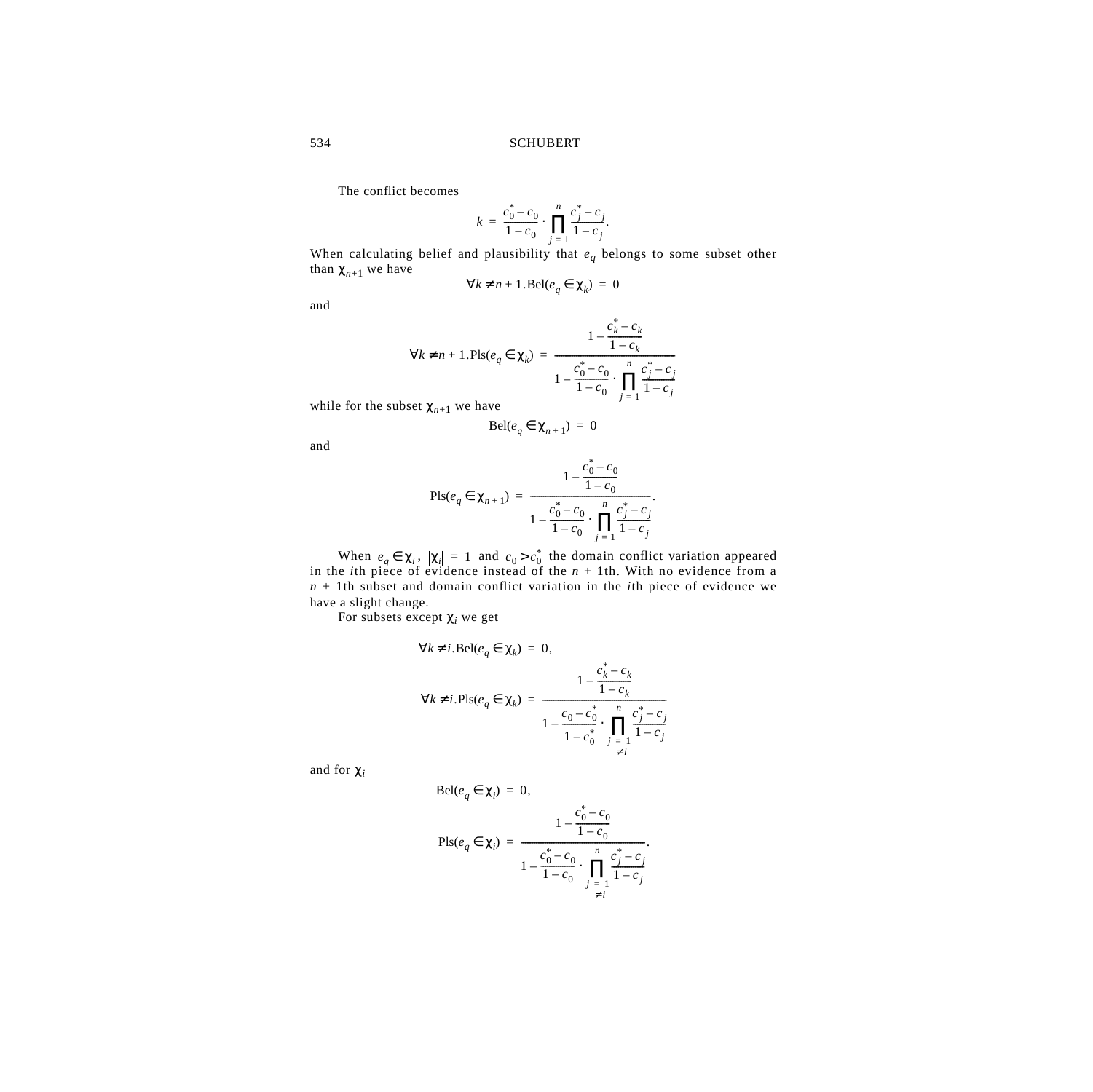When  $e_a \in \chi_i$ ,  $|\chi_i| = 1$  and  $c_0 < c_0^*$  we received an increase in domain conflict when  $e_q$  was moved out from  $\chi_i$ . This introduced a new type of evidence supporting that  $e_q$  belongs to  $\chi_i$ . Since we did not have a piece of evidence indicating that  $e_q$  did not belong to  $\chi_i$  we will never have any support for the impossible statement that  $e_q$  does not belong anywhere. Thus, we will always get a zero conflict when combining these pieces of evidence.  $e_q \in \chi_i$ ,  $|\chi_i| = 1$  and  $c_0 < c_0^*$ 

When calculating belief and plausibility for any subset other than χ*i* we get

$$
\forall k \neq i. \text{Bel}(e_q \in \chi_k) = 0
$$

and

$$
\forall k \neq i. \text{PIs}(e_q \in \chi_k) = \left(1 - \frac{c_0}{c_0^*}\right) \cdot \left(1 - \frac{c_k^* - c_k}{1 - c_k}\right)
$$

and for χ*i*:

$$
\text{Bel}(e_q \in \chi_i) = \frac{c_0}{c_0^*} + \left(1 - \frac{c_0}{c_0^*}\right) \cdot \prod_{\substack{j=1 \ i \neq i}}^n \frac{c_j^* - c_j}{1 - c_j}
$$

and

$$
\text{Pls}(e_q \in \chi_i) = 1
$$

because of the lack of evidence against that  $e_q$  belongs to the *i*th subset.

# **IV. HANDLING THE FALSITY OF EVIDENCE**

In Section III we received support  $k$  for the statement that a piece of evidence  $e_a$  did not belong to any of the subsets. Since this is impossible the statement implies to a degree  $k$  that  $e_q$  is a false piece of evidence. If a piece of evidence is known to be false we would disregard it completely, and when we have no indication as to the possible falsity of it we would take no additional action.

We would then like to pay less and less regard to a piece of evidence the higher the degree is that it is false, pay no attention to it when it is certainly false, and leave it unchanged when there is no indication as to its falsity. This can be done by using the discounting operation introduced by Lowrance et al.<sup>10</sup> The discounting operation was introduced to handle the case when the source of some piece of evidence is lacking in credibility. The credibility of the source,  $\alpha$ , also became the credibility of the piece of evidence. The situation was handled by discounting each supported proposition other than Θ with the credibility  $\alpha$  and by adding the discounted mass to  $\Theta$ ;

$$
m^{\%}(A_j) = \begin{cases} \alpha \cdot m(A_j), & A_j \neq \Theta \\ 1 - \alpha + \alpha \cdot m(\Theta), A_j = \Theta \end{cases}.
$$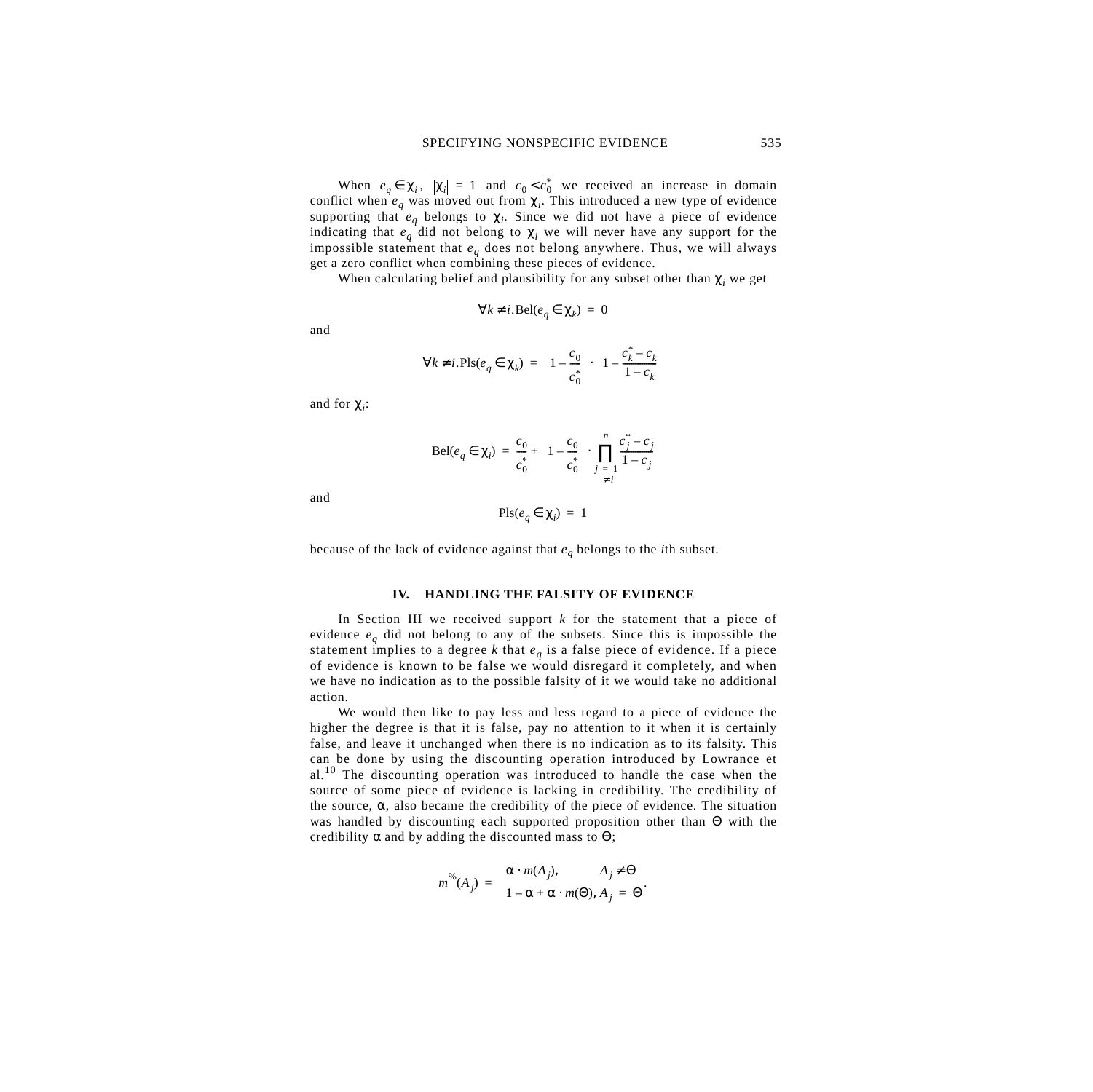We will use the same discounting operation in this case when there is a direct indication for each separate piece of evidence regardless of which source produced it. We will view the support of the false statement that a piece of evidence *eq* does not belong to any subset and cannot be put in a subset by itself, i.e., the conflict in Dempster's rule when combining all pieces of evidence regarding  $e_q$ , as identical to one minus the credibility of the evidence;

$$
\alpha \triangleq 1 - m^*(e_q \notin (\vee \chi)) = 1 - k.
$$

Thus, a piece of evidence is discounted in relation to its degree of falsity.

It is obvious that the credibility used to discount a piece of evidence depends on the piece of evidence itself. This should be no problem since the credibility originates from a piece evidence at a "higher" level that depends on  $e_q$  but will never be combined with  $e_q$ . Instead, it is used to discount  $e_q$ . Obviously, any discounting directed towards individual pieces of evidence and not all pieces of evidence from a particular source will depend on the piece of evidence itself.

We should note that we must not repartition the set of all pieces of evidence after the first discounting in order to receive new credibilities and perform a second discounting. The two pieces of evidence from which the two credibilities are originating would not be independent. Thus, making a second discounting of any piece of evidence would violate the independence assumption of Dempster's rule since a double discounting corresponds to combining the two nonindependent pieces of evidence concerning the falsity of  $e_a$  and discounting  $e_a$  with the credibility of  $e_q$  derived from the combination;

$$
\alpha_{12} = 1 - k_{12} = 1 - [1 - (1 - k_1) \cdot (1 - k_2)] = (1 - k_1) \cdot (1 - k_2) = \alpha_1 \cdot \alpha_2
$$

where  $\alpha_1$  and  $\alpha_2$  are the two credibilities of the first and second discounting and  $\alpha_{12}$  is the credibility derived from the combination of both corresponding pieces of evidence, and  $k_1$  and  $k_2$  are the two degrees of falsity of the first and second partitioning and  $k_{12}$  is the degree of falsity in the combination of the two pieces of evidence.

In fact, we should never repartition evidence after discounting, regardless of whether we plan to perform a second discounting or not. The discounting operation not only puts the evidence in order for continuing reasoning processes regarding the different events, but it also smooths out the conflicting differences between different pieces of evidence which is the very basis of the conflict minimizing process when the set of all pieces of evidence are partitioned into subsets. Since the discounting smooths out the differences between pieces of evidence that do not belong to the same event, a repartitioning would only increase the risk that pieces of evidence referring to different events would be partitioned into the same subset. Thus, we should never repartition the set of all pieces of evidence after discounting evidence for falsity.

The evidence we specified in Section III may now be discounted to its degree of credibility: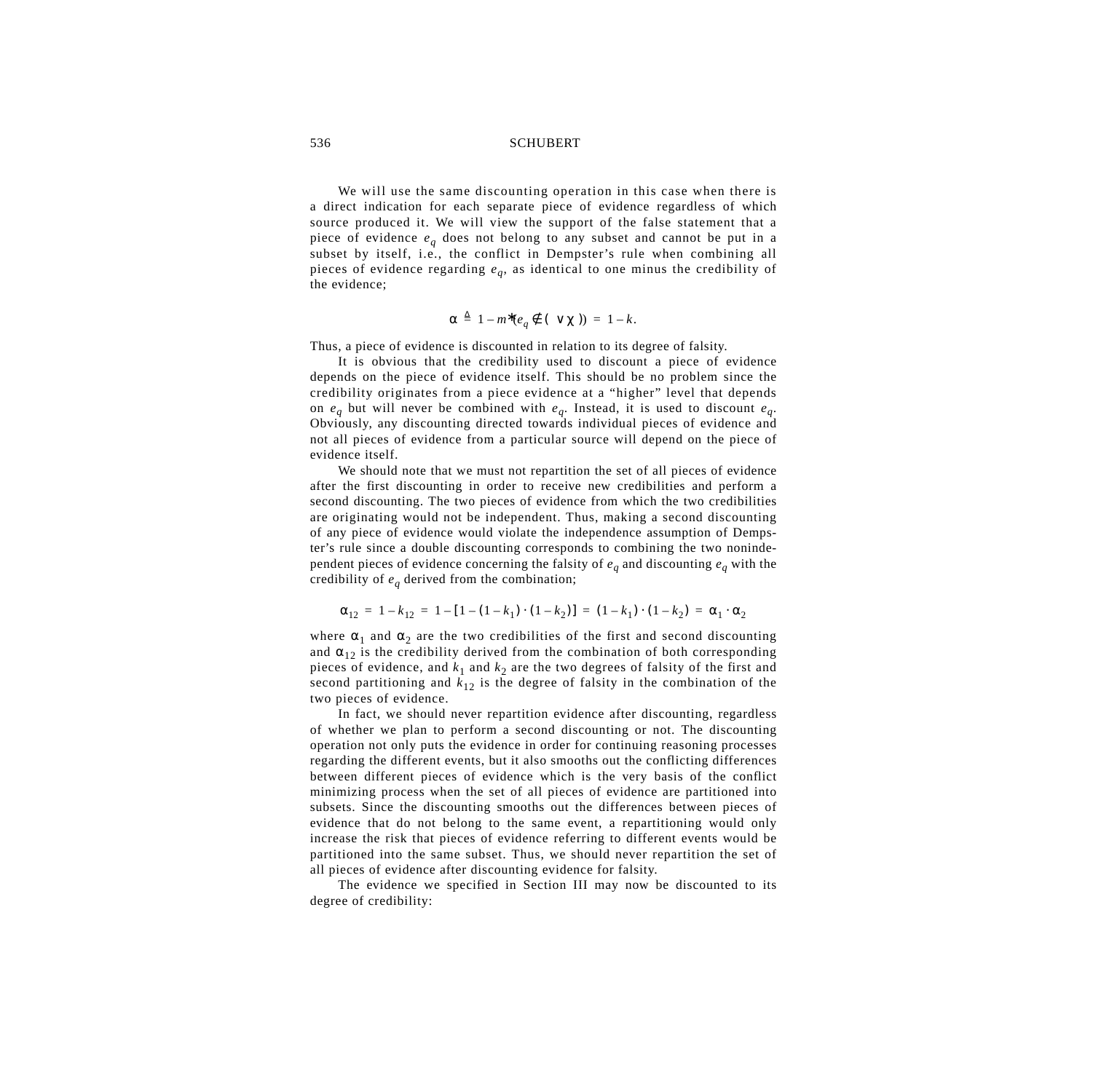evidence *q*: proposition: action part:  $A_f$ ,  $A_g$ , ...,  $A_h$ event part:  $[\text{Bel}(e_q \in \chi_i), \text{Pls}(e_q \in \chi_i)] / E_i$ ,  $[0, \text{Pls}(e_q \in \chi_j)] / E_j$ , ...,  $[0, \text{PIs}(e_q \in \chi_k)] / E_k$  $m(A_f) = \alpha \cdot p_f$  $m(A_g) = \alpha \cdot p_g$ ...  $m(A_h) = \alpha \cdot p_h$  $m(\Theta) = 1 - \alpha \cdot p_f - \alpha \cdot p_g - \ldots -\alpha \cdot p_h$ 

where  $\alpha$  is the degree of credibility and  $1 - \alpha$  is the degree of falsity of  $e_q$ .

# **V. FINDING USABLE EVIDENCE**

Obviously, the next question to put is: Will our now specified and discounted piece of evidence be of use in a subsequent reasoning process concerning a particular event? If this piece of evidence can only belong to one subset then it is also usable in a subsequent reasoning process for that subset. Whether this is the case or not will be determined by the now specified event part. If the piece of evidence will be useful in the reasoning process as well is another question. That depends only on the action part of the piece of evidence.

If a piece of evidence can belong to more than one subset it will clearly be uncertain if it belongs to our subset in question if indeed that is possible at all. We must find a measure of this uncertainty  $-$  a credibility that it belongs to the subset. Before using a piece of evidence in the reasoning process concerning our subset, we would like to calculate the credibility that it belongs to the subset in question and then discount it by its credibility. Obviously, a piece of evidence that cannot possibly belong to a subset  $\chi_i$  should be discounted entirely in the subsequent reasoning process for that subset, while a piece of evidence which cannot possibly belong to any other subset  $\chi_i$  and is without any support whatsoever against  $\chi_i$  should not be discounted at all when used in the reasoning process for  $\chi_i$ . Thus, the degree to which a piece of evidence can belong to a subset and no other subset corresponds to the importance it should be allowed to play in that subset.

In order to find the credibility of a piece of evidence in the reasoning process for some subset we must measure the uncertainty in the newly specified event part. Measures of uncertainty in a single piece of evidence are usually measures of entropy. An especially useful kind of such measure is the measure of average total uncertainty.<sup>11,12</sup> This is a measure of entropy that measures both scattering and nonspecificity of evidence:

$$
H(m) = \sum_{A \in \Theta} m(A) \cdot \text{Log}_2(|A|) - \sum_{A \in \Theta} m(A) \cdot \text{Log}_2(m(A)).
$$

However, the average total uncertainty in which event a piece of evidence  $e_q$ might be referring to is not exactly our concern. This measure applied to the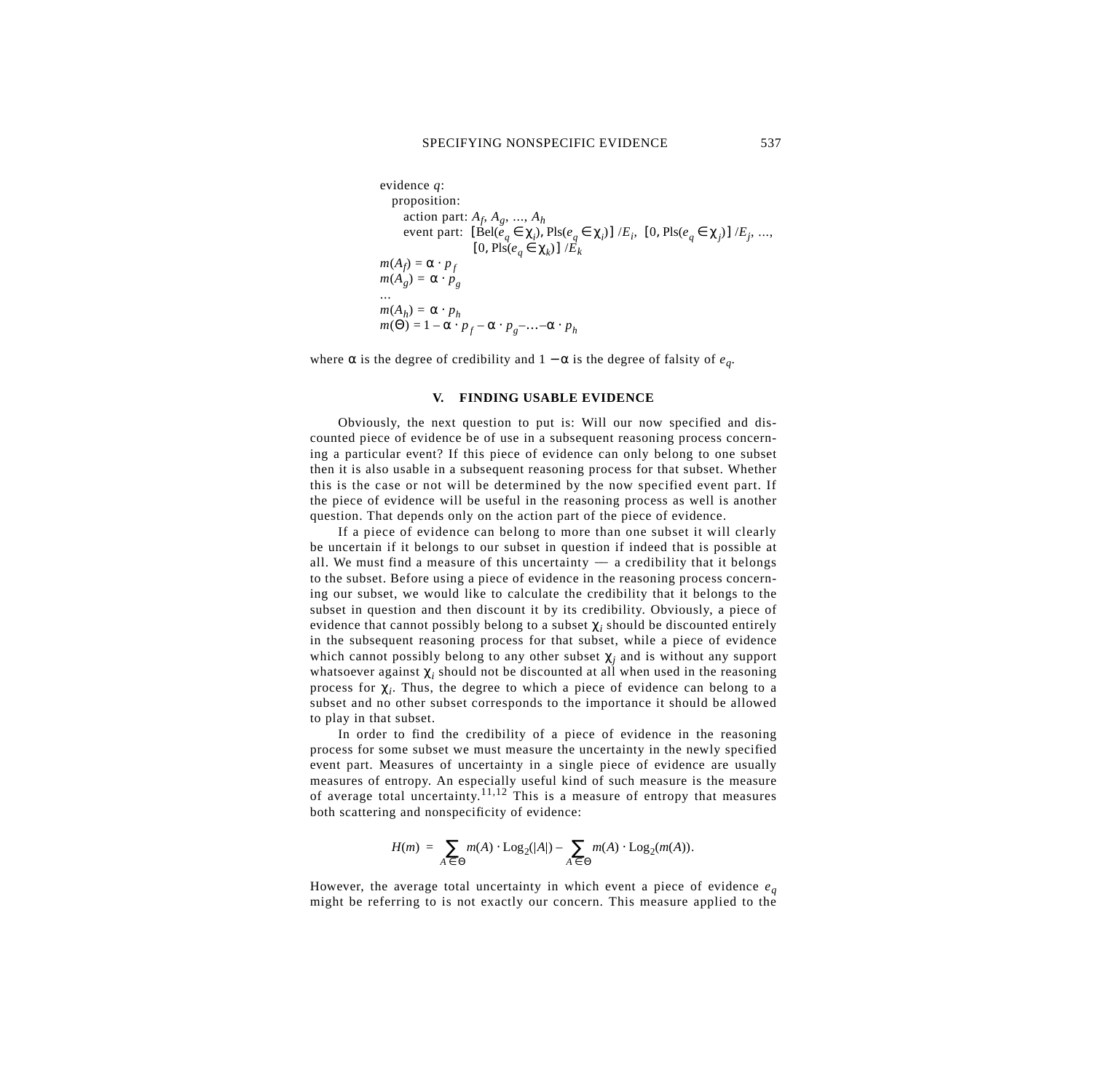new basic probability assignment resulting from the fusion of all derived pieces of evidence regarding to which subset  $e_q$  can belong (Sec. III-A) would give us an indication of how usable this piece of evidence is in total towards all subsets. What we want is a high plausibility for the most likely subset, i.e., little support against that the piece of evidence belongs to the subset. This is equivalent with preferring a minimal entropy  $H(m)$ , but how the remainder of the support is scattered among the other focal elements is of little concern to us. Actually, if we are to express some preference regarding the remainder of the support we would choose some uniform scattering among the other focal elements, i.e., preferring as low as possible a plausibility for the second most likely subset. This is not equivalent with preferring a minimal entropy. When it comes to the specificity of the support against different subsets, we prefer such a support to be specific when it concerns other subsets and most preferably gives these subsets a low plausibility, and to have some nonspecificity when it concerns the most preferable subset giving it a plausibility as high as possible. Thus, our overall preference is not consistent with a minimal entropy.

We might be able to find some entropy-like measure of entropy difference between two parts of a piece of evidence that could be maximized. But rather than going this route we will make some simple observations (axioms):

- If the plausibility that *eq* belongs to some subset is zero we should discount it entirely.
- If the plausibility of a subset is one and the plausibility of all other subsets are zero we should not discount  $e_q$  at all when used in this subset.
- If the plausibility of a subset is  $\alpha$ , while the belief is zero, and the plausibility of all other subsets are zero we should discount  $e_a$  to a credibility of  $\alpha$ .
- If the plausibility of *<sup>n</sup>* different subsets are all one and the plausibility of all other subsets are zero we should discount  $e_a$  to a credibility of  $1/n$ .
- The credibility of  $e_q$  when used in a subset is greater or equal to the belief of the subset.

A function that satisfies these observations is the plausibility of the subset weighted by the portion of the plausibility for all subsets that this subset has received and by the portion of the still uncommitted belief.

The credibility  $\alpha_j$  of  $e_q$  when  $e_q$  is used in  $\chi_j$  can then be calculated as

$$
\alpha_j = [1 - \text{Bel}(e_q \in \chi_i)] \cdot \frac{[\text{Pls}(e_q \in \chi_j)]^2}{\sum_k \text{Pls}(e_q \in \chi_k)}, j \neq i,
$$
  

$$
\alpha_i = \text{Bel}(e_q \in \chi_i) + [1 - \text{Bel}(e_q \in \chi_i)] \cdot \frac{[\text{Pls}(e_q \in \chi_i)]^2}{\sum_k \text{Pls}(e_q \in \chi_k)}.
$$

Here, Bel( $e_q \in \chi_i$ ) is equal to zero except when  $e_q \in \chi_i$ ,  $|\chi_i| = 1$  and  $c_0 <$  $c_0^*$  .

The discounting we make of  $e_q$  should not be confused with the discounting we made in Section IV. That discounting was made "on principle" due to the derived evidence proposing to some degree that  $e_a$  was false. The discounting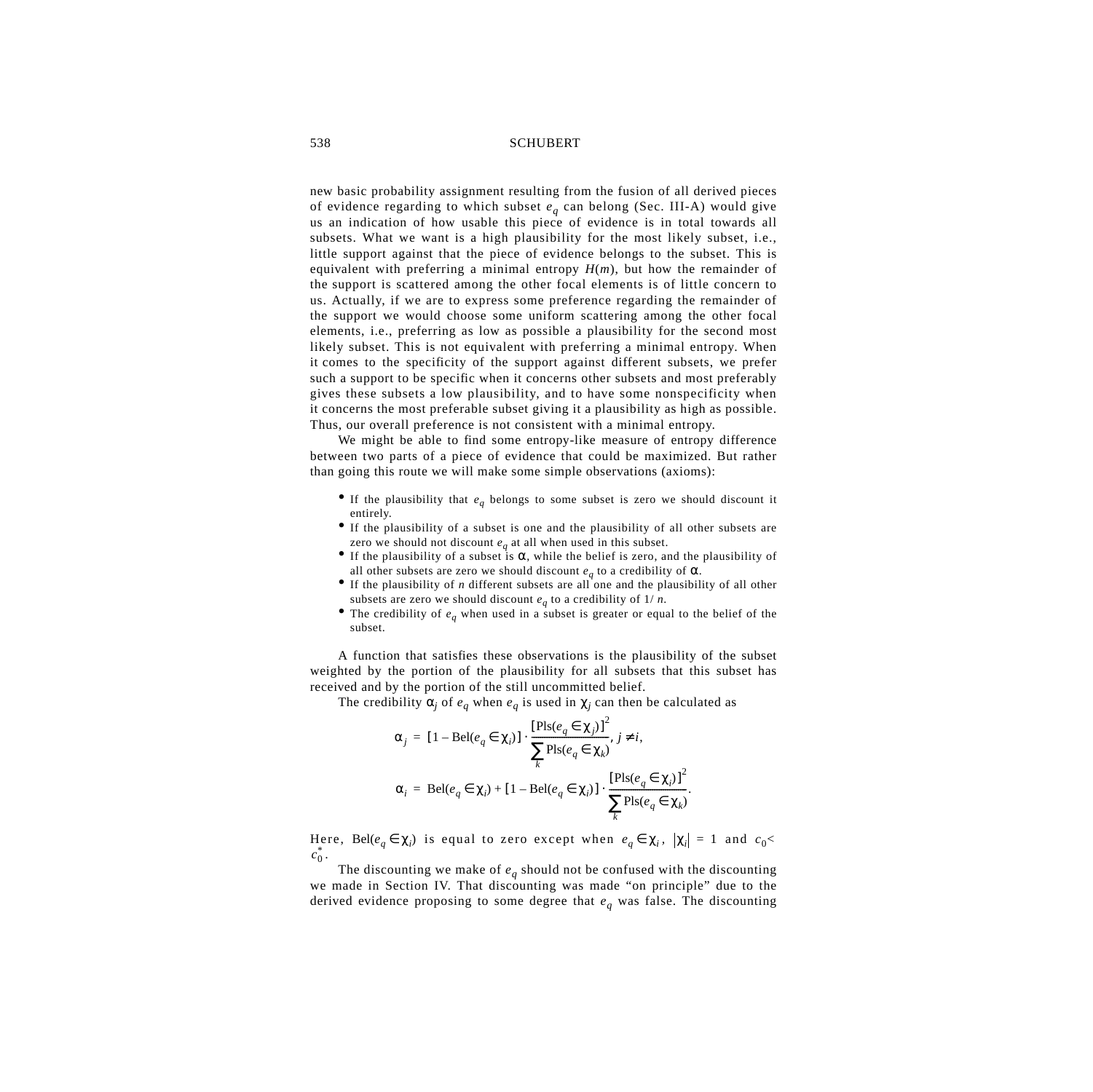we are making here, however, is merely a technical necessity in order to be able to use the evidence when we as users force an absolute specificity upon the event part of a piece of evidence by placing it in one of the subsets.

After discounting each piece of evidence to its new credibility in a particular subset the subsequent reasoning process could begin. Note that a piece of evidence could be used in several different subsets with an appropriate discounting, i.e., for a particular subset every piece of evidence that belongs to the subset with a plausibility above zero could be used in the reasoning process within that subset. Also, a piece of evidence whose original event part only indicated one possible event, say  $E_i$ , and which now has a plausibility of one for some subsets  $\chi_i$  might still have a credibility below one for  $\chi_i$ . This should come as no surprise since our piece of evidence might not have been completely certain, i.e., leaving some mass on Θ. Since the mass on Θ supports any event, our piece of evidence is not completely certain regarding which event it is referring to, giving us a credibility below one for  $\chi_i$ . Also, even if it was completely certain, then  $\chi_i$ , whose meaning is determined by all pieces of evidence it contains, might not for certain be representing *Ej*.

# **VI. FINDING THE EVENT OF A SUBSET**

When we begin our subsequent reasoning process in each subset, it will naturally be of vital importance to know to which event the subset is referring. This information is obtainable when the pieces of evidence in the subset have been combined. After the combination, each focal element of the final bpa will in addition to supporting some proposition regarding an action also be referring to one or more events where the proposed action may have taken place. We could simply sum up the support in favor of each event, calculate the plausibility of it, and then form our opinion regarding which event the subset is referring to based on this result. However, this may cause a problem. It would certainly be possible that more than one subset has one and the same event as its most likely event. This situation can be avoided if we bring the problem to the metalevel where we simultaneously reason about all subsets, i.e., which subsets are referring to which events. In this analysis we use our domain knowledge stating that no more than one subset may be referring to an event. From each subset we have a piece of evidence indicating which events it might be referring to. This piece of evidence is directly derivable from the final bpa resulting from the combination of all pieces of evidence in the subset. We simply remove the information about action from each focal element in the final bpa while leaving the information about event unchanged. This may leave us with two or more focal elements supporting the same event or disjunction of events. The support for these focal elements are summed up and the focal elements are represented only once. That is, we receive a new piece of evidence at the metalevel originating from the subset that is not paying any attention to actions but paying the same attention to events as the final bpa resulting from the combination of all pieces of evidence within this subset. Thus, we have the following bpa of the piece of evidence originating from χ*i*: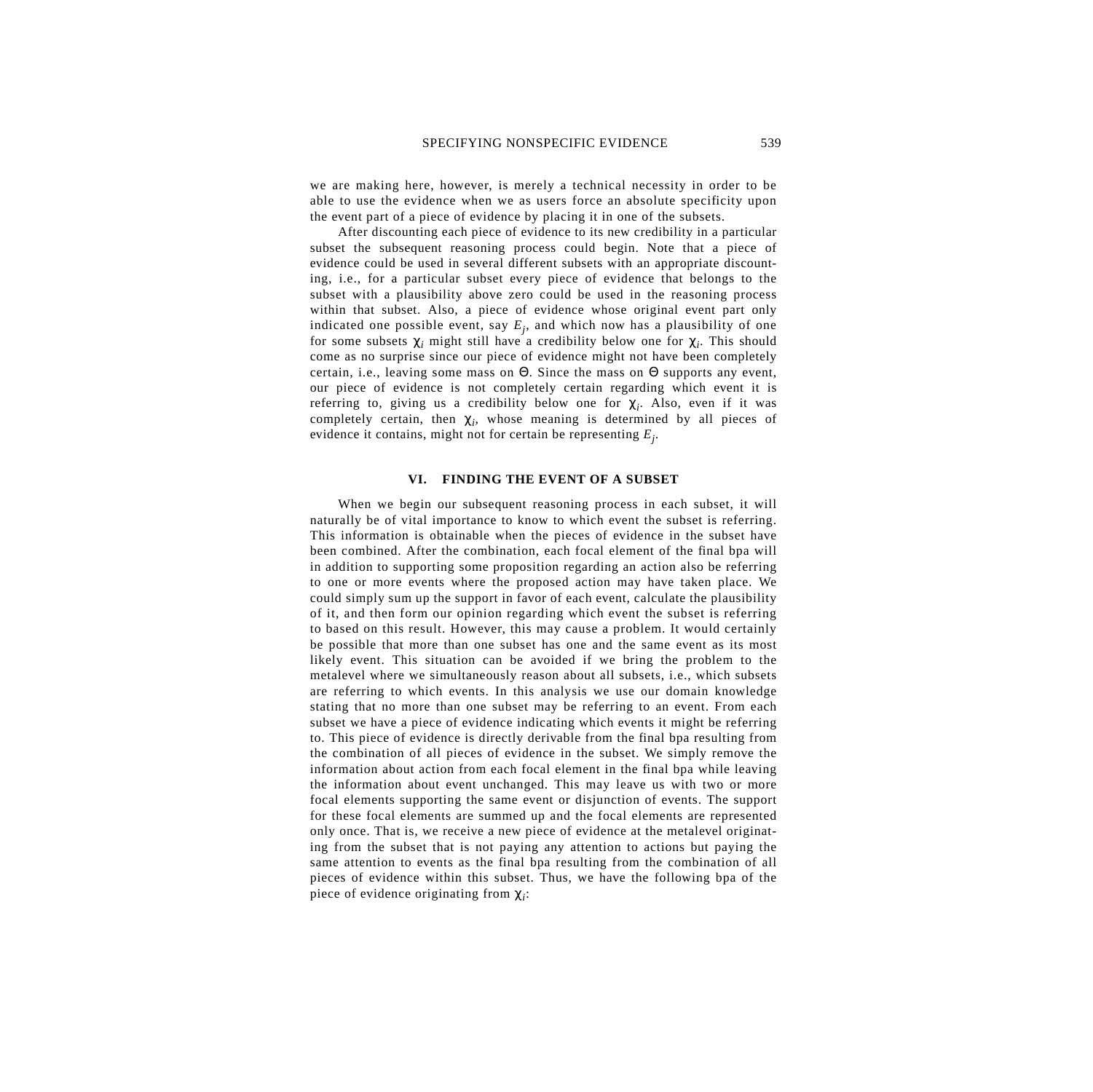$$
\forall E.m_{\chi_i}((\vee E)/\chi_i) = \sum_{Event\ part\ of\ A\ is\ E} m_{\chi_i}(A)
$$

where  $E \in 2^{\binom{n}{j}}$ . Here, of course,  $\forall \{E_i\}$  is  $\Theta$ .  $E \in 2^{\{E_j\}}$ . Here, of course,  $\forall \{E_j\}$ 

Combining all bpa's from all different subsets with the restriction that any intersection in the combination yielding  $E_k / \chi_i \wedge E_k / \chi_j$  is false eliminates the possible problem of having an event simultaneously assigned to two or more different subsets. This method has a much higher chance to give a clearly preferable answer regarding which event are represented by which subsets, than that of only viewing the pieces of evidence within a subset when trying to determine its event.

# **VII. AN EXAMPLE**

Let us return to the problem of two possible burglaries described in our first article.<sup>4</sup> We will now reexamine this problem in view of the results of Sections II to VI. Finally, we make a comparison between an overconfident approach of only partitioning the pieces of evidence by minimizing the metaconflict function before we begin the reasoning process separately in each subset, and the refined approach of discounting for falsity and uncertainty in affiliation proposed in this article.

# **A. A Refined Analysis of the Bakers' Shops Burglaries**

In this example we had evidence weakly specified in the sense that it is uncertain to which possible burglary the propositions are referring. We will try to specify these pieces of evidence by studying cluster conflict variations when one piece of evidence is moved from its subset to another subset or put into a new subset by itself. The problem we were facing was described as follows:<sup>4</sup>

Assume that a baker's shop at One Baker Street has been burglarized, event 1. Let there also be some indication that a baker's shop across the street, at Two Baker Street, might have been burglarized, although no burglary has been reported, event 2. An experienced investigator estimates that a burglary has taken place at Two Baker Street with a probability of 0.4. We have received the following pieces of evidence. A credible witness reports that "a brownhaired man who is not an employee at the baker's shop committed the burglary at One Baker Street," evidence 1. An anonymous witness, not being aware that there might be two burglaries, has reported "a brown-haired man who works at the baker's shop committed the burglary at Baker Street," evidence 2. Thirdly, a witness reports having seen "a suspicious-looking red-haired man in the baker's shop at Two Baker Street," evidence 3. Finally, we have a fourth witness, this witness, also anonymous and not being aware of the possibility of two burglaries, reporting that the burglar at the Baker Street baker's shop was a brown-haired man. That is, for example:

| evidence 1:       | evidence 2:     |
|-------------------|-----------------|
| proposition:      | proposition:    |
| action part: $BO$ | action part: BI |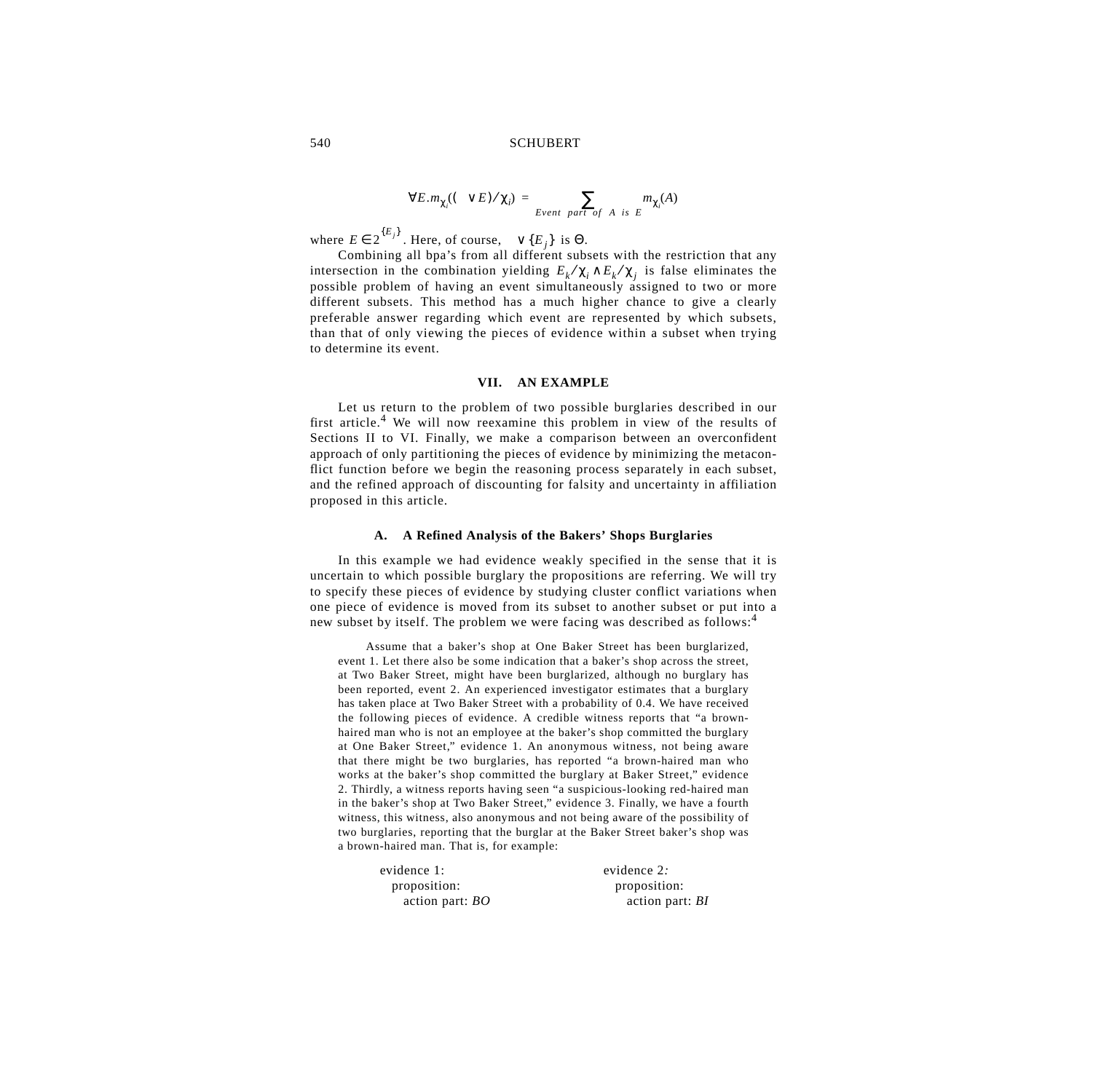| event part: $E_1$ : | event part: $E_1, E_2$ |
|---------------------|------------------------|
| $m(BO) = 0.8$       | $m(BI) = 0.7$          |
| $m(\Theta) = 0.2$   | $m(\Theta) = 0.3$      |
| evidence 3:         | evidence 4:            |
| proposition:        | proposition:           |
| action part: $R$    | action part: $B$       |
| event part: $E_2$ : | event part: $E_1, E_2$ |
| $m(R) = 0.6$        | $m(B) = 0.5$           |
| $m(\Theta) = 0.4$   | $m(\Theta) = 0.5$      |
|                     |                        |

domain probability distribution:

$$
m(E_i) = \begin{cases} 0.6, i = 1 \\ 0.4, i = 2 \\ 0, i \neq 1, 2 \end{cases}
$$

All pieces of evidence where originally put into one subset,  $\chi_1$ . By minimizing the metaconflict function it was found best to partition the pieces of evidence into two subsets. The minimum of the metaconflict function was found when evidence one and four were moved from  $\chi_1$  into  $\chi_2$  while evidence two and three remained in  $\chi_1$ . From the event parts of the pieces of evidence we were able to conclude that  $\chi_1$  corresponded to event 2 and  $\chi_2$  corresponded to event 1.

Let us now study the cluster conflict variations. The conflict in  $\chi_1$  was  $c_1 = 0.42$ , in  $\chi_2$  it was  $c_2 = 0$ , with a domain conflict of  $c_0 = 0.6$ . If  $e_1$  now in  $\chi_2$  is moved out from  $\chi_2$  the conflict will drop to zero,  $c_2^* = 0$ . If  $e_1$  is then moved into  $\chi_1$  its conflict increases to  $c_1^* = 0.788$ , and if  $e_1$  is put into a subset by itself,  $\chi_3$ , we will have a domain conflict of one,  $c_0^* = 1$ .  $c_2^*$  $c_1^*$ 

Thus, by the formulas of Section II-C we get

$$
m(e_1 \notin \chi_1) = \frac{c_1^* - c_1}{1 - c_1} = 0.634, \qquad m(e_1 \notin \chi_2) = \frac{c_2 - c_2^*}{1 - c_2^*} = 0
$$

and

$$
m(e_1 \notin \chi_3) = \frac{c_0^* - c_0}{1 - c_0} = 1.
$$

From these pieces of evidence we will calculate the plausibility for each subset that  $e_1$  belongs to the subset:

$$
\text{PIs}(e_1 \in \chi_1) = \frac{1 - m(e_1 \notin \chi_1)}{1 - m(e_1 \notin \chi_1) \cdot m(e_1 \notin \chi_2) \cdot m(e_1 \notin \chi_3)} = 1 - 0.634 = 0.366,
$$
\n
$$
\text{PIs}(e_1 \in \chi_2) = \frac{1 - m(e_1 \notin \chi_2)}{1 - m(e_1 \notin \chi_1) \cdot m(e_1 \notin \chi_2) \cdot m(e_1 \notin \chi_3)} = 1,
$$
\n
$$
\text{PIs}(e_1 \in \chi_3) = \frac{1 - m(e_1 \notin \chi_3)}{1 - m(e_1 \notin \chi_1) \cdot m(e_1 \notin \chi_2) \cdot m(e_1 \notin \chi_3)} = 0.
$$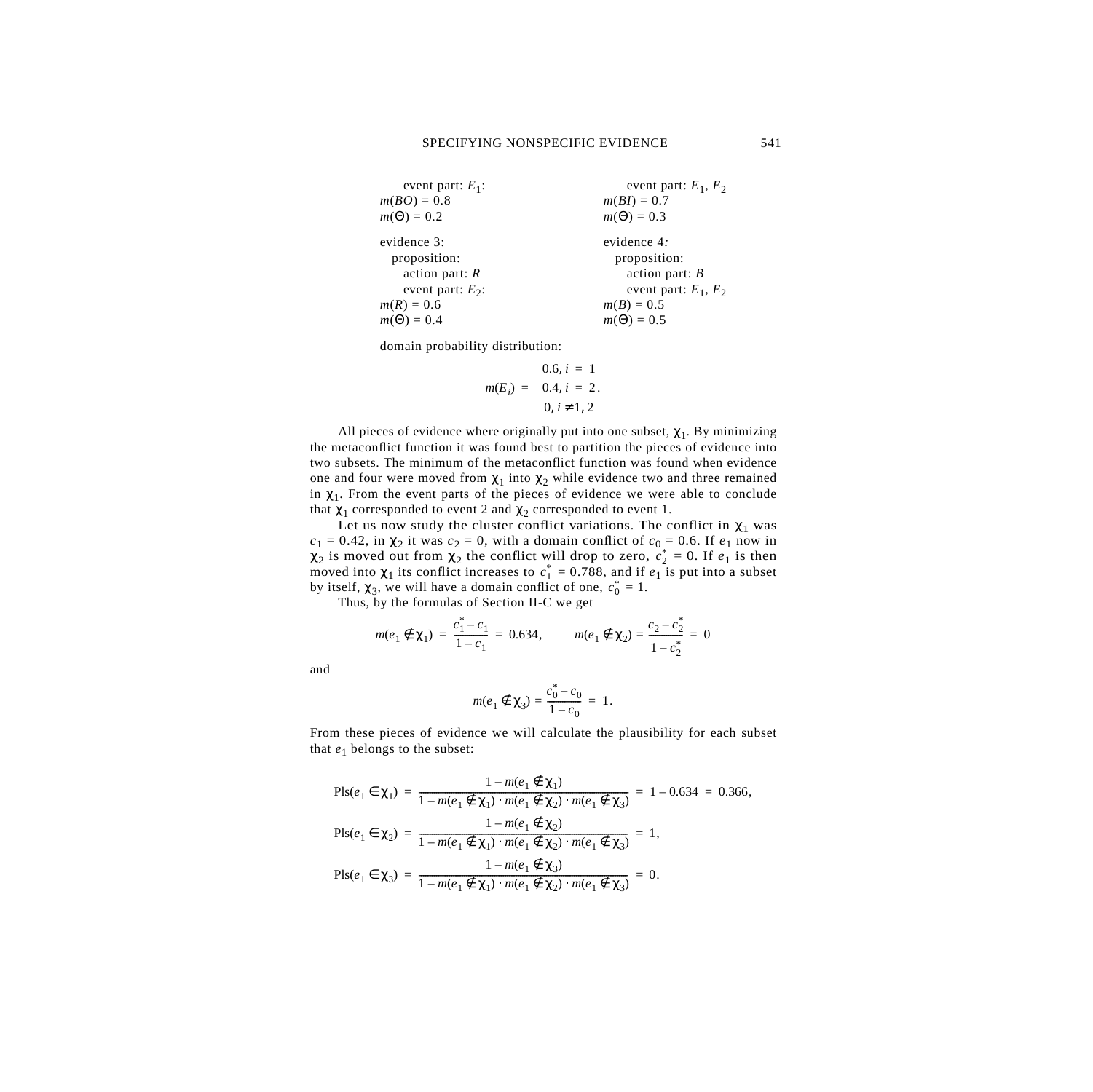We do the same for the other three pieces of evidence:

$$
m(e_2 \notin \chi_i) = \begin{cases} 0.42, i = 1 \\ 0.56, i = 2, \\ 1, i = 3 \end{cases} \qquad m(e_3 \notin \chi_i) = \begin{cases} 0.42, i = 1 \\ 0.54, i = 2, \\ 1, i = 3 \end{cases}
$$

$$
m(e_4 \notin \chi_i) = \begin{cases} 0.155, i = 1 \\ 0, i = 2 \\ 1, i = 3 \end{cases}
$$

and calculate the plausibilities

$$
\text{PIs}(e_2 \in \chi_i) = \begin{cases} 0.758, i = 1 \\ 0.575, i = 2, \\ 0, i = 3 \end{cases} \quad \text{PIs}(e_3 \in \chi_i) = \begin{cases} 0.750, i = 1 \\ 0.595, i = 2, \\ 0, i = 3 \end{cases}
$$

$$
\text{PIs}(e_4 \in \chi_i) = \begin{cases} 0.845, i = 1 \\ 1, i = 2 \\ 0, i = 3 \end{cases}.
$$

Thus, the four pieces of evidence are specified as:

| evidence 1:                                 | evidence 2:                                 |
|---------------------------------------------|---------------------------------------------|
| proposition:                                | proposition:                                |
| action part: $BO$                           | action part: BI                             |
| event part:                                 | event part:                                 |
| [0, 0.366]/ $\chi_1$ , [0, 1]/ $\chi_2$     | [0, 0.758]/ $\chi_1$ , [0, 0.575]/ $\chi_2$ |
| $m(BO) = 0.8$                               | $m(BI) = 0.7$                               |
| $m(\Theta) = 0.2$                           | $m(\Theta) = 0.3$                           |
|                                             |                                             |
| evidence 3:                                 | evidence 4:                                 |
| proposition:                                | proposition:                                |
| action part: $R$                            | action part: $B$                            |
| event part:                                 | event part:                                 |
| [0, 0.750]/ $\chi_1$ , [0, 0.595]/ $\chi_2$ | [0, 0.845]/ $\chi_1$ , [0, 1]/ $\chi_2$     |
| $m(R) = 0.6$                                | $m(B) = 0.5$                                |

Thus, it seems pretty certain that  $e_1$  belongs to  $\chi_2$  while the other three pieces of evidence are more uncertain in which subset they belong to, i.e., more nonspecific in which event they are referring to. Especially  $e_4$  is not specific. It could almost belong to either subset.

When we combined the pieces of evidence regarding where a particular piece of evidence might belong, we received a conflict for  $e_2$  and  $e_3$  but not for  $e_1$  and  $e_4$ . Thus, there is no indication that  $e_1$  and  $e_4$  might be false. For the second and third evidence we got a conflict of 0.2352 and 0.2268, respectively.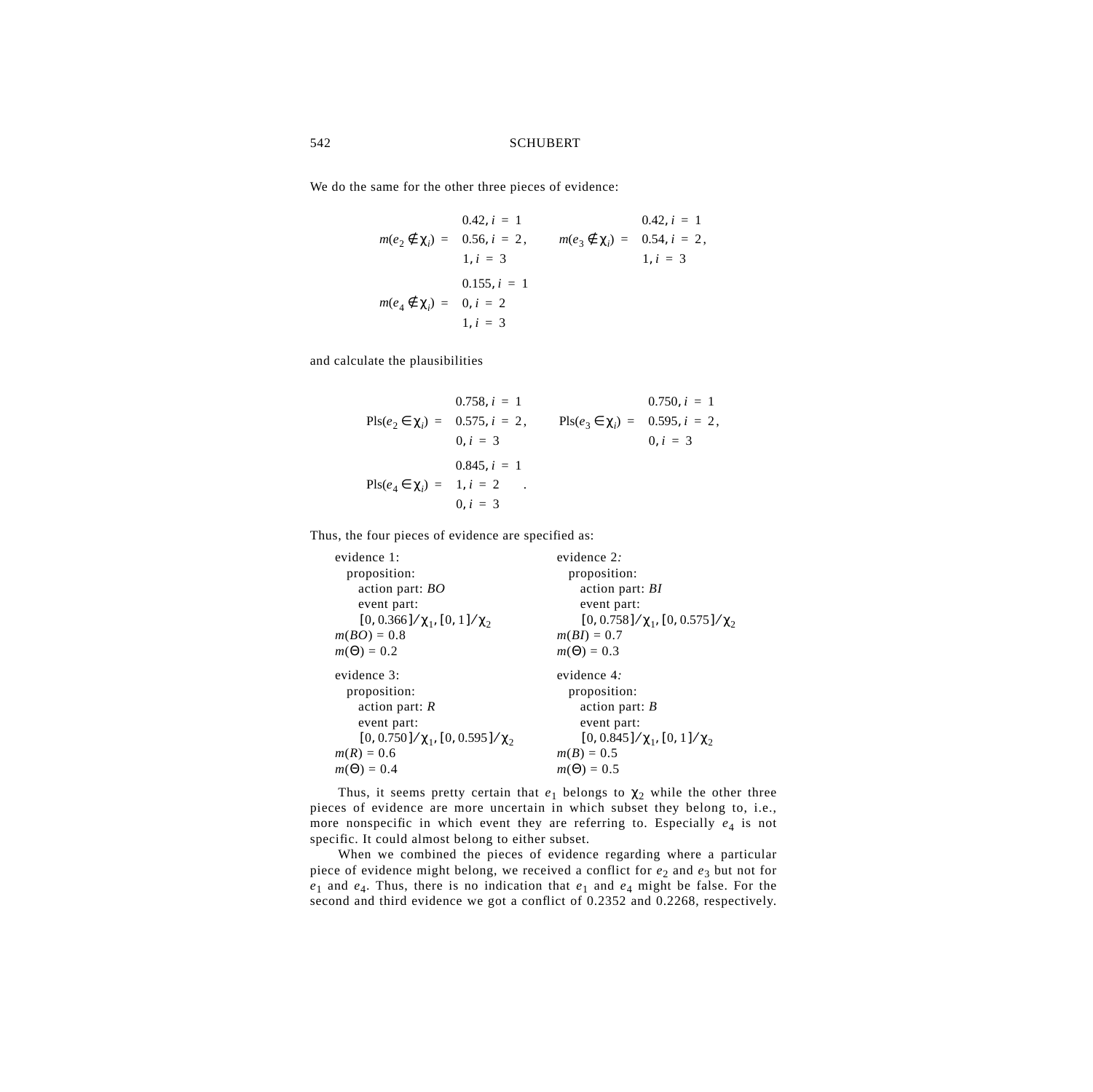This is their degrees of falsity. We should then discount  $e_2$  and  $e_3$  to their respective degrees of credibility, i.e., 0.7648 and 0.7732:

| evidence 1:                                 | evidence 2:                                 |
|---------------------------------------------|---------------------------------------------|
| proposition:                                | proposition:                                |
| action part: $BO$                           | action part: BI                             |
| event part:                                 | event part:                                 |
| [0, 0.366]/ $\chi_1$ , [0, 1]/ $\chi_2$     | [0, 0.758]/ $\chi_1$ , [0, 0.575]/ $\chi_2$ |
| $m(BO) = 0.8$                               | $m(BI) = 0.5354$                            |
| $m(\Theta) = 0.2$                           | $m(\Theta) = 0.4646$                        |
|                                             |                                             |
| evidence 3:                                 | evidence $4$ :                              |
| proposition:                                | proposition:                                |
| action part: $R$                            | action part: $B$                            |
| event part:                                 | event part:                                 |
| [0, 0.750]/ $\chi_1$ , [0, 0.595]/ $\chi_2$ | [0, 0.845]/ $\chi_1$ , [0, 1]/ $\chi_2$     |
| $m(R) = 0.4639$                             | $m(B) = 0.5$                                |

The discounting of  $e_2$  and  $e_3$  due to their fairly high degree of falsity will reduce the impact of these two pieces of evidence in a subsequent reasoning process regarding the two different events.

Before we finally start the reasoning process in  $\chi_1$  and  $\chi_2$  we should once again discount the pieces of evidence. This time we make an individual discounting for each subset and piece of evidence according to how credible it is that the piece of evidence belongs to the subset. The credibility that  $e_1$  belongs to  $\chi_1$  is

$$
\alpha_1 = \frac{\left(\text{Pls}(e_1 \in \chi_1)\right)^2}{\sum_{j=1}^2 \text{Pls}(e_1 \in \chi_j)} = \frac{0.366^2}{0.366 + 1} = 0.0981
$$

and that  $e_1$  belongs to  $\chi_2$ 

$$
\alpha_2 = \frac{\left(\text{Pls}(e_1 \in \chi_2)\right)^2}{\sum_{j=1}^2 \text{Pls}(e_1 \in \chi_j)} = \frac{1}{0.366 + 1} = 0.7321.
$$

For the other three pieces of evidence we get:  $e_2$ :  $\alpha_1 = 0.4310$ ,  $\alpha_2 = 0.2480$ , *e*<sub>3</sub>:  $\alpha_1 = 0.4182$ ,  $\alpha_2 = 0.2632$ , and for *e*<sub>4</sub>:  $\alpha_1 = 0.3870$ ,  $\alpha_2 = 0.5420$ . Discounting the four pieces of evidence to their credibility of belonging to  $\chi_1$  and  $\chi_2$ , respectively, yields:

| evidence 1:                                | evidence 2:                                 |
|--------------------------------------------|---------------------------------------------|
| proposition:                               | proposition:                                |
| action part: $BO$                          | action part: BI                             |
| event part:                                | event part:                                 |
| [0, 0.366]/ $\chi_1$ , [0, 1]/ $\chi_2$    | [0, 0.758]/ $\chi_1$ , [0, 0.575]/ $\chi_2$ |
| $m(BO) = 0.0784/\chi_1, 0.5856/\chi_2$     | $m(BI) = 0.2308 / \chi_1, 0.1328 / \chi_2$  |
| $m(\Theta) = 0.9216/\chi_1, 0.4144/\chi_2$ | $m(\Theta) = 0.7692/\chi_1, 0.8672/\chi_2$  |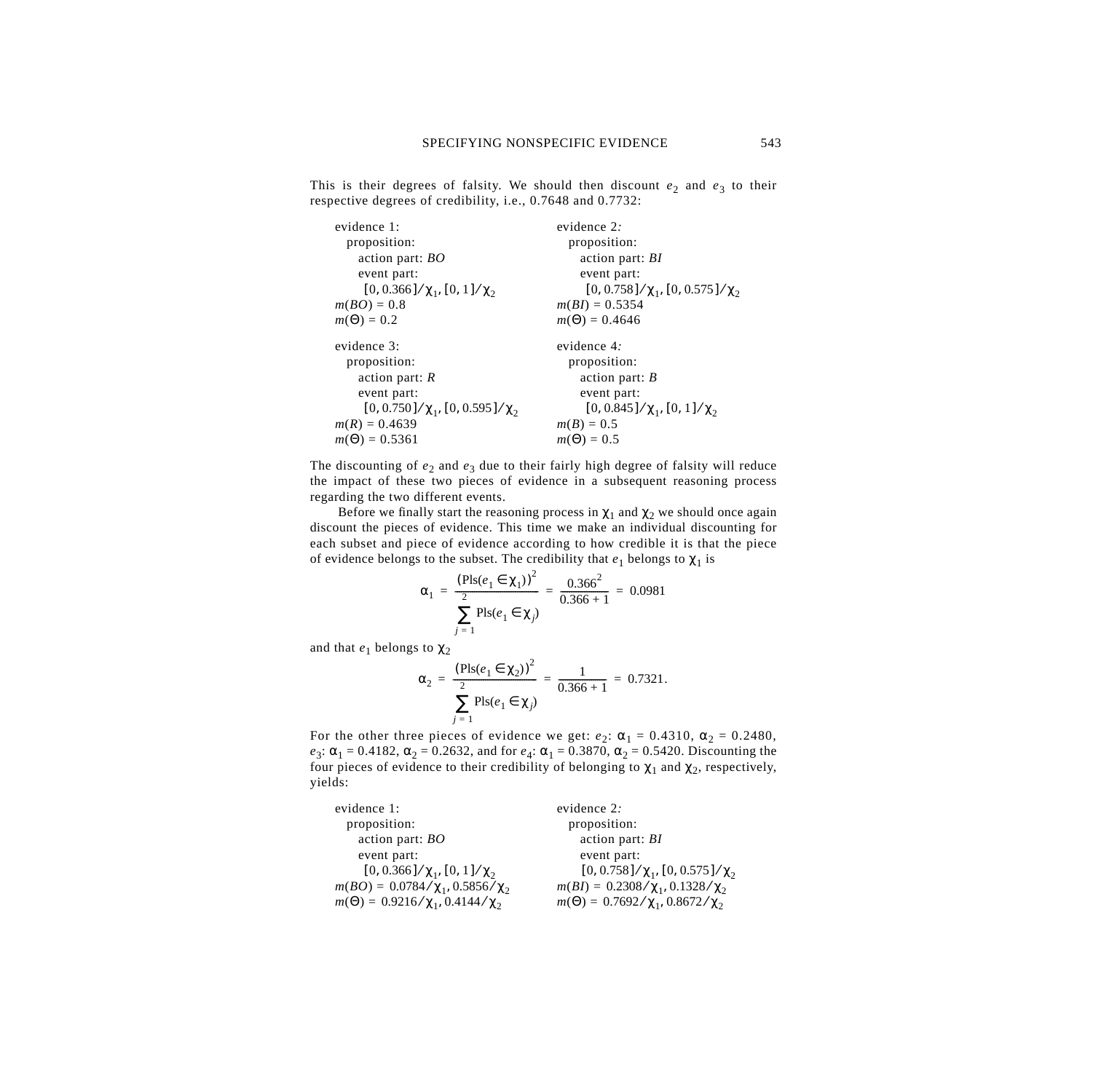| evidence 3:                                    | evidence 4:                                    |
|------------------------------------------------|------------------------------------------------|
| proposition:                                   | proposition:                                   |
| action part: $R$                               | action part: $B$                               |
| event part:                                    | event part:                                    |
| [0, 0.750]/ $\chi_1$ , [0, 0.595]/ $\chi_2$    | [0, 0.9216]/ $\chi_1$ , [0, 0.4144]/ $\chi_2$  |
| $m(R) = 0.1940/\chi_1, 0.1221/\chi_2$          | $m(B) = 0.1935/\chi_1, 0.2710/\chi_2$          |
| $m(\Theta) = 0.8060 / \chi_1, 0.8779 / \chi_2$ | $m(\Theta) = 0.8065 / \chi_1, 0.7290 / \chi_2$ |

Combining these four pieces of evidence with Dempster's rule results in the following final basic probability assignment:

$$
m_{1 \oplus 2 \oplus 3 \oplus 4}(BO \wedge E_{1}) = \frac{1}{1-k} \cdot m_{1}(BO \wedge E_{1})
$$
  
\n
$$
\cdot [1 - m_{2}(BI \wedge (E_{1} \vee E_{2}))] \cdot [1 - m_{3}(R \wedge E_{2})]
$$
  
\n
$$
= 0.0539/\chi_{1}, 0.5298/\chi_{2},
$$
  
\n
$$
m_{1 \oplus 2 \oplus 3 \oplus 4}(BI \wedge (E_{1} \vee E_{2})) = \frac{1}{1-k} \cdot [1 - m_{1}(BO \wedge E_{1})]
$$
  
\n
$$
\cdot m_{2}(BI \wedge (E_{1} \vee E_{2})) \cdot [1 - m_{3}(R \wedge E_{2})]
$$
  
\n
$$
= 0.1900/\chi_{1}, 0.0574/\chi_{2},
$$
  
\n
$$
m_{1 \oplus 2 \oplus 3 \oplus 4}(B \wedge (E_{1} \vee E_{2})) = \frac{1}{1-k} \cdot [1 - m_{1}(BO \wedge E_{1})]
$$
  
\n
$$
\cdot [1 - m_{2}(BI \wedge (E_{1} \vee E_{2}))] \cdot [1 - m_{3}(R \wedge E_{2})]
$$
  
\n
$$
\cdot m_{4}(B \wedge (E_{1} \vee E_{2})) = 0.1225/\chi_{1}, 0.1016/\chi_{2},
$$
  
\n
$$
m_{1 \oplus 2 \oplus 3 \oplus 4}(R \wedge E_{2}) = \frac{1}{1-k} \cdot [1 - m_{1}(BO \wedge E_{1})]
$$
  
\n
$$
\cdot [1 - m_{2}(BI \wedge (E_{1} \vee E_{2}))] \cdot m_{3}(R \wedge E_{2})
$$
  
\n
$$
\cdot [1 - m_{4}(B \wedge (E_{1} \vee E_{2}))] = 0.1229/\chi_{1}, 0.0380/\chi_{2},
$$
  
\n
$$
m_{1 \oplus 2 \oplus 3 \oplus 4}( \Theta) = \frac{1}{1-k} \cdot [1 - m_{1}(BO \wedge E_{1})]
$$
  
\n
$$
\cdot [1 - m_{2}(BI \wedge (E_{1} \vee E_{2
$$

where  $k$  is the conflict in Dempster's rule;

$$
k = m_3(R \wedge E_2) \cdot (1 - [1 - m_1(BO \wedge E_1)] \cdot [1 - m_2(BI \wedge (E_1 \vee E_2))]
$$
  
 
$$
\cdot [1 - m_4(B \wedge (E_1 \vee E_2))]) + [1 - m_3(R \wedge E_2)] \cdot m_1(BO \wedge E_1)
$$
  
 
$$
\cdot m_2(BI \wedge (E_1 \vee E_2)) = 0.0977/\chi_1, 0.1584/\chi_2.
$$

Finally, this gives us the following evidential intervals: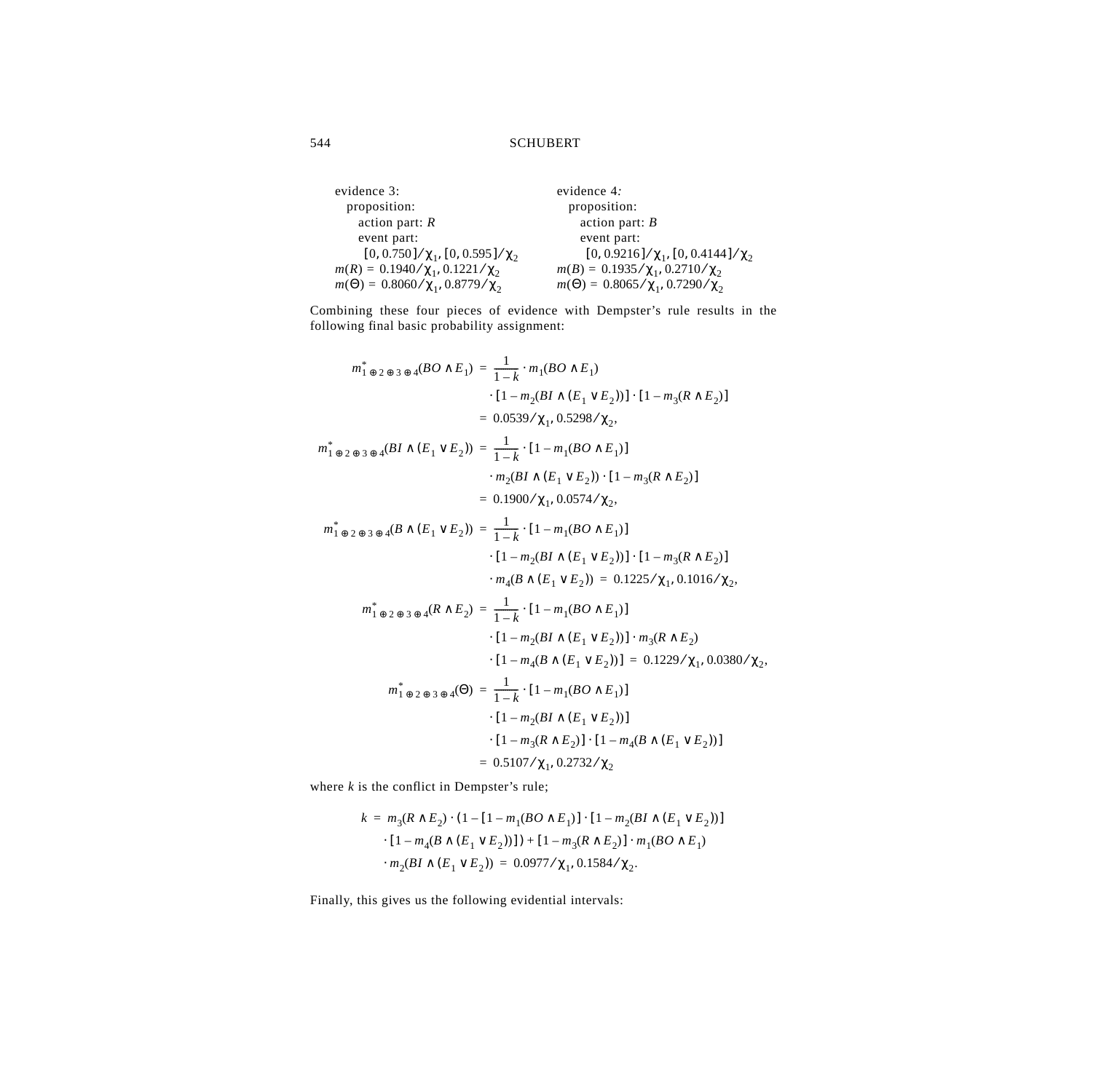$$
[Bel(BO), Pls(BO)] = [0.0539, 0.6871]/\chi_1, [0.5298, 0.9046]/\chi_2,
$$
  
\n
$$
[Bel(BI), Pls(BI)] = [0.1900, 0.8232]/\chi_1, [0.0574, 0.4322]/\chi_2,
$$
  
\n
$$
[Bel(B), Pls(B)] = [0.3664, 0.8771]/\chi_1, [0.6888, 0.9620]/\chi_2,
$$
  
\n
$$
[Bel(R), Pls(R)] = [0.1229, 0.6336]/\chi_1, [0.0380, 0.3112]/\chi_2,
$$
  
\n
$$
[Bel(I), Pls(I)] = [0.1900, 0.9461]/\chi_1, [0.0574, 0.4702]/\chi_2,
$$
  
\n
$$
[Bel(C), Pls(O)] = [0.0539, 0.8100]/\chi_1, [0.5298, 0.9426]/\chi_2,
$$
  
\n
$$
[Bel(E_1), Pls(E_1)] = [0.0539, 0.8771]/\chi_1, [0.5298, 0.9620]/\chi_2,
$$
  
\n
$$
[Bel(E_2), Pls(E_2)] = [0.1229, 0.9461]/\chi_1, [0.0380, 0.4702]/\chi_2.
$$

From the intervals regarding which event the subsets are referring to it is somewhat uncertain whether  $\chi_1$  is referring to  $E_1$  or  $E_2$ . However,  $\chi_2$ clearly refers to *E*1.

Let us bring the problem to the metalevel together with our domain knowledge that the two subsets must be referring to different events. We create two new but very similar basic probability assignments as follows:

$$
m_{\chi_1}(E_1/\chi_1) = 0.0539,
$$
  
\n
$$
m_{\chi_1}(E_2/\chi_1) = 0.1229,
$$
  
\n
$$
m_{\chi_1}(\Theta) = 1 - m_{\chi_1}(E_1/\chi_1) + m_{\chi_1}(E_2/\chi_1) = 0.8232
$$

and

$$
m_{\chi_2}(E_1/\chi_2) = 0.0539,
$$
  
\n
$$
m_{\chi_2}(E_2/\chi_2) = 0.1229,
$$
  
\n
$$
m_{\chi_2}(\Theta) = 1 - m_{\chi_2}(E_1/\chi_2) + m_{\chi_2}(E_2/\chi_2) = 0.8232
$$

Combining these on the metalevel yields

$$
m_{\chi_1 \oplus \chi_2}(E_1/\chi_1 \wedge E_2/\chi_2) = 0.0699,
$$
  

$$
m_{\chi_1 \oplus \chi_2}(E_2/\chi_1 \wedge E_1/\chi_2) = 0.6840,
$$
  

$$
m_{\chi_1 \oplus \chi_2}(\Theta) = 0.2462
$$

with evidential intervals

[Bel(
$$
E_1/\chi_1 \wedge E_2/\chi_2
$$
), Pls( $E_1/\chi_1 \wedge E_2/\chi_2$ )] = [0.0699, 0.3160]

and

$$
[\text{Bel}(E_2/\chi_1 \wedge E_1/\chi_2), \text{Pls}(E_2/\chi_1 \wedge E_1/\chi_2)] = [0.6840, 0.9301].
$$

This makes it perfectly clear that  $\chi_1$  refers to  $E_2$  while  $\chi_2$  refers to  $E_1$ .

We see in conclusion that at  $\chi_1$ , i.e., event 2, there is some support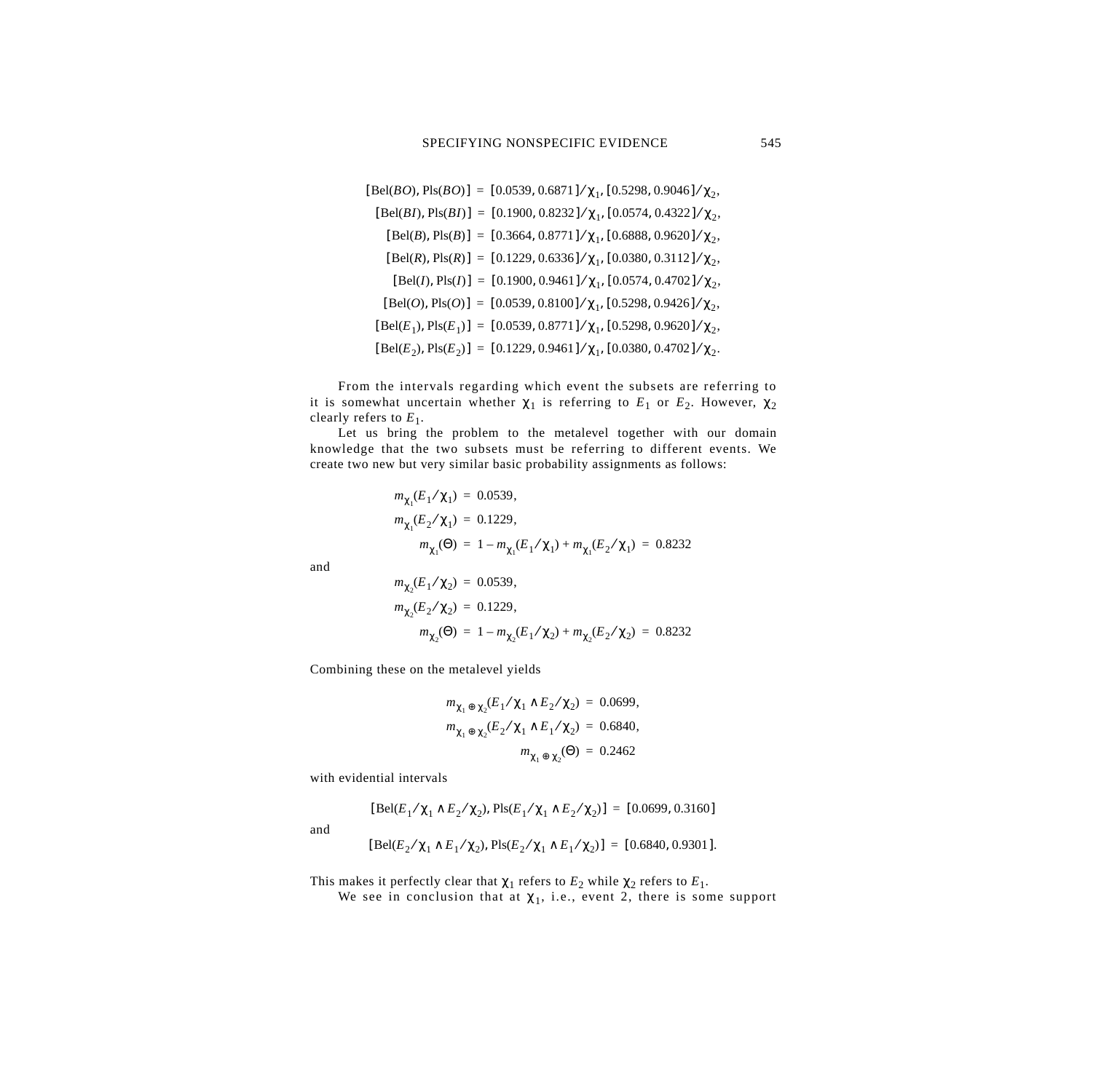for the burglar being brown-haired although it is certainly plausible, although less likely, he was actually red-haired. We have an even slighter indication that this might be an inside job but it is also possible that the burglar was an outsider. In general the evidence regarding event 1 is pretty inconclusive. However, the picture is much clearer at  $\chi_2$ , i.e., event 1. It is quite likely that the burglar at event 1 was a brown-haired outsider.

# **B. A Comparison Between an Overconfident and a Refined Analysis of the Bakers' Shops Burglaries**

When we partitioned the four pieces of evidence,  $e_2$  and  $e_3$  ended up in  $\chi_1$ while  $e_1$  and  $e_4$  ended up in  $\chi_2$ . This was the partitioning that minimized the metaconflict and thus the most probable partition. However, it said nothing about the probability for some piece of evidence that it belong to the subset where it was placed, and nothing about how much more probable this subset was to other subsets. It only said that this was the most probable subset of all. Thus, a piece of evidence might end up in some subset that was only marginally better than some other. This somewhat overconfident approach might then falsely indicate a certainty in the subsequent reasoning process within each subset that does not really exist. This false certainty is due to the restriction of not, to any degree, using pieces of evidence that ended up in other subsets by the partitioning. In contrast, the refined approach uses all pieces of evidence that could possibly belong to a subset in the reasoning process for that subset, although they are discounted to the credibility that they belong to the subset. This approach eliminates the problem of false certainty imposed by the partitioning as seen in the following comparison of the two approaches applied to the bakers' shops burglary problem.

As a comparison between the two approaches there is not much to say about the conclusions drawn in  $\chi_2$ . Whatever was concluded earlier is also concluded in the refined approach. That is, our burglar is a brown-haired outsider. The only real difference seems to be a somewhat higher plausibility for unlikely red-haired and insider alternatives together with a lower support for the preferred brown-haired and outsider alternatives due mainly to the possibility that  $e_2$  or  $e_3$  placed in  $\chi_1$  by the partitioning might belong to the subset.

As before, the situation is not so clear at  $\chi_1$ . In general we find that evidential intervals have opened up in the refined approach. This is due to the discounting of evidence. In the refined approach we see an especially large drop in support for alternatives supported by pieces of evidence that belong to  $\chi_1$  in the overconfident approach, brown-haired insider and red-haired, and also a large increase in plausibility for alternatives supported by pieces of evidence that belong to  $\chi_2$ , brown-haired and brown-haired outsider. This is due to the possibility that the pieces of evidence that belong to  $\chi_2$  in the overconfident approach actually has a possibility of belonging instead to  $\chi_1$ , and vice versa. If we consider the three alternatives brown-haired insider, brown-haired and insider in  $\chi_1$  they all had a support of 0.483 and a plausibility of 0.69, 0.69 and 1, respectively, in the overconfident approach. In the refined approach there is only a small drop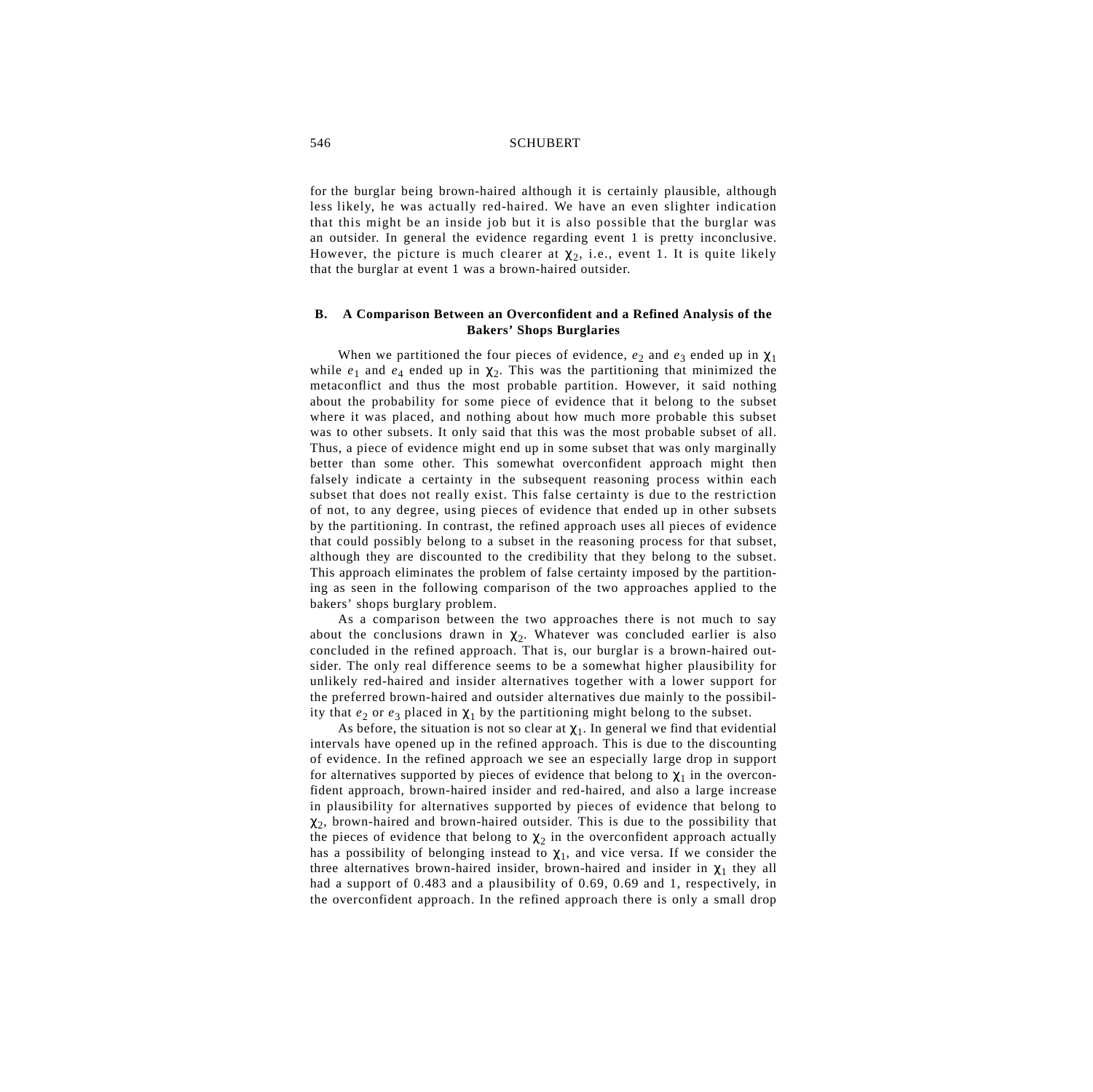in support for brown-haired to 0.36 but a much larger drop to 0.19 for insider and brown-haired insider. This is due to the possibility that  $e_1$  supporting brownhaired outsider belongs to  $\chi_1$ . This might not be very plausible but if it was the case it would have a large impact since  $e_1$  is strongly supportive of brownhaired outsider. Thus, in the overconfident approach we might have falsely concluded that the burglar was a brown-haired insider while it actually, as shown in the refined approach, is much more of an open question whether the probably brown-haired burglar was an insider or not.

# **VIII. CONCLUSIONS**

In this article we have extended the methodology to partition nonspecific evidence developed in our previous article<sup>4</sup> to a methodology for specifying nonspecific evidence. This is in itself clearly an important extension in analysis, considering that a piece of evidence will now in a subsequent reasoning process be handled similarly by different subsets if these are approximately equally plausible, whereas before the most plausible subset would take the piece of evidence as certainly belonging to the subset while the other subsets would never consider it in their reasoning processes. In addition, two facts will facilitate the reasoning process. First, the specification process in the extended methodology will besides specifying all pieces of evidence also give a degree of falsity and a degree of credibility in affiliation for each piece of evidence. Secondly, the methodology can iteratively receive its pieces of evidence piece by piece. Together, these facts indicate that it should be possible to develop methods for disregarding immediately upon receipt false pieces of evidence as well as methods for focusing attention upon useful pieces of evidence based on their maximum degree of credibility.

The work described in this article has been further extended<sup>13</sup> to find a posterior probability distribution regarding the number of subsets (also in my recent Ph.D. thesis<sup>14, 15</sup>). For this we used the idea that each piece of evidence in a subset supports the existence of that subset to the degree that this piece of evidence supports anything at all. We can then derive a bpa that is concerned with the question of how many subsets we have. That bpa is combined with a given prior domain probability distribution in order to obtain the sought-after posterior domain distribution.

I would like to thank Stefan Arnborg, Ulla Bergsten, and Per Svensson for their helpful comments regarding this article.

# **APPENDIX I: EVIDENCE ABOUT EVIDENCE**

## **A. Evidence From Cluster Conflict Variations**

A conflict in a subset can be interpreted as a piece of metalevel evidence that there is at least one piece of evidence that does not belong to the subset. Thus, we can refine the basic probability assignment from subset  $\chi_i$  assigning support to a proposition against the partitioning: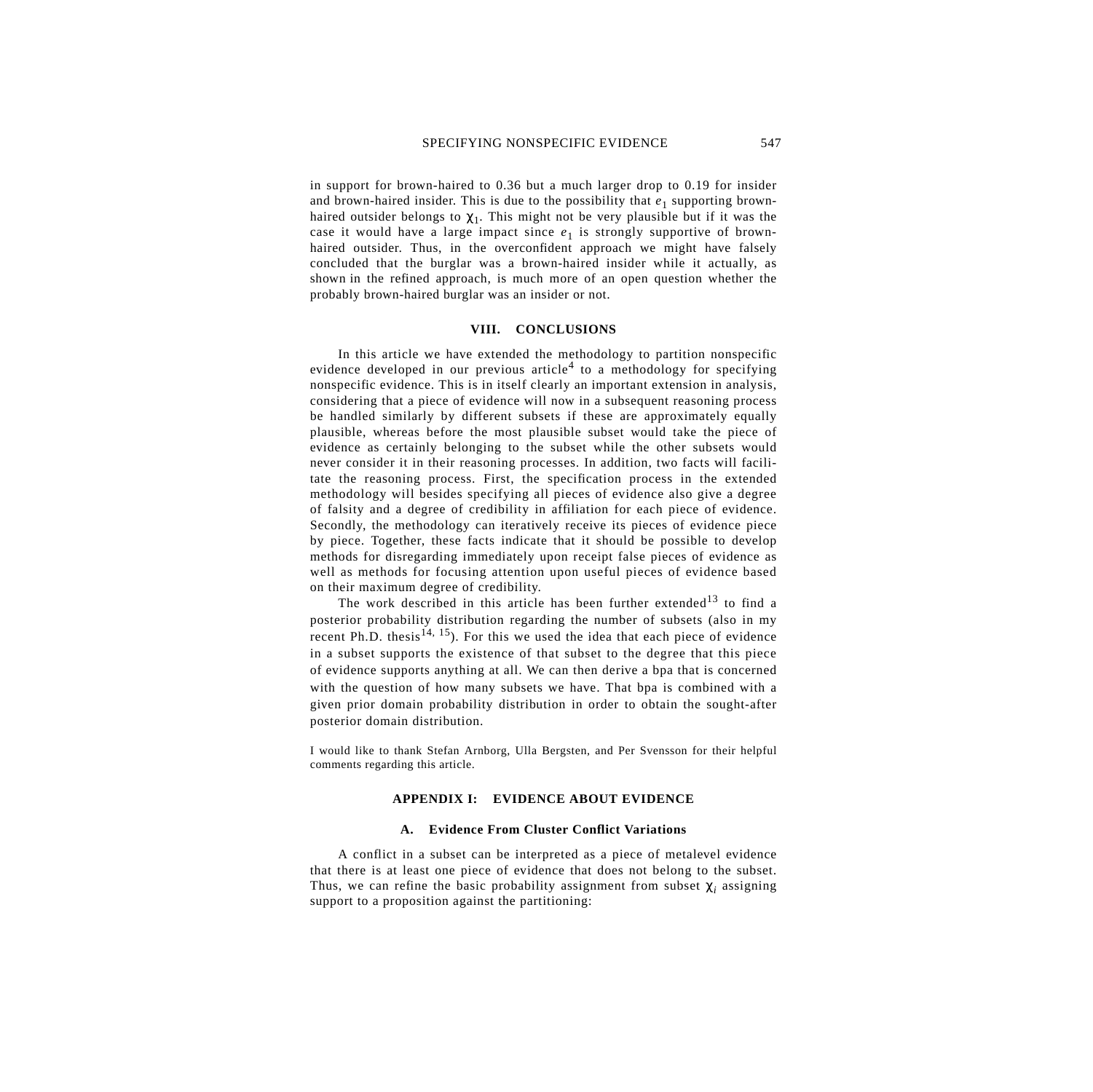$$
m_{\chi_i}(\neg \text{AdP}) = c_i,
$$
  
\n
$$
m_{\chi_i}(\Theta) = 1 - c_i
$$
  
\n
$$
m_{\chi_i}(\exists j.e_j \notin \chi_i) = c_i,
$$
  
\n
$$
m_{\chi_i}(\Theta) = 1 - c_i.
$$

to

Let us observe one piece of evidence  $e_q$  in  $\chi_i$ . If  $e_q$  is taken out from  $\chi_i$  the conflict  $c_i$  in  $\chi_i$  decreases to  $c_i^*$ . This decrease in conflict  $c_i - c_i^*$  can be interpreted as follows: there exists some metalevel evidence indicating that  $e_q$  does not belong to χ*i*,

$$
m_{\Delta \chi_i}(e_q \notin \chi_i),
$$
  

$$
m_{\Delta \chi_i}(\Theta),
$$

and the remainder of the conflict  $c_i^*$  is metalevel evidence that there is at least one other piece of evidence  $e_j$ ,  $j \neq q$ , that does not belong to  $\chi_i - \{e_q\}$ ,

$$
m_{\chi_i - \{e_q\}}(\exists j \neq q.e_j \notin (\chi_i - \{e_q\})) = c_i^*,
$$
  

$$
m_{\chi_i - \{e_q\}}(\Theta) = 1 - c_i^*.
$$

We will derive the basic probability number of  $e_q \notin \chi_i$ ,  $m_{\Delta \chi_i}(e_q \notin \chi_i)$ , by stating that the belief in the proposition that there is at least one piece of evidence that does not belong to  $\chi_i$ ,  $\exists j.e_j \notin \chi_i$ , should be equal no matter whether we base that belief on the original piece of metalevel evidence, before  $e_q$  is taken out from  $\chi_i$ , or on a combination of the other two pieces of metalevel evidence  $m_{\Delta \chi_i}(e_q \notin \chi_i)$  and  $m_{\chi_i - \{e_q\}}(\exists j \neq q.e_j \notin (\chi_i - \{e_q\}))$ , after  $e_q$  is taken out from  $\chi_i$ , i.e.,

$$
\mathrm{Bel}_{\chi_i}(\exists j.e_j \notin \chi_i) = \mathrm{Bel}_{\Delta\chi_i \oplus (\chi_i - \{e_q\})}(\exists j.e_j \notin \chi_i).
$$

We may rewrite the original proposition

$$
\exists j.e_j \notin \chi_i
$$

as

$$
(\exists j \neq q.e_j \notin \chi_i) \lor (e_q \notin \chi_i)
$$

and as

$$
(\exists j \neq q. e_j \notin (\chi_i - \{e_q\})) \vee (e_q \notin \chi_i).
$$

Then, we have on the one hand, before  $e_a$  is taken out from  $\chi_i$ ,

$$
\text{Bel}_{\chi_i}(\exists j.e_j \notin \chi_i) = m_{\chi_i}(\exists j.e_j \notin \chi_i) = c_i,
$$

and on the other hand, if the metalevel evidence that there is at least one other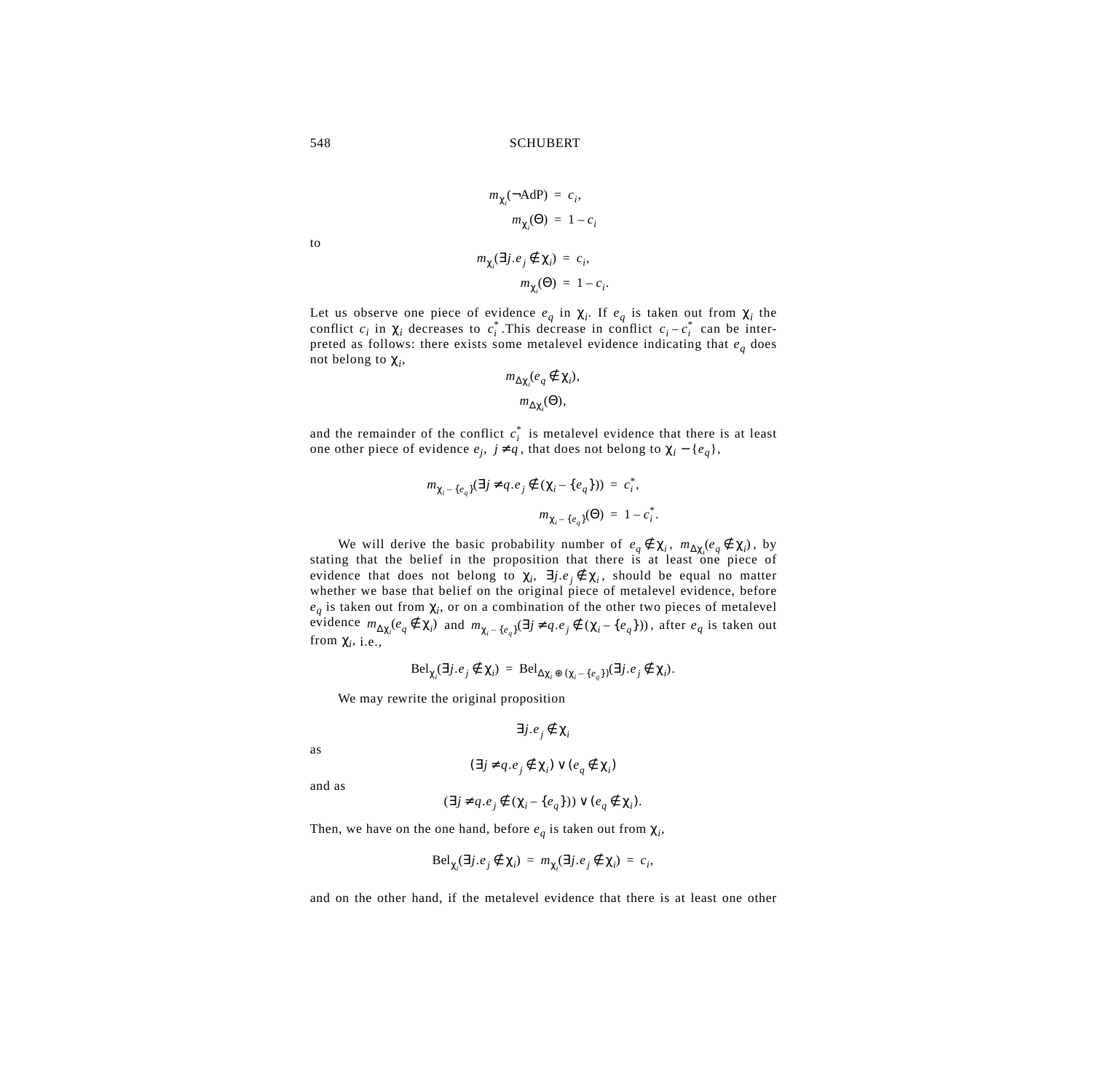$$
\exists j \neq q.e_j \notin (\chi_i - \{e_q\})
$$
\n
$$
e_q \notin \chi_i
$$
\n
$$
\overline{\left(\exists j \neq q.e_j \notin (\chi_i - \{e_q\}) \right) \land (e_q \notin \chi_i)} \quad e_q \notin \chi_i
$$
\n
$$
\overline{\exists j \neq q.e_j \notin (\chi_i - \{e_q\})}
$$
\n
$$
\overline{\text{Figure 2.Combining Bel}_{\chi_i - \{e_q\}}} \text{ and } \text{Bel}_{\Delta \chi_i}.
$$

piece of evidence  $e_j$ ,  $j \neq q$ , that does not belong to  $\chi_i - \{e_q\}$  is fused with the metalevel evidence that *eq* does not belong to χ*i*, Figure 2, we may also calculate the belief in  $\exists j.e_i \notin \chi_i$  as  $j \neq q$ ∃*j*.*e <sup>j</sup>* χ ∉ *<sup>i</sup>*

$$
Bel_{\Delta\chi_{i}\oplus(\chi_{i}-\{e_{q}\})}(\exists j.e_{j} \notin \chi_{i}) = Bel_{\Delta\chi_{i}\oplus(\chi_{i}-\{e_{q}\})}((\exists j \neq q.e_{j} \notin (\chi_{i}-\{e_{q}\})) \vee (e_{q} \notin \chi_{i}))
$$
\n
$$
= \sum_{X \subseteq ((\exists j \neq q.e_{j} \notin (\chi_{i}-\{e_{q}\})) \vee (e_{q} \notin \chi_{i}))} m_{\Delta\chi_{i}\oplus(\chi_{i}-\{e_{q}\})}(X)
$$
\n
$$
= m_{\Delta\chi_{i}\oplus(\chi_{i}-\{e_{q}\})}((\exists j \neq q.e_{j} \notin (\chi_{i}-\{e_{q}\})) \wedge (e_{q} \notin \chi_{i}))
$$
\n
$$
+ m_{\Delta\chi_{i}\oplus(\chi_{i}-\{e_{q}\})}(\exists j \neq q.e_{j} \notin (\chi_{i}-\{e_{q}\}))
$$
\n
$$
+ m_{\Delta\chi_{i}\oplus(\chi_{i}-\{e_{q}\})}(\{e_{q} \notin \chi_{i}\})
$$
\n
$$
= m_{\chi_{i}-\{e_{q}\}}(\exists j \neq q.e_{j} \notin (\chi_{i}-\{e_{q}\})) \cdot m_{\Delta\chi_{i}}(e_{q} \notin \chi_{i})
$$
\n
$$
+ m_{\chi_{i}-\{e_{q}\}}(\exists j \neq q.e_{j} \notin (\chi_{i}-\{e_{q}\})) \cdot [1-m_{\Delta\chi_{i}}(e_{q} \notin \chi_{i})]
$$
\n
$$
+ m_{\Delta\chi_{i}}(e_{q} \notin \chi_{i}) \cdot [1-m_{\chi_{i}-\{e_{q}\}}(\exists j \neq q.e_{j} \notin (\chi_{i}-\{e_{q}\}))]
$$
\n
$$
= m_{\chi_{i}-\{e_{q}\}}(\exists j \neq q.e_{j} \notin (\chi_{i}-\{e_{q}\}))
$$
\n
$$
+ m_{\Delta\chi_{i}}(e_{q} \notin \chi_{i}) \cdot [1-m_{\chi_{i}-\{e_{q}\}}(\exists j \neq q.e_{j} \notin (\chi_{i}-\{e_{q}\}))]
$$
\n
$$
= c_{i}^{*} + m_{\Delta\chi_{i}}(e_{q} \notin \chi_{
$$

Thus, we have derived a piece of metalevel evidence with a proposition stating that *eq* does not belong to χ*<sup>i</sup>* from the variations in cluster conflict when *eq* was taken out from χ*i*:

$$
m_{\Delta \chi_i}(e_q \notin \chi_i) = \frac{c_i - c_i^*}{1 - c_i^*},
$$
  

$$
m_{\Delta \chi_i}(\Theta) = 1 - \frac{c_i - c_i^*}{1 - c_i^*} = \frac{1 - c_i}{1 - c_i^*}.
$$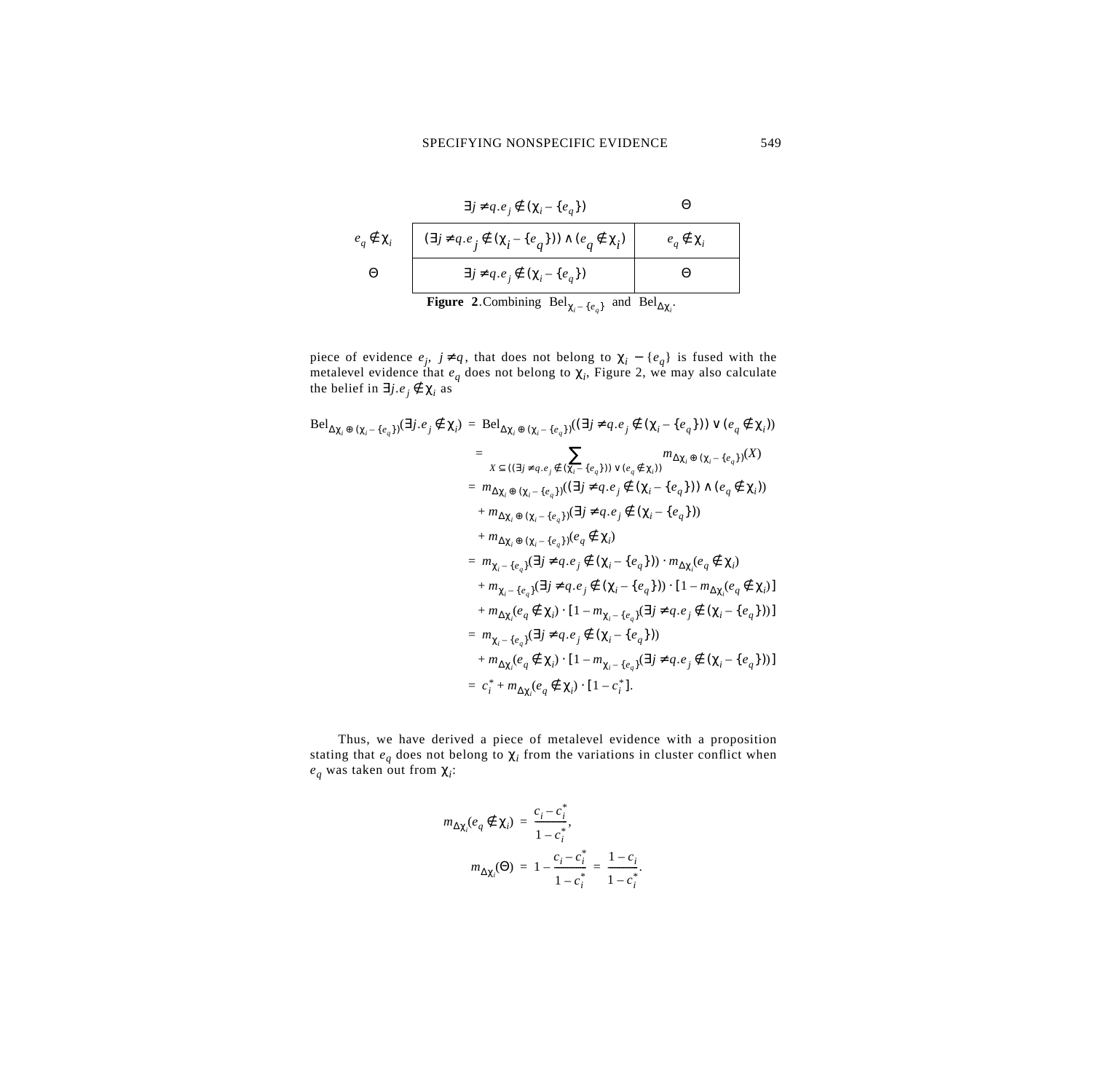If  $e_q$  then is brought into another subset  $\chi_k$  its conflict will increase from  $c_k$  to  $c_k^*$  where

$$
\forall k \neq i. m_{\chi_k}(\exists j \neq q. e_j \notin \chi_k) = c_k,
$$
  

$$
\forall k \neq i. m_{\chi_k}(\Theta) = 1 - c_k.
$$

and

$$
\begin{aligned} \forall k \neq i. & m_{\chi_k + \{e_q\}}(\exists j. e_j \notin (\chi_k + \{e_q\})) = c_k^*, \\ \forall k \neq i. & m_{\chi_k + \{e_q\}}(\Theta) = 1 - c_k^*. \end{aligned}
$$

Thus we will also have metalevel evidence regarding every other subset χ*k*.

The increase in conflict when  $e_q$  is brought into  $\chi_k$  is interpreted as if there exists some metalevel evidence indicating that  $e_q$  does not belong to  $\chi_k + \{e_q\}$ , i.e.,

$$
m_{\Delta \chi_k}(e_q \notin (\chi_k + \{e_q\})),
$$
  

$$
m_{\Delta \chi_k}(\Theta).
$$

Similarly to the last case, we may this time rewrite the new proposition

$$
\exists j.e_j \notin (\chi_k + \{e_q\})
$$

as

$$
(\exists j \neq q.e_j \notin (\chi_k + \{e_q\})) \vee (e_q \notin (\chi_k + \{e_q\}))
$$

and as

$$
(\exists j \neq q.e_j \notin \chi_k) \vee (e_q \notin (\chi_k + \{e_q\}))
$$

Reasoning in the same way as above, we state that

$$
\forall k\neq i.\mathtt{Bel}_{\chi_k + \{e_q\}}(\exists j.e_j\notin (\chi_k + \{e_q\}))\ =\ \mathtt{Bel}_{\Delta\chi_k\oplus \chi_k}(\exists j.e_j\notin (\chi_k + \{e_q\}))
$$

and find that on the one hand, after  $e_q$  is brought into  $\chi_k$ 

$$
\forall k \neq i. \text{Bel}_{\chi_k + \{e_q\}}(\exists j. e_j \notin (\chi_k + \{e_q\})) = m_{\chi_k + \{e_q\}}(\exists j. e_j \notin (\chi_k + \{e_q\})) = c_k^*
$$

and on the other hand,

$$
\forall k \neq i.\text{Bel}_{\Delta \chi_k \oplus \chi_k}(\exists j.e_j \notin (\chi_k + \{e_q\}))
$$
\n
$$
= \text{Bel}_{\Delta \chi_k \oplus \chi_k}((\exists j \neq q.e_j \notin \chi_k) \vee (e_q \notin (\chi_k + \{e_q\})))
$$
\n
$$
= \sum_{X \subseteq ((\exists j \neq q.e_j \notin \chi_k) \vee (e_q \notin (\chi_k + \{e_q\})))} m_{\Delta \chi_k \oplus \chi_k}(X)
$$
\n
$$
= m_{\Delta \chi_k \oplus \chi_k}((\exists j \neq q.e_j \notin \chi_k) \wedge (e_q \notin (\chi_k + \{e_q\}))) + m_{\Delta \chi_k \oplus \chi_k}(\exists j \neq q.e_j \notin \chi_k)
$$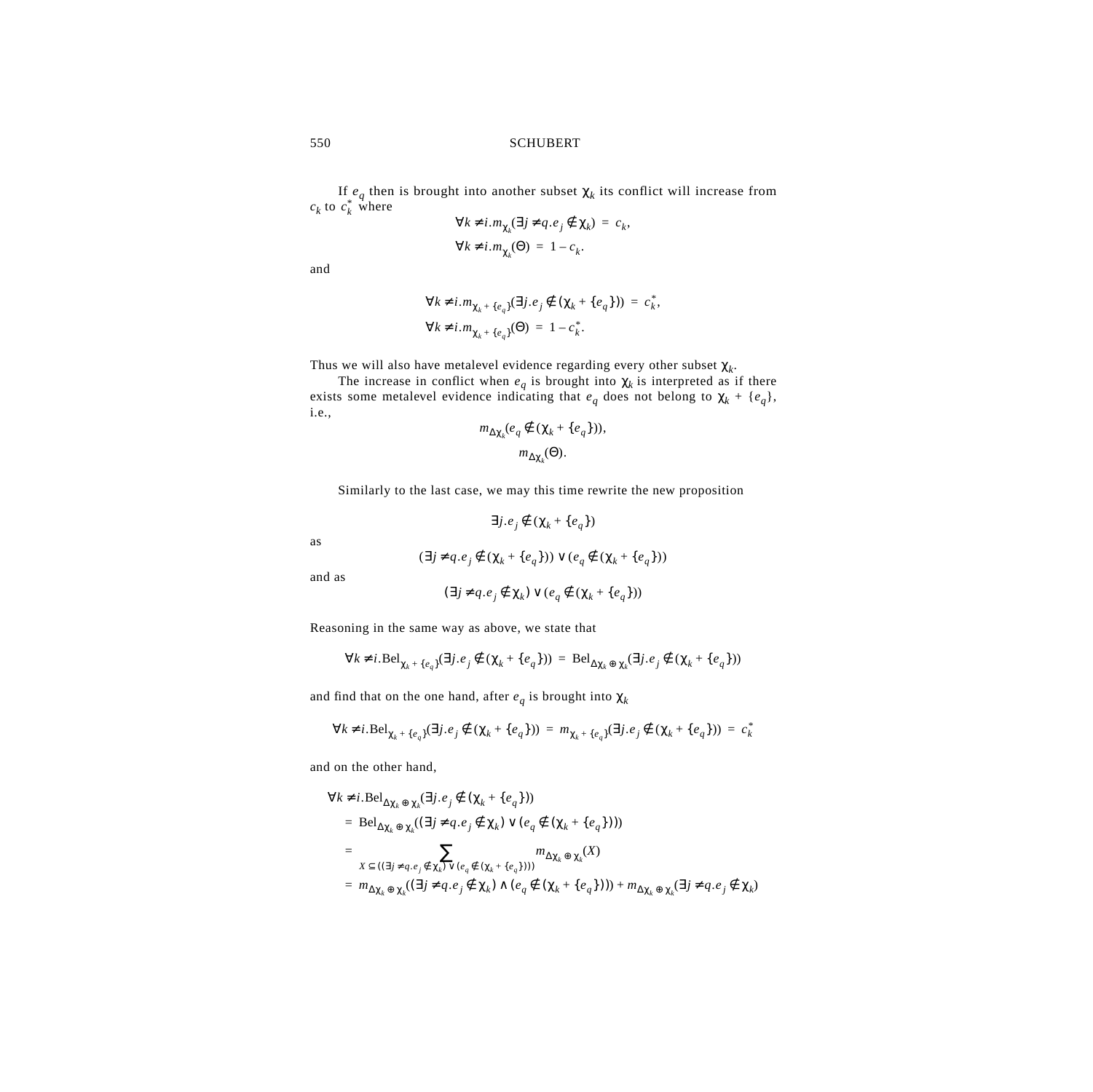$$
+ m_{\Delta \chi_k \oplus \chi_k} (e_q \notin (\chi_k + \{e_q\})) = m_{\chi_k} (\exists j \neq q.e_j \notin \chi_k) \cdot m_{\Delta \chi_k} (e_q \notin (\chi_k + \{e_q\}))
$$
  
\n
$$
+ m_{\chi_k} (\exists j \neq q.e_j \notin \chi_k) \cdot [1 - m_{\Delta \chi_k} (e_q \notin (\chi_k + \{e_q\}))]
$$
  
\n
$$
+ m_{\Delta \chi_k} (e_q \notin (\chi_k + \{e_q\})) \cdot [1 - m_{\chi_k} (\exists j \neq q.e_j \notin \chi_k)]
$$
  
\n
$$
= m_{\chi_k} (\exists j \neq q.e_j \notin \chi_k) + m_{\Delta \chi_k} (e_q \notin (\chi_k + \{e_q\})) \cdot [1 - m_{\chi_k} (\exists j \neq q.e_j \notin \chi_k)]
$$
  
\n
$$
= c_k + m_{\Delta \chi_k} (e_q \notin (\chi_k + \{e_q\})) \cdot [1 - c_k].
$$

Thus, we have then derived a piece of metalevel evidence regarding each subset  $\chi_k + \{e_q\}, k \neq i$ , with a proposition stating that  $e_q$  does not belong to the subset;

$$
\begin{aligned} \forall k \neq i . m_{\Delta \chi_k}(e_q \notin (\chi_k + \{e_q\})) &= \frac{c_k^* - c_k}{1 - c_k}, \\ \forall k \neq i . m_{\Delta \chi_k}(\Theta) &= 1 - \frac{c_k^* - c_k}{1 - c_k} = \frac{1 - c_k^*}{1 - c_k}. \end{aligned}
$$

# **B. Evidence From Domain Conflict Variations**

Since a piece of evidence from domain conflict is evidence against the entire partitioning it is less specific than a piece of evidence from cluster conflict. We will interpret the domain conflict as evidence that there exists at least one piece of evidence that does not belong to any of the *n* first subsets,  $n = |\chi|$ , or if this particular piece of evidence was placed in a subset by itself, as evidence that it belongs to some of the other  $n - 1$  subsets. This would indicate that the number of subsets is incorrect.

We will now study any changes in the domain conflict when we take out a piece of evidence *eq* from subset χ*i*.

When  $|\chi_i| > 1$  we may not only put a piece of evidence  $e_q$  that we have taken out from  $\chi_i$  into another already existing subset, we may also put  $e_q$  into a new subset  $\chi_{n+1}$  by itself, assuming there are *n* subsets, i.e.,  $\chi = {\chi_1^2, ..., \chi_n^2}$  $\chi_n$ . This will change the domain conflict,  $c_0$ . Since the current partition minimizes the metaconflict function, we know that when the number of subsets increase we will get an increase in total conflict and Theorem 1 says that we will get a decrease in the nondomain part of the metaconflict function. Thus, we know that we must get an increase in the domain conflict. This increase in domain conflict is an indication that  $e_q$  does not belong to an additional subset  $\chi_{n+1}$ .

Another way to receive a piece of evidence from the domain conflict is if *eq* is moved out from  $\chi_i$  when  $|\chi_i| = 1$ . If  $e_q$  is in a subset  $\chi_i$  by itself and moved from χ*<sup>i</sup>* to another already existing subset we may get either an increase or decrease in domain conflict. This is because both the total conflict and the nondomain part of the metaconflict function increases. Thus, we have two different situations in this case. If the domain conflict decreases when we move  $\chi_i$  = 1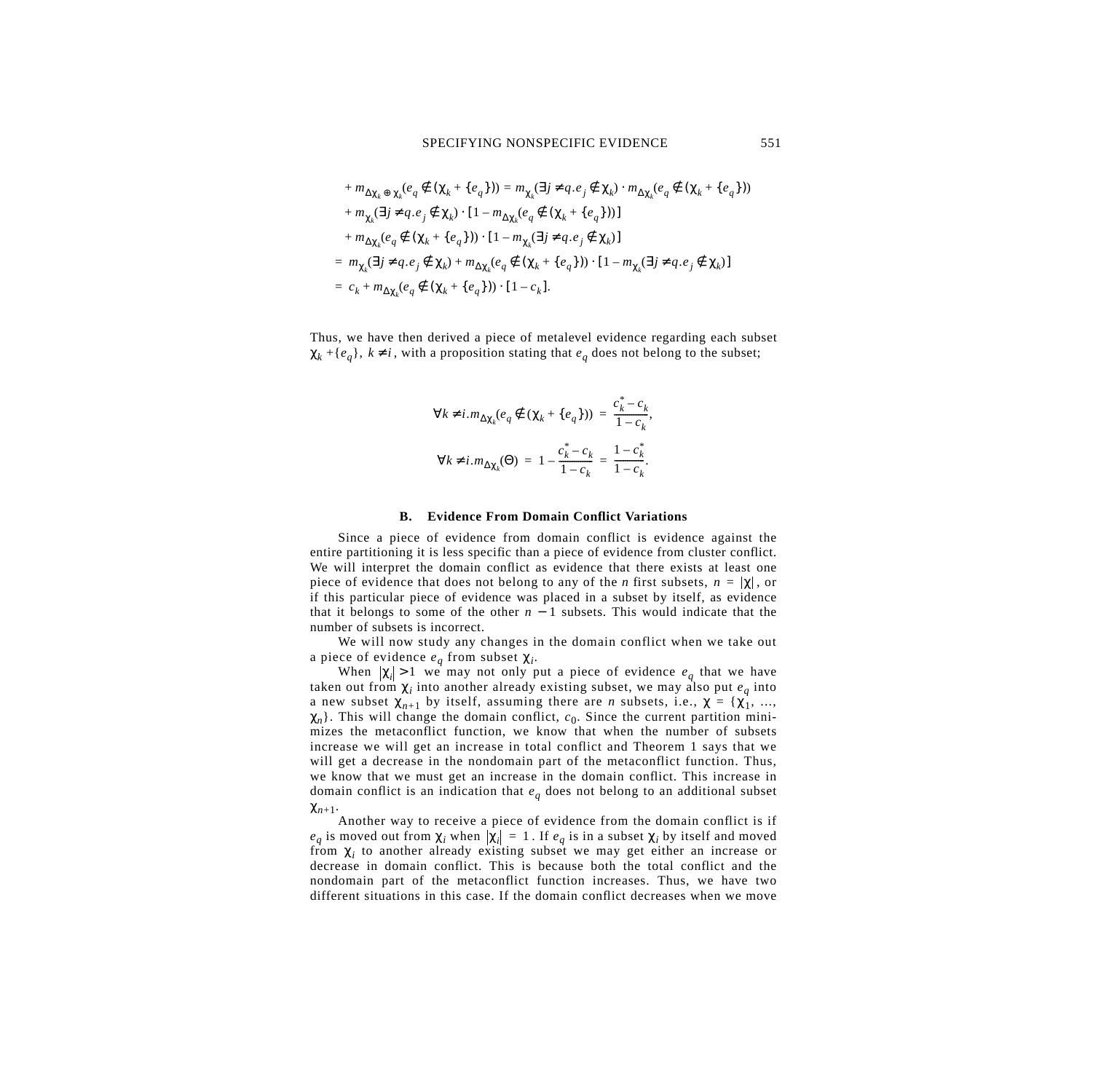$e_q$  out from  $\chi_i$  this is interpreted as evidence that  $e_q$  does not belongs to  $\chi_i$ , but if we receive an increase in domain conflict we will interpret this as evidence that  $e_a$  does belong to  $\chi_i$ .

We choose to adopt a metarepresentation consisting of three individual representations for the domain conflict. The first representation interprets the domain conflict as evidence that there is at least one piece of evidence that does not belong to any of the subsets,

$$
\exists j \forall k. e_j \notin \chi_k.
$$

The second representation interprets the domain conflict as evidence that there is at least one subset to which no pieces of evidence belongs,

$$
\exists k \forall j. e_j \notin \chi_k,
$$

and the third as evidence that there is either at least one piece of evidence that does not belong to any of the subsets or there is at least one subset to which no pieces of evidence belongs, but not both at the same time,

$$
[(\exists j \forall k. e_j \notin \chi_k) \land (\neg \exists k \forall j. e_j \notin \chi_k)] \lor [(\neg \exists j \forall k. e_j \notin \chi_k) \land (\exists k \forall j. e_j \notin \chi_k)].
$$

Each representation has its own characteristics. The first and the second are consistent with a situation where the domain conflict increases when the number of subsets increase and decreases when the number of subsets decrease. The third representation behaves in the opposite way. The three representations above correspond to these three different situations when the number of subsets is changed.

The first representation corresponds to the situation when one piece of evidence  $e_q$  belongs to a subset  $\chi_i$ ,  $|\chi_i| > 1$ , and it is moved from  $\chi_i$  to  $\chi_{n+1}$ . This increases both the domain conflict and the number of subsets. The second representation is not in accordance with this situation and the third is not even consistent with the situation. The second representation corresponds to the situation when one piece of evidence  $e_q$  belongs to a subset  $\chi_i$ ,  $|\chi_i| = 1$ , and it is moved from χ*<sup>i</sup>* to one of the other *n* − 1 subsets while we receive a decrease in domain conflict. Here, the first representation is not in accordance with this situation and the third is not consistent. The third representation corresponds to the last situation when one piece of evidence  $e_q$  belongs to a subset  $\chi_i$ ,  $\chi_i$  = 1, and it is moved from  $\chi_i$  to one of the other *n* − 1 subsets while we receive an increase in domain conflict. In this situation the first and second representations are not consistent.  $\chi_i$  = 1

Thus, the actual representation to be used can be chosen from the metarepresentation by the current situation. Let us now see what can be derived about our piece of evidence of interest, *eq*.

1. When 
$$
e_q \in \chi_i
$$
 and  $|\chi_i| > 1$ 

Let us analyze the case where we move  $e_q$  from  $\chi_i$  to  $\chi_{n+1}$ . The domain conflict before  $e_q$  is moved to  $\chi_{n+1}$  is interpreted as

$$
\exists j \forall k \neq n+1 \ldotp e_j \notin \chi_k.
$$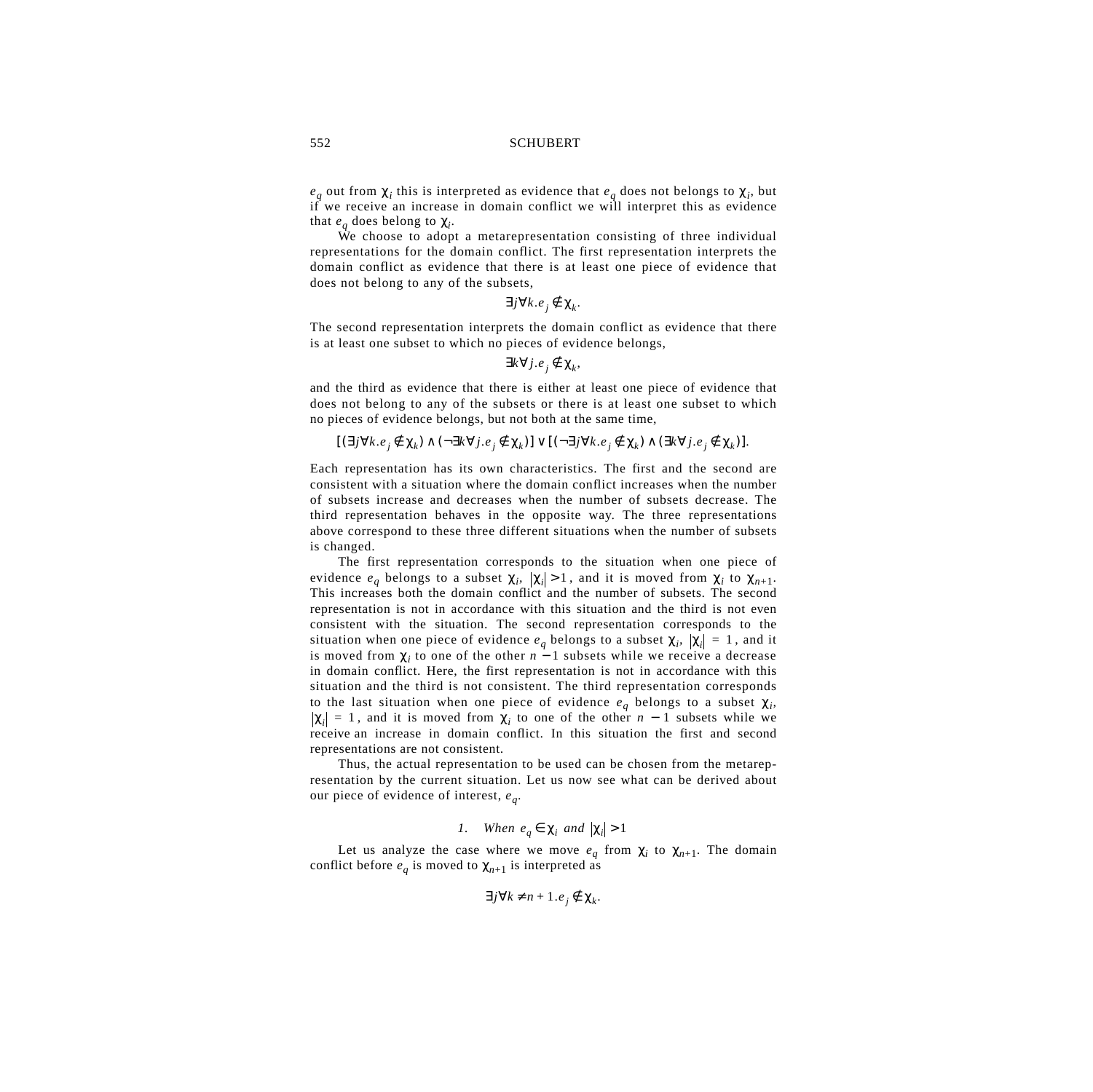When  $e_q \in \chi_i$  and  $|\chi_i| > 1$  we may move out  $e_q$  from  $\chi_i$  without changing the domain conflict, but we will get an increase in the domain conflict if we move  $e_a$  to a subset by itself;  $\chi_{n+1}$ .

If  $\hat{e}_q$  is taken out from  $\chi_i$ , without being moved to  $\chi_{n+1}$ , and is temporarily disregarded from the analysis we will still have *n* subsets in this new situation since  $|\chi_i|$  was greater than one. The domain conflict, which is unchanged by this removal and equal to  $c_0$ , may be interpreted in this case as

$$
\exists j \neq q \forall k \neq n+1 \ldotp e_j \notin \chi_k.
$$

Thus, when  $e_q$  is taken out from  $\chi_i$ , we can refine the bpa regarding the domain conflict to

$$
m_{\chi}(\exists j \neq q \forall k \neq n+1 \cdot e_j \notin \chi_k) = c_0,
$$
  

$$
m_{\chi}(\Theta) = 1 - c_0.
$$

If  $e_q$  then is moved to  $\chi_{n+1}$  the increase in domain conflict is evidence that  $e_q$  does not belong to  $\chi_{n+1}$ ,

$$
m_{\Delta\chi}(e_q \notin \chi_{n+1}),
$$
  

$$
m_{\Delta\chi}(\Theta),
$$

and the new domain conflict that we receive indicate that there must now be at least one piece of evidence that does not belong to any of the  $n + 1$  subsets,

$$
m_{\chi + {\{\chi_{n+1}\}}}(\exists j \forall k. e_j \notin \chi_k) = c_0^*,
$$
  

$$
m_{\chi + {\{\chi_{n+1}\}}}(\Theta) = 1 - c_0^*.
$$

We will derive  $m_{\Delta \chi} (e_q \notin \chi_{n+1})$  by stating that

$$
\mathrm{Bel}_{\chi + \{\chi_{n+1}\}}(\exists j \forall k. e_j \notin \chi_k) = \mathrm{Bel}_{\Delta \chi \oplus \chi}(\exists j \forall k. e_j \notin \chi_k).
$$

After  $e_q$  is moved to  $\chi_{n+1}$ , we may rewrite the proposition

$$
\exists j \forall k. e_j \notin \chi_k
$$

as

$$
[\exists j \neq q((\forall k \neq n+1.e_j \notin \chi_k) \land (e_j \notin \chi_{n+1}))]
$$
  
 
$$
\lor [(\forall k \neq n+1.e_q \notin \chi_k) \land (e_q \notin \chi_{n+1})]
$$

and as

$$
(\exists j \neq q \forall k \neq n+1 \ldotp e_j \notin \chi_k) \lor (e_q \notin \chi_{n+1})
$$

since we know it is true that  $e_j \notin \chi_{n+1}$  for some other pieces of evidence than *eq* and it is true that  $e_q \notin \chi_k$  for all other subsets than  $\chi_{n+1}$ , since  $e_q$  is now in χ*n*+1.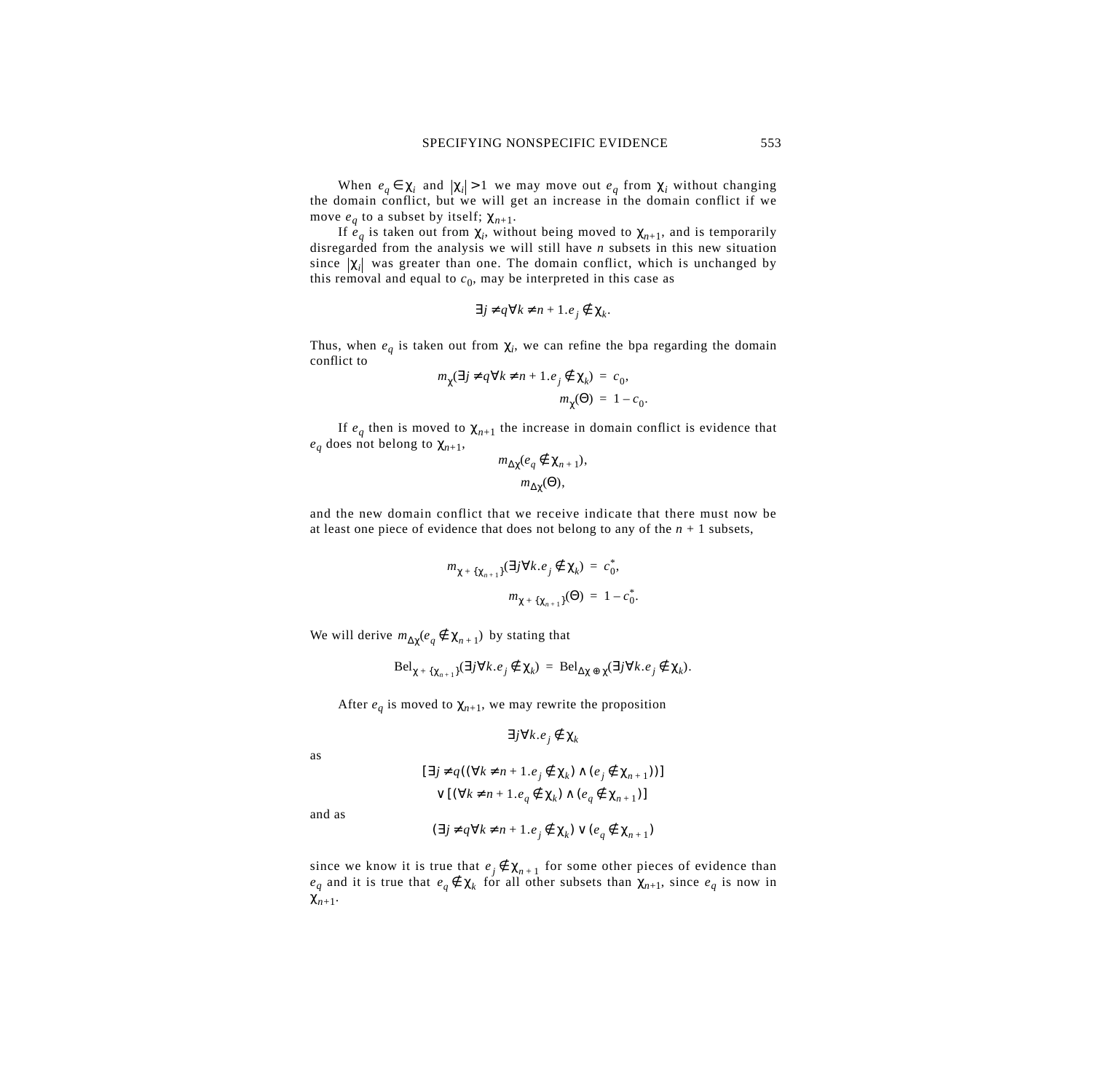Then, on the one hand we have

$$
\text{Bel}_{\chi + {\{\chi_{n+1}\}}}(\exists j \forall k.e_j \notin \chi_k) = m_{\chi + {\{\chi_{n+1}\}}}(\exists j \forall k.e_j \notin \chi_k) = c_0^*
$$

and on the other hand we can calculate

$$
Bel_{\Delta \chi \oplus \chi}(\exists j \forall k.e_j \notin \chi_k) = Bel_{\Delta \chi \oplus \chi}((\exists j \neq q \forall k \neq n+1.e_j \notin \chi_k) \vee (e_q \notin \chi_{n+1}))
$$
  
\n
$$
= \sum_{X \subseteq ((\exists j \neq q \forall k \neq n+1.e_j \notin \chi_k) \vee (e_q \notin \chi_{n+1}))} m_{\Delta \chi \oplus \chi}(X)
$$
  
\n
$$
= m_{\Delta \chi \oplus \chi}((\exists j \neq q \forall k \neq n+1.e_j \notin \chi_k) \wedge (e_q \notin \chi_{n+1}))
$$
  
\n
$$
+ m_{\Delta \chi \oplus \chi}(\exists j \neq q \forall k \neq n+1.e_j \notin \chi_k) + m_{\Delta \chi \oplus \chi}(e_q \notin \chi_{n+1})
$$
  
\n
$$
= m_{\chi}(\exists j \neq q \forall k \neq n+1.e_j \notin \chi_k) \cdot m_{\Delta \chi}(e_q \notin \chi_{n+1})
$$
  
\n
$$
+ m_{\chi}(\exists j \neq q \forall k \neq n+1.e_j \notin \chi_k) \cdot [1 - m_{\Delta \chi}(e_q \notin \chi_{n+1})]
$$
  
\n
$$
+ m_{\Delta \chi}(e_q \notin \chi_{n+1}) \cdot [1 - m_{\chi}(\exists j \neq q \forall k \neq n+1.e_j \notin \chi_k)]
$$
  
\n
$$
= m_{\chi}(\exists j \neq q \forall k \neq n+1.e_j \notin \chi_k) + m_{\Delta \chi}(e_q \notin \chi_{n+1})
$$
  
\n
$$
\cdot [1 - m_{\chi}(\exists j \neq q \forall k \neq n+1.e_j \notin \chi_k)]
$$
  
\n
$$
= c_0 + m_{\Delta \chi}(e_q \notin \chi_{n+1}) \cdot [1 - c_0].
$$

Thus, we get

$$
m_{\Delta\chi}(e_q\in\chi_{n+1})\,=\,\frac{c_0^*-c_0}{1-c_0}
$$

a piece of evidence indicating that  $e_q$  does not belong to  $\chi_{n+1}$ .

2. When 
$$
e_q \in \chi_i
$$
,  $|\chi_i| = 1$  and  $c_0 > c_0^*$ 

Let us now study the situation when  $e_q$  is in a subset by itself. Before  $e_q$ is moved out from χ*i*,

$$
\exists k \forall j. e_j \notin \chi_k
$$

represents the domain conflict with the *n* subsets. Thus, we may refine the bpa regarding domain conflict in this situation to

$$
m_{\chi}(\exists k \forall j.e_j \notin \chi_k) = c_0,
$$
  

$$
m_{\chi}(\Theta) = 1 - c_0.
$$

If we take out  $e_q$  from  $\chi_i$ , without moving it to any already existing subset, and temporarily disregard it from the analysis, we have *n* − 1 remaining subsets and get a decrease in the domain conflict. This decrease in domain conflict is interpreted as evidence that  $e_q$  does not belong to  $\chi_i$ ,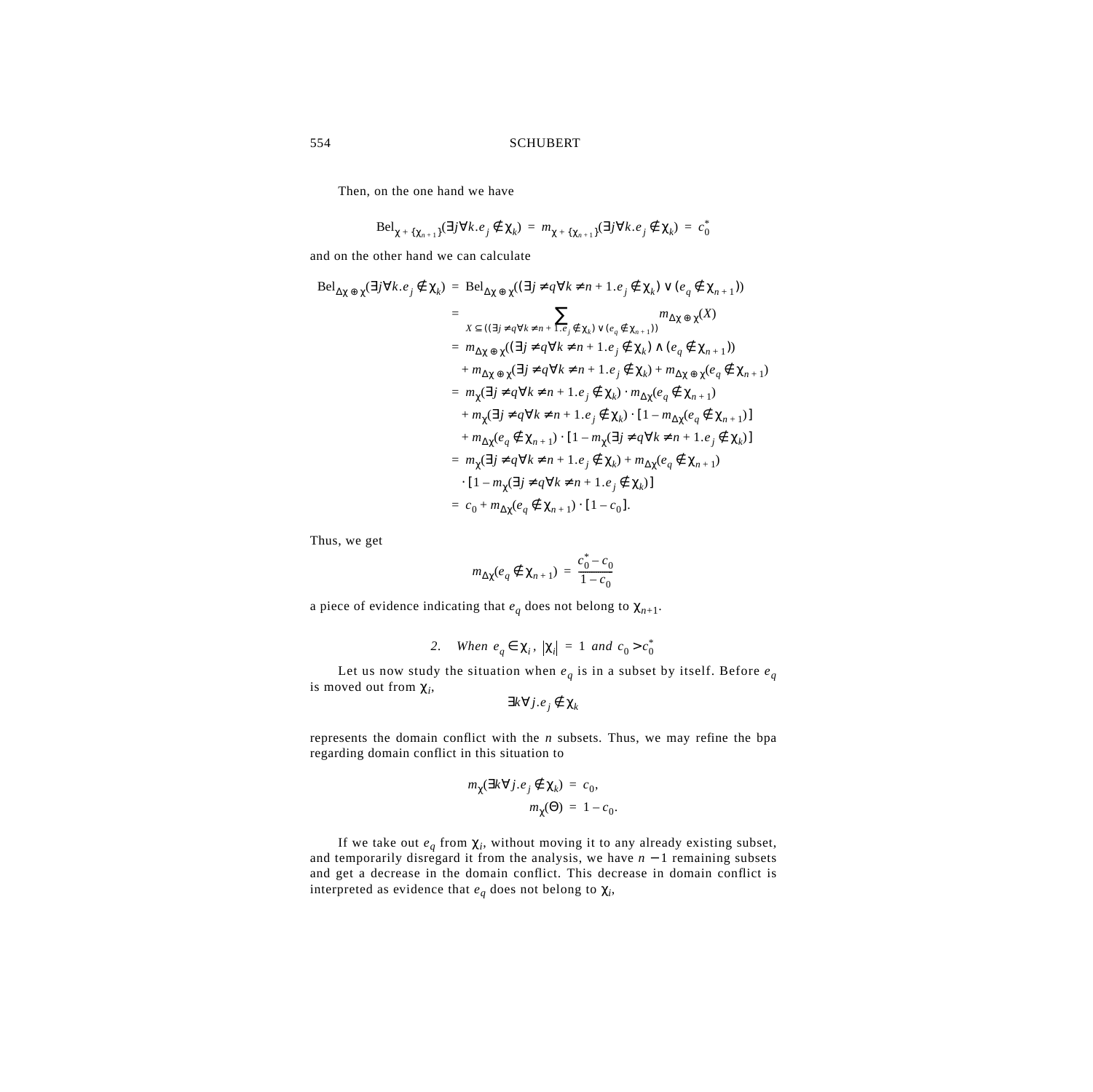$$
m_{\Delta \chi}(e_q \notin \chi_i),
$$
  

$$
m_{\Delta \chi}(\Theta).
$$

The remaining domain conflict indicate that there is now at least one other subset  $\chi_k$ ,  $k \neq i$ , that does not contain any pieces of evidence  $e_j$ ,  $j \neq q$ ,

$$
m_{\chi - {\{\chi_i\}}}(\exists k \neq i \forall j \neq q.e_j \notin \chi_k) = c_0^*,
$$
  

$$
m_{\chi - {\{\chi_i\}}}(\Theta) = 1 - c_0^*.
$$

As before, we will derive  $m_{\Delta \chi} (e_q \notin \chi_i)$  by stating that

$$
\text{Bel}_{\chi}(\exists k \forall j.e_j \notin \chi_k) = \text{Bel}_{\Delta \chi \oplus (\chi - \{\chi_i\})}(\exists k \forall j.e_j \notin \chi_k).
$$

Before  $e_q$  is taken out from  $\chi_i$  we may rewrite the proposition

$$
\exists k \forall j. e_j \notin \chi_k
$$

as

$$
[\exists k \neq i((\forall j \neq q.e_j \notin \chi_k) \land (e_q \notin \chi_k)) ] \lor [(\forall j \neq q.e_j \notin \chi_i) \land (e_q \notin \chi_i)]
$$

and as

$$
(\exists k \neq i \forall j \neq q. e_j \notin \chi_k) \vee (e_q \notin \chi_i).
$$

since  $e_{\alpha} \notin \chi_k$  for some  $k \neq i$  and  $e_j \notin \chi_k$  for all other pieces of evidence than *eq*, since *eq* is still in χ*i*.  $e_q \notin \chi_k$  for some  $k \neq i$  and  $e_j \notin \chi_i$ 

Similarly to the previous case we have

$$
\text{Bel}_{\chi}(\exists k \forall j. e_j \notin \chi_k) = m_{\chi}(\exists k \forall j. e_j \notin \chi_k) = c_0
$$

and may calculate

$$
Bel_{\Delta\chi \oplus (\chi - \{\chi_i\})}(\exists k \forall j.e_j \notin \chi_k) = Bel_{\Delta\chi \oplus (\chi - \{\chi_i\})}((\exists k \neq i \forall j \neq q.e_j \notin \chi_k) \vee (e_q \notin \chi_i))
$$
\n
$$
= \sum_{X \subseteq ((\exists k \neq i \forall j \neq q.e_j \notin \chi_k) \vee (e_q \notin \chi_i))} m_{\Delta\chi \oplus (\chi - \{\chi_i\})}(X)
$$
\n
$$
= m_{\Delta\chi \oplus (\chi - \{\chi_i\})}((\exists k \neq i \forall j \neq q.e_j \notin \chi_k) \wedge (e_q \notin \chi_i))
$$
\n
$$
+ m_{\Delta\chi \oplus (\chi - \{\chi_i\})}(\exists k \neq i \forall j \neq q.e_j \notin \chi_k) + m_{\Delta\chi \oplus (\chi - \{\chi_i\})} (e_q \notin \chi_i)
$$
\n
$$
= m_{\chi - \{\chi_i\}}(\exists k \neq i \forall j \neq q.e_j \notin \chi_k) \cdot m_{\Delta\chi} (e_q \notin \chi_i)
$$
\n
$$
+ m_{\chi - \{\chi_i\}}(\exists k \neq i \forall j \neq q.e_j \notin \chi_k) \cdot [1 - m_{\Delta\chi} (e_q \notin \chi_i)]
$$
\n
$$
+ m_{\Delta\chi} (e_q \notin \chi_i) \cdot [1 - m_{\chi - \{\chi_i\}}(\exists k \neq i \forall j \neq q.e_j \notin \chi_k)]
$$
\n
$$
= m_{\chi - \{\chi_i\}}(\exists k \neq i \forall j \neq q.e_j \notin \chi_k) + m_{\Delta\chi} (e_q \notin \chi_i)
$$
\n
$$
\cdot [1 - m_{\chi - \{\chi_i\}}(\exists k \neq i \forall j \neq q.e_j \notin \chi_k)]
$$
\n
$$
= c_0^* + m_{\Delta\chi} (e_q \notin \chi_i) \cdot [1 - c_0^*].
$$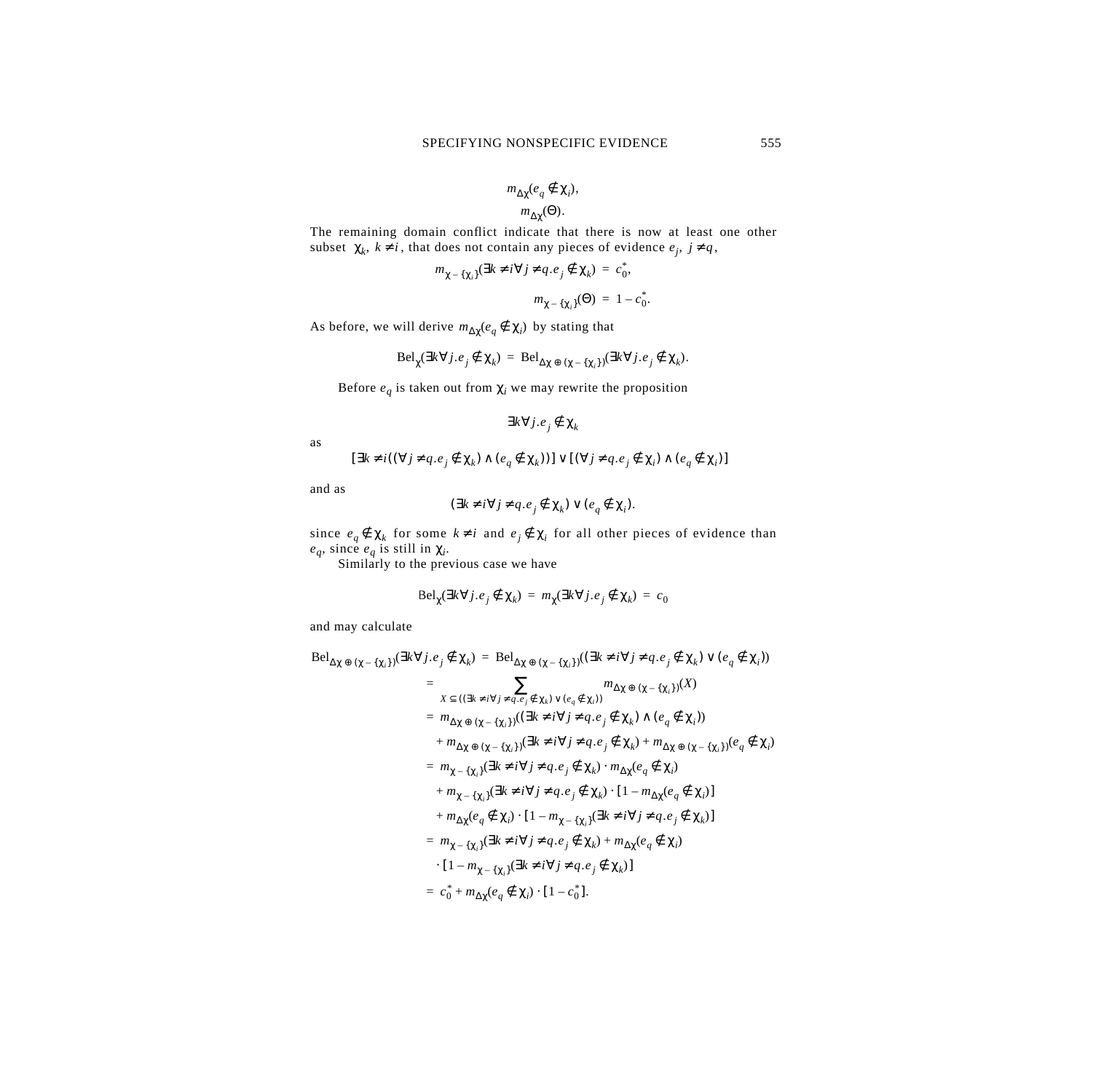Thus, when  $c_0 > c_0^*$  we have

$$
m_{\Delta \chi}(e_q \notin \chi_i) = \frac{c_0 - c_0^*}{1 - c_0^*}.
$$

3. When 
$$
e_q \in \chi_i
$$
,  $|\chi_i| = 1$  and  $c_0 < c_0^*$ 

A completely different situation occurs when  $c_0 < c_0^*$ . This is the case when we choose to represent the domain conflict as an exclusive-OR of two propositions,

$$
[(\exists j \forall k. e_j \notin \chi_k) \land (\neg \exists k \forall j. e_j \notin \chi_k)] \lor [(\neg \exists j \forall k. e_j \notin \chi_k) \land (\exists k \forall j. e_j \notin \chi_k)],
$$

one stating that there is at least one piece of evidence that does not belong to any of the *n* subsets and the other one stating that there is at least one subset that does not contain any pieces of evidence. Thus, we can refine the bpa regarding domain conflict to

$$
m_{\chi} \left( \begin{array}{c} \left[ (\exists j \forall k. e_j \notin \chi_k) \wedge (\neg \exists k \forall j. e_j \notin \chi_k) \right] \\ \vee \left[ (\neg \exists j \forall k. e_j \notin \chi_k) \wedge (\exists k \forall j. e_j \notin \chi_k) \right] \right) = c_0, \\ m_{\chi}(\Theta) = 1 - c_0. \end{array} \right)
$$

If we take out  $e_q$  from  $\chi_i$  as in the previous case, without moving it to any already existing subset, and temporarily disregard it from the analysis, we have *n* − 1 remaining subsets since  $|\chi_i|$  was equal to one and get an increase in the domain conflict. This increase in domain conflict will be interpreted as evidence that  $e_q$  belongs to  $\chi_i$ ,

$$
m_{\Delta \chi}(e_q \in \chi_i),
$$
  

$$
m_{\Delta \chi}( \Theta).
$$

The remaining domain conflict indicate that there is now at least one other subset  $\chi_k$ ,  $k \neq i$ , that does not contain any pieces of evidence  $e_j$ ,  $j \neq q$ , or that there is at least one piece of evidence  $e_j$ ,  $j \neq q$ , that does not belong to any of the  $n-1$  subsets  $\chi_k$ ,  $k \neq i$ ,

$$
m_{\chi-\{\chi_i\}}\left(\begin{array}{cc}((\exists j\neq q\forall k\neq i.e_j\in\chi_k)\wedge(\neg\exists k\neq i\forall j\neq q.e_j\in\chi_k))\\ \vee((\neg\exists j\neq q\forall k\neq i.e_j\in\chi_k)\wedge(\exists k\neq i\forall j\neq q.e_j\notin\chi_k))\end{array}\right)=c_0^*,
$$

$$
m_{\chi-\{\chi_i\}}(\Theta)=1-c_0^*.
$$

We will derive  $m_{\Delta\chi}(\cdot)$  by stating that

$$
\text{Bel}_{\chi} \left( \begin{array}{l} \left[ (\exists j \forall k. e_j \notin \chi_k \right) \land (\neg \exists k \forall j. e_j \notin \chi_k) \right] \\ \lor \left[ (\neg \exists j \forall k. e_j \notin \chi_k \right) \land (\exists k \forall j. e_j \notin \chi_k) \right] \end{array} \right)
$$
\n
$$
= \text{Bel}_{\Delta \chi} \oplus (\chi - \{\chi_i\}) \left( \begin{array}{l} \left[ (\exists j \forall k. e_j \notin \chi_k \right) \land (\neg \exists k \forall j. e_j \notin \chi_k) \right] \\ \lor \left[ (\neg \exists j \forall k. e_j \notin \chi_k \right) \land (\exists k \forall j. e_j \notin \chi_k) \right] \end{array} \right).
$$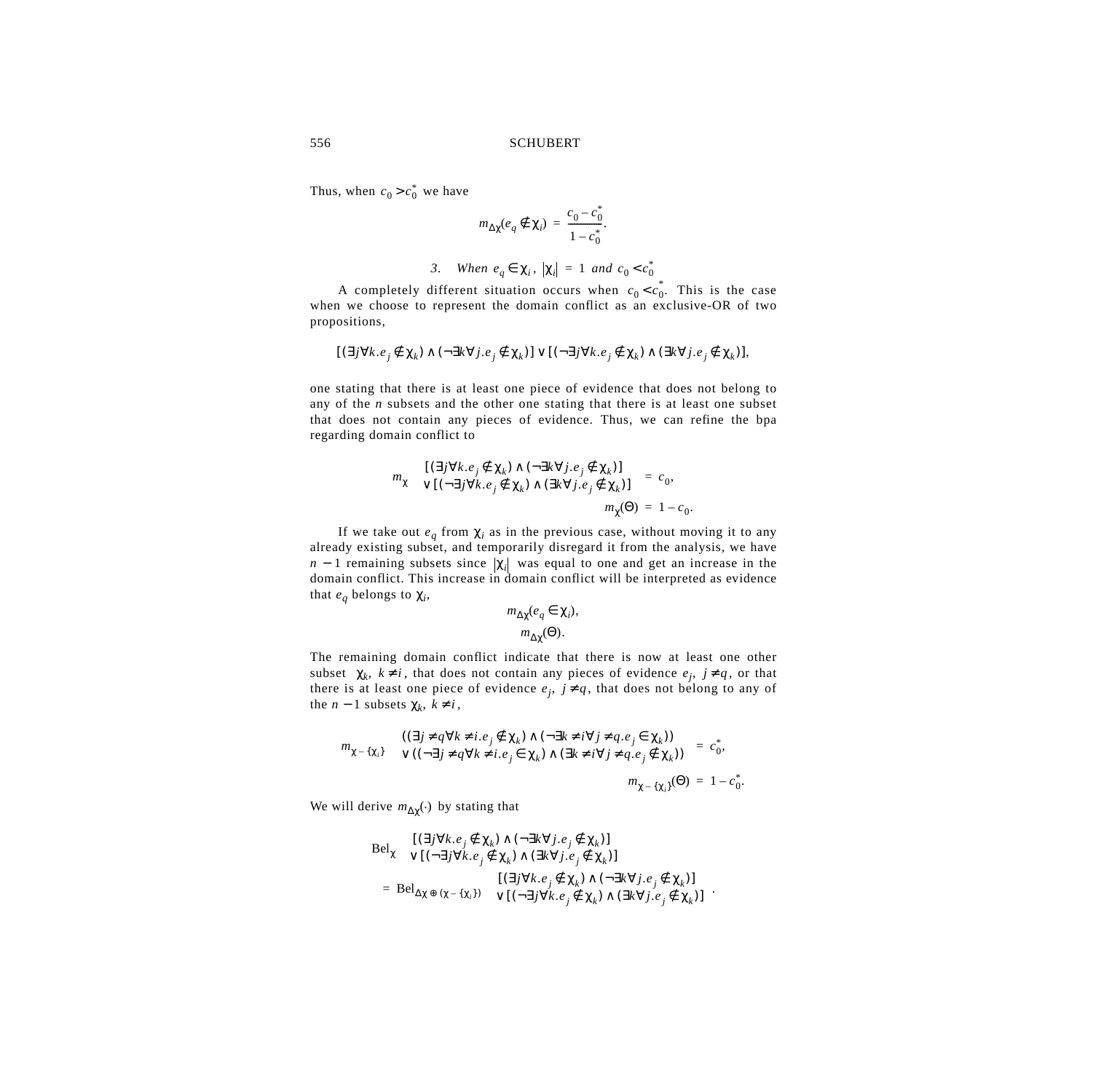The domain conflict, represented by

$$
[(\exists j \forall k. e_j \not\in \chi_k) \wedge (\neg \exists k \forall j. e_j \not\in \chi_k)] \vee [(\neg \exists j \forall k. e_j \not\in \chi_k) \wedge (\exists k \forall j. e_j \not\in \chi_k)],
$$

can be rewritten as

$$
[((\exists j \neq q \forall k \neq i.e_j \notin \chi_k) \lor (e_q \notin \chi_i)) \land ((\forall k \neq i \exists j \neq q.e_j \in \chi_k) \land (e_q \in \chi_i))]
$$
  
 
$$
\lor [((\forall j \neq q \exists k \neq i.e_j \in \chi_k) \land (e_q \in \chi_i)) \land ((\exists k \neq i \forall j \neq q.e_j \notin \chi_k) \lor (e_q \notin \chi_i))],
$$

by using the simplifications of the previous two sections and further simplified as ∃*j q* ≠ ∀*k i* ≠ .*e <sup>j</sup>* χ ∉ *<sup>k</sup>* ( ) ∀*k i* ≠ ∃*j q* ≠ .*e <sup>j</sup>* χ ∈ *<sup>k</sup>* ( ) *eq* χ ∈ *<sup>i</sup>* ( ) ∧ ∧ ( )

$$
((\exists j \neq q \forall k \neq i.e_j \notin \chi_k) \land (\forall k \neq i \exists j \neq q.e_j \in \chi_k) \land (e_q \in \chi_i))
$$
  
 
$$
\lor ((\forall j \neq q \exists k \neq i.e_j \in \chi_k) \land (\exists k \neq i \forall j \neq q.e_j \notin \chi_k) \lor (e_q \in \chi_i)),
$$

and finally restated as

$$
[(\exists j \neq q \forall k \neq i.e_j \notin \chi_k) \land (\neg \exists k \neq i \forall j \neq q.e_j \in \chi_k))
$$
  
 
$$
\lor ((\neg \exists j \neq q \forall k \neq i.e_j \in \chi_k) \land (\exists k \neq i \forall j \neq q.e_j \notin \chi_k)) \land (e_q \in \chi_i)
$$

where the first part is interpreted as the domain conflict before *eq* is moved from χ*i* and the second a proposition stating that *eq* belongs to χ*i*.

Then, on the one hand we have

$$
Bel_{\chi} \left( \begin{array}{c} \left[ (\exists j \forall k . e_j \notin \chi_k) \wedge (\neg \exists k \forall j . e_j \notin \chi_k) \right] \\ \vee \left[ (\neg \exists j \forall k . e_j \notin \chi_k) \wedge (\exists k \forall j . e_j \notin \chi_k) \right] \right) \\ = m_{\chi} \left( \begin{array}{c} \left[ (\exists j \forall k . e_j \notin \chi_k) \wedge (\neg \exists k \forall j . e_j \notin \chi_k) \right] \\ \vee \left[ (\neg \exists j \forall k . e_j \notin \chi_k) \wedge (\exists k \forall j . e_j \notin \chi_k) \right] \right) = c_0 \end{array} \right)
$$

and on the other hand we can calculate

Bel∆χ χ χ*<sup>i</sup>* <sup>⊕</sup> ( ) – { } ∃*j*∀*k*.*e <sup>j</sup>* χ ∉ *<sup>k</sup>* ( ) ∃*k*∀*j*.*e <sup>j</sup>* χ ¬ ∉ *<sup>k</sup>* [ ] ∧ ( ) <sup>∃</sup>*j*∀*k*.*<sup>e</sup> <sup>j</sup>* <sup>χ</sup> <sup>¬</sup> <sup>∉</sup> *<sup>k</sup>* ( ) <sup>∃</sup>*k*∀*j*.*<sup>e</sup> <sup>j</sup>* <sup>χ</sup> <sup>∉</sup> *<sup>k</sup>* <sup>∨</sup> [ ] <sup>∧</sup> ( ) Bel∆χ χ χ*<sup>i</sup>* <sup>⊕</sup> ( ) – { } ∃*j q* ≠ ∀*k i* ≠ .*e <sup>j</sup>* χ ∉ *<sup>k</sup>* ( ) ¬∃*k* ≠ *i*∀*j q* ≠ .*e <sup>j</sup>* χ ∈ *<sup>k</sup>* [( ) ∧ ( ) ¬∃*j* ≠ *q*∀*k i* ≠ .*e <sup>j</sup>* χ ∈ *<sup>k</sup>* ( ) ∃*k i* ≠ ∀*j q* ≠ .*e <sup>j</sup>* χ ∉ *<sup>k</sup>* ∨ ] ( ) ∧ ( ) *eq* <sup>χ</sup> <sup>∈</sup> *<sup>i</sup>* <sup>∧</sup> ( ) = *m*∆χ χ χ*<sup>i</sup>* <sup>⊕</sup> ( ) – { } ( ) *X X* ∃*j q* ≠ ∀*k i* ≠ .*e <sup>j</sup>* χ ∉ *<sup>k</sup>* ( ) ¬∃*k* ≠ *i*∀*j q* ≠ .*e <sup>j</sup>* χ ∈ *<sup>k</sup>* [( ) ∧ ( ) ¬∃*<sup>j</sup>* <sup>≠</sup> *<sup>q</sup>*∀*k i* <sup>≠</sup> .*<sup>e</sup> <sup>j</sup>* <sup>χ</sup> <sup>∈</sup> *<sup>k</sup>* ( ) <sup>∃</sup>*k i* <sup>≠</sup> <sup>∀</sup>*j q* <sup>≠</sup> .*<sup>e</sup> <sup>j</sup>* <sup>χ</sup> <sup>∉</sup> *<sup>k</sup>* ∨ ] ( ) <sup>∧</sup> ( ) *eq* <sup>χ</sup> <sup>∈</sup> *<sup>i</sup>* <sup>∧</sup> ( ) <sup>⊆</sup> <sup>=</sup> ∑ *m*∆χ χ χ*<sup>i</sup>* <sup>⊕</sup> ( ) – { } ∃*j q* ≠ ∀*k i* ≠ .*e <sup>j</sup>* χ ∉ *<sup>k</sup>* ( ) ¬∃*k* ≠ *i*∀*j q* ≠ .*e <sup>j</sup>* χ ∈ *<sup>k</sup>* [( ) ∧ ( ) ¬∃*j* ≠ *q*∀*k i* ≠ .*e <sup>j</sup>* χ ∈ *<sup>k</sup>* ( ) ∃*k i* ≠ ∀*j q* ≠ .*e <sup>j</sup>* χ ∉ *<sup>k</sup>* ∨ ] ( ) ∧ ( ) *eq* <sup>χ</sup> <sup>∈</sup> *<sup>i</sup>* <sup>∧</sup> ( ) =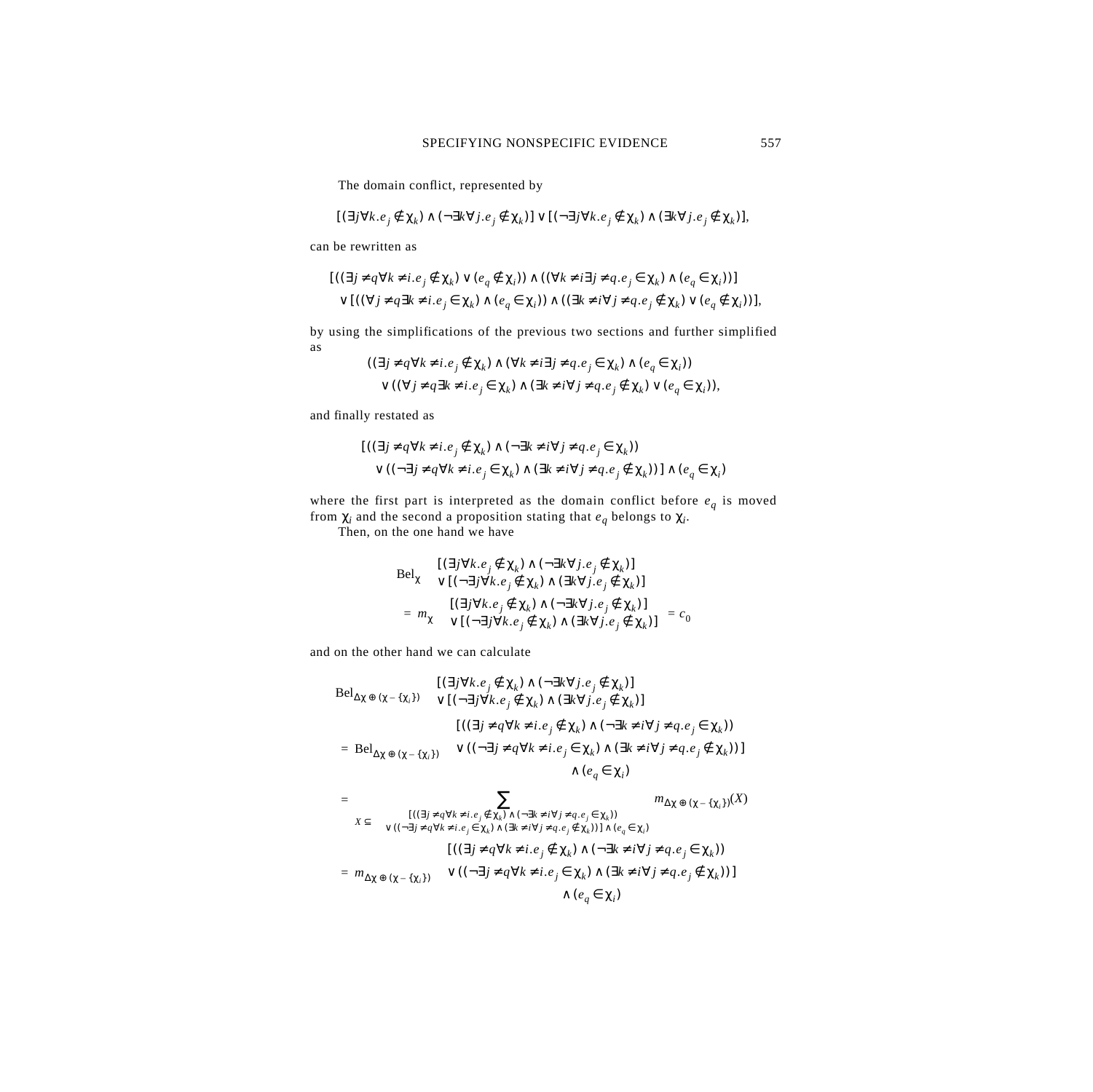$$
= m_{\chi - \{\chi_i\}} \left( \begin{array}{c} \left[ ((\exists j \neq q \forall k \neq i.e_j \notin \chi_k) \land (\neg \exists k \neq i \forall j \neq q.e_j \in \chi_k) \right) \\ \lor ((\neg \exists j \neq q \forall k \neq i.e_j \in \chi_k) \land (\exists k \neq i \forall j \neq q.e_j \notin \chi_k) \right) \end{array} \right)
$$
  

$$
\cdot m_{\Delta \chi} (e_q \in \chi_i) = c_0^* \cdot m_{\Delta \chi} (e_q \in \chi_i).
$$

Thus, if  $c_0 < c_0^*$  then

$$
m_{\Delta\chi}(e_q \in \chi_i) = \frac{c_0}{c_0^*}
$$

is derived as our piece of evidence.

# **C. Summary of Evidence**

In summary we have the following pieces of evidence, (for all *i* when  $e_q \in \chi_i$  we have  $m(e_q \notin \chi_j) = ...$ ,

$$
\forall i, e_q \in \chi_i.m(e_q \notin \chi_j) = \begin{cases} \frac{c_0^* - c_0}{1 - c_0}, j = n + 1, |\chi_i| > 1 \\ \frac{c_i - c_i^*}{1 - c_i^*}, j = i, |\chi_i| > 1 \\ \frac{c_0 - c_0^*}{1 - c_0^*}, j = i, |\chi_i| = 1, c_0 > c_0^* \\ \frac{c_j^* - c_j}{1 - c_j}, \text{otherwise} \end{cases}
$$

and

$$
\forall i, e_q \in \chi_i.m(e_q \in \chi_i) = \frac{c_0}{c_0^*} |\chi_i| = 1, c_0 < c_0^*.
$$

## **APPENDIX II: SPECIFYING EVIDENCE**

We may now specify any original piece of evidence by combining all evidence from conflict variations regarding this particular piece of evidence. Then we may calculate the belief and plausibility for each subset that this particular piece of evidence belongs to the subset. The belief that it belongs to a subset will be zero, except when  $e_q \in \chi_i$ ,  $|\chi_i| = 1$  and  $c_0 < c_0^*$ , since every proposition regarding this piece of evidence then states that it does not belong to some subset.

In combining all pieces of evidence regarding an original piece of evidence we may receive support for a proposition stating that this piece of evidence does not belong to any of the subsets and cannot be put into a subset by itself. Since this is impossible, the statement is false and its support is the conflict in Dempster's rule. The statement that a piece of evidence does not belong any-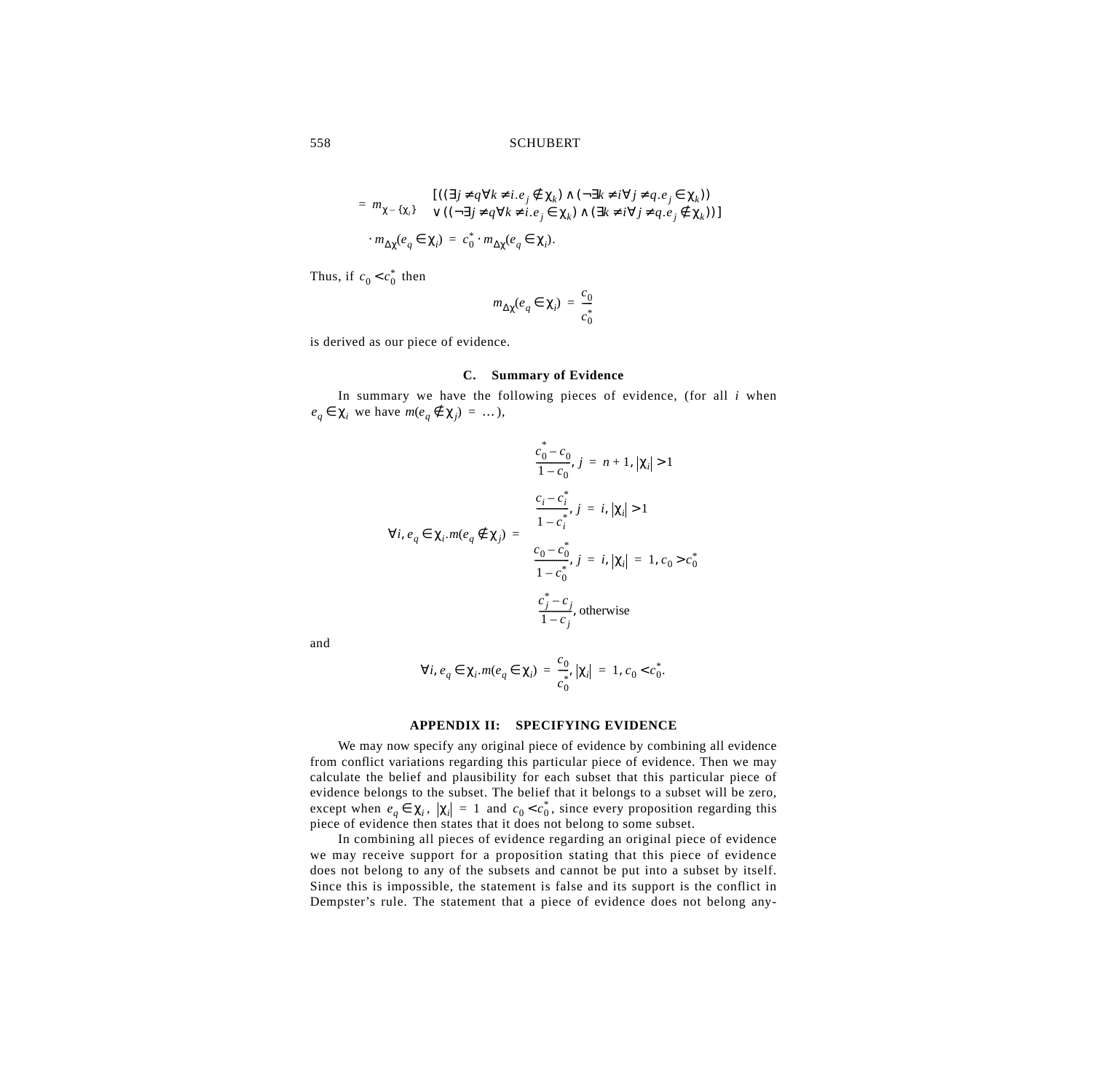where implies that it is false. Thus, we may interpret the conflict as support for this piece of evidence being false.

# **A. Combining Evidence About Evidence**

1. When 
$$
e_q \in \chi_i
$$
 and  $|\chi_i| > 1$ 

Let us assume that a piece of evidence,  $e_q$ , is in  $\chi_i$  and  $|\chi_i| > 1$ . When we combine all pieces of evidence regarding *eq* this results in a new basic probability assignment with  $\chi_i$  > 1

$$
\forall \chi^*, m^*(e_q \notin (\vee \chi^*)) = \prod_{\chi_j \in \chi^*} m(e_q \notin \chi_j) \cdot \prod_{\chi_j \in (\chi - \chi^*)} [1 - m(e_q \notin \chi_j)]
$$

where  $\chi^* \in 2^{\lambda}$ ,  $\chi = {\chi_1, ..., \chi_{n+1}}$  and  $\vee \chi^*$  is the disjunction of all elements in  $\chi^*$ .  $\chi^* \in 2^{\chi}, \ \chi = {\chi_{1}, ..., \chi_{n+1}}$  and  $\vee \chi^*$ 

From the new bpa we can calculate the conflict. The only statement that is false is the statement that  $e_q \notin ( \vee \chi)$ , i.e., that  $\forall j.e_q \notin \chi_j$ .

Thus, the conflict becomes

$$
k = m^*(e_q \notin (\vee \chi)) = \prod_{j=1}^{n+1} m(e_q \notin \chi_j) = \frac{c_0^* - c_0}{1 - c_0} \cdot \prod_{j=1}^{n} \frac{c_j^* - c_j}{1 - c_j}.
$$

When calculating belief and plausibility that *eq* belongs to some subset other than  $\chi_{n+1}$  we have

$$
\forall k \neq n+1. \text{Bel}(e_q \in \chi_k) = 1 - \sum_{X \subseteq (e_q \in \chi_k)} m(X) = 0
$$

and

$$
\forall k \neq n+1. \text{PIs}(e_q \in \chi_k) = 1 - \text{Bel}(e_q \notin \chi_k) = 1 - \sum_{X \subseteq (e_q \notin \chi_k)} m(X)
$$
  
=  $1 - \frac{1}{1 - k} \cdot m(e_q \notin \chi_k) \cdot \left[ 1 - \prod_{\substack{j=1 \ j \neq k}}^{n+1} m(e_q \notin \chi_j) \right]$   
=  $1 - \frac{m(e_q \notin \chi_k) - \prod_{\substack{j=1 \ j \neq 1}}^{n+1} m(e_q \notin \chi_j)}{1 - \prod_{\substack{j=1 \ j \neq 1}}^{n+1} m(e_q \notin \chi_j)} = \frac{1 - m(e_q \notin \chi_k)}{1 - \prod_{\substack{j=1 \ j \neq 1}}^{n+1} m(e_q \notin \chi_j)}$   
= 
$$
\frac{1 - \frac{c_k^* - c_k}{1 - c_k}}{1 - \frac{c_0^* - c_0}{1 - c_0} \cdot \prod_{\substack{j=1 \ j \neq 1}}^{n} \frac{c_j^* - c_j}{1 - c_j}}
$$

while for the subset  $\chi_{n+1}$  we have

$$
Bel(e_q \in \chi_{n+1}) = 1 - \sum_{X \subseteq (e_q \in \chi_{n+1})} m(X) = 0
$$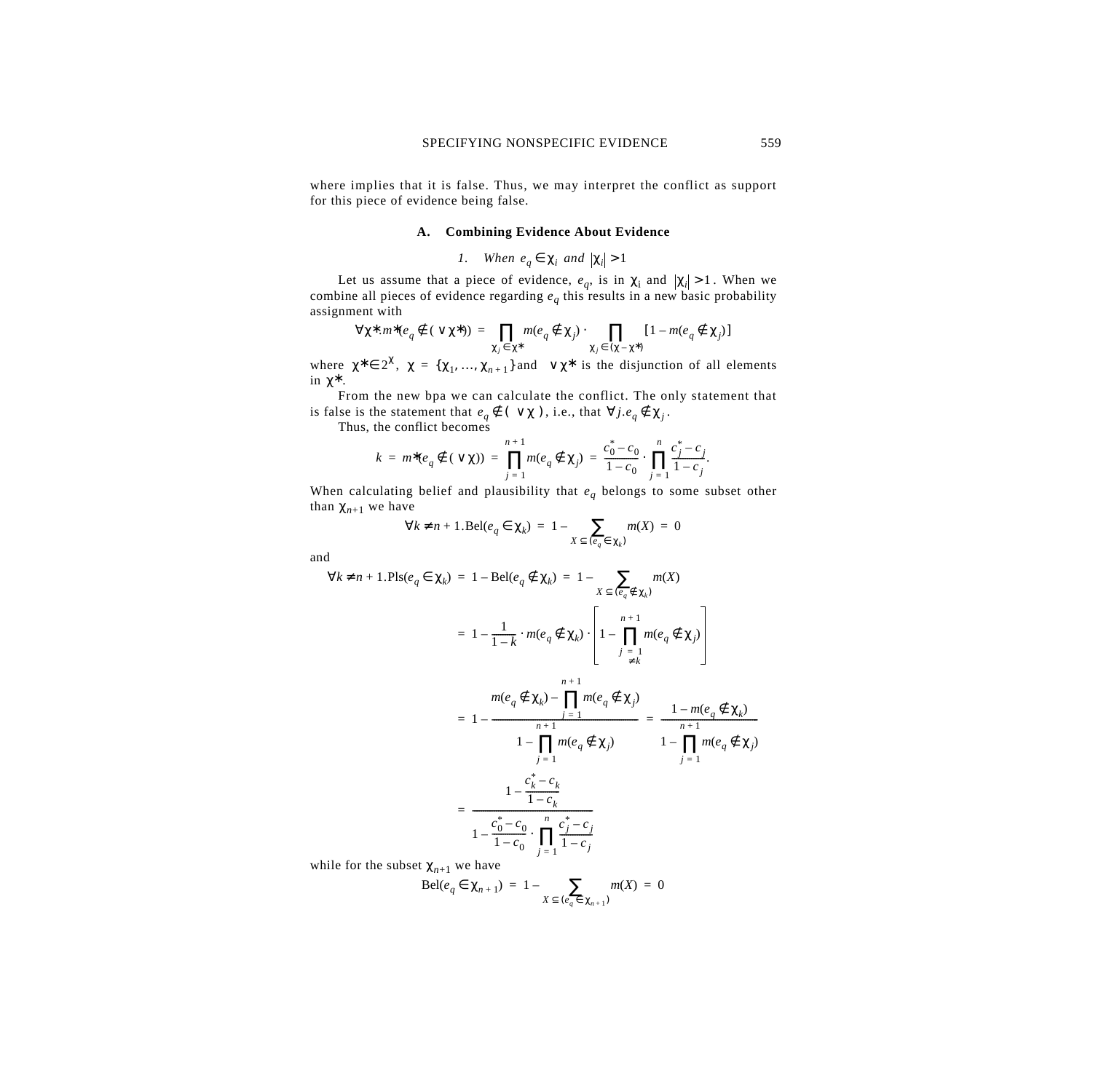and

$$
\begin{split} \text{PIs}(e_{q} \in \chi_{n+1}) &= 1 - \text{Bel}(e_{q} \notin \chi_{n+1}) = 1 - \sum_{X \subseteq (e_{q} \notin \chi_{n+1})} m(X) \\ &= 1 - \frac{1}{1 - k} \cdot m(e_{q} \notin \chi_{n+1}) \cdot \left[ 1 - \prod_{j=1}^{n} m(e_{q} \notin \chi_{j}) \right] \\ &= 1 - \frac{m(e_{q} \notin \chi_{n+1}) - \prod_{j=1}^{n+1} m(e_{q} \notin \chi_{j})}{1 - \prod_{j=1}^{n+1} m(e_{q} \notin \chi_{j})} = \frac{1 - m(e_{q} \notin \chi_{n+1})}{1 - \prod_{j=1}^{n+1} m(e_{q} \notin \chi_{j})} \\ &= \frac{1 - \frac{c_{0}^{*} - c_{0}}{1 - c_{0}}}{1 - \frac{c_{0}^{*} - c_{0}}{1 - c_{0}}}. \\ \end{split}
$$

2. When 
$$
e_q \in \chi_i
$$
,  $|\chi_i| = 1$  and  $c_0 > c_0^*$ 

In this situation the domain conflict variation appeared in the *i*th piece of evidence instead of the  $n + 1$ th. When we combine the available evidence we get a new basic probability assignment with

$$
\forall \chi^*, m^*(e_q \notin (\neg \vee \chi^*)) = \prod_{\chi_j \in \chi^*} m(e_q \notin \chi_j) \cdot \prod_{\chi_j \in (\chi - \chi^*)} [1 - m(e_q \notin \chi_j)]
$$

but here  $\chi^* \in 2^{\chi}$  where  $\chi = {\chi_1, ..., \chi_n}$ .  $\chi^* \in 2^{\chi}$  where  $\chi = {\chi_1, ..., \chi_n}$ 

With no evidence from a  $n + 1$ th subset and domain conflict variation in the *i*th piece of evidence we have a slight change in the calculation of conflict,

$$
k = m^{*}(e_{q} \notin (\vee \chi)) = \prod_{j=1}^{n} m(e_{q} \notin \chi_{j}) = \frac{c_{0} - c_{0}^{*}}{1 - c_{0}} \cdot \prod_{\substack{j=1 \\ \neq i}}^{n} \frac{c_{j}^{*} - c_{j}}{1 - c_{j}}
$$

and in the calculation of plausibility. For subsets except  $\chi_i$  we get

$$
\forall k \neq i. \text{Bel}(e_q \in \chi_k) = 0,
$$
  

$$
\forall k \neq i. \text{Pls}(e_q \in \chi_k) = 1 - \text{Bel}(e_q \notin \chi_k) = 1 - \sum_{X \subseteq (e_q \notin \chi_k)} m(X)
$$
  

$$
= \frac{1 - m(e_q \notin \chi_k)}{1 - \prod_{j=1}^n m(e_q \notin \chi_j)} = \frac{1 - \frac{c_k^* - c_k}{1 - c_k}}{1 - \frac{c_0 - c_0^*}{1 - c_0^*} \cdot \prod_{\substack{j=1 \ \neq i}}^n \frac{c_j^* - c_j}{1 - c_j}}
$$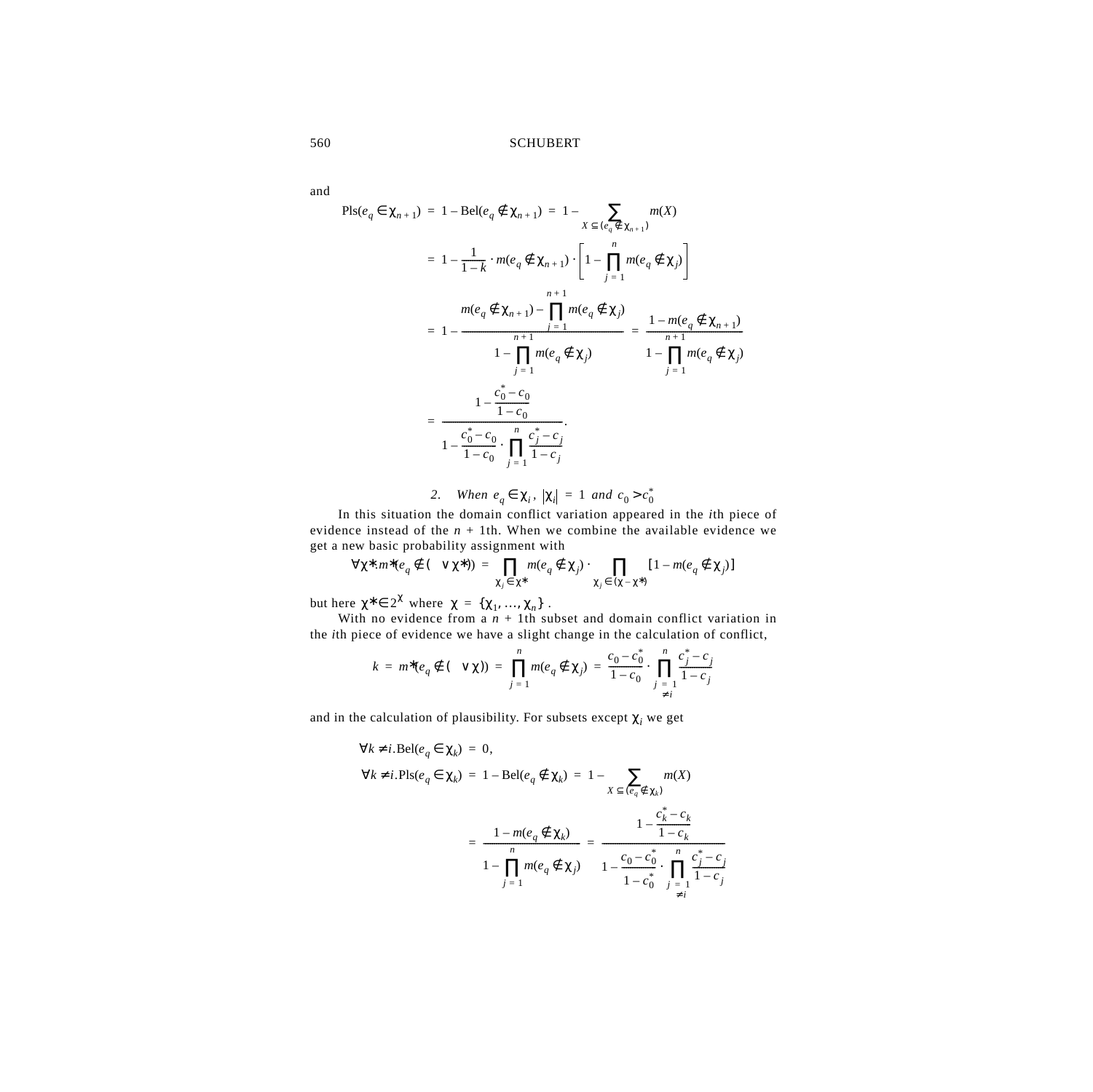and for 
$$
\chi_i
$$

$$
Bel(e_q \in \chi_i) = 0,
$$
  
\n
$$
Pls(e_q \in \chi_i) = 1 - Bel(e_q \notin \chi_i) = 1 - \sum_{X \subseteq (e_q \notin \chi_i)} m(X)
$$
  
\n
$$
= \frac{1 - m(e_q \notin \chi_i)}{1 - \prod_{j=1}^{n} m(e_q \notin \chi_j)} = \frac{1 - \frac{c_0^* - c_0}{1 - c_0}}{1 - \frac{c_0^* - c_0}{1 - c_0} \cdot \prod_{\substack{j=1 \ j \neq i}}^{n} \frac{c_j^* - c_j}{1 - c_j}}.
$$

3. When 
$$
e_q \in \chi_i
$$
,  $|\chi_i| = 1$  and  $c_0 < c_0^*$ 

The increase in domain conflict when  $e_q$  was moved out from  $\chi_i$  introduced a new type of evidence supporting that  $e_q$  belongs to  $\chi_i$ . This changes the resulting bpa from the previous situations when we combine all pieces of evidence regarding *eq*. Our new bpa is

$$
\forall \chi^*, m^*(e_q \notin (\vee \chi^*))
$$

$$
= [1 - m(e_q \in \chi_i)] \cdot \prod_{\chi_j \in \chi^*} m(e_q \notin \chi_j) \cdot \prod_{\chi_j \in (\chi^{-i} - \chi^*)} [1 - m(e_q \notin \chi_j)]
$$

and

$$
m^*(e_q \in (\vee \chi^{-i})) = m(e_q \in \chi_i) + [1 - m(e_q \in \chi_i)] \cdot \prod_{\chi_j \in \chi^{-i}} m(e_q \notin \chi_j)
$$

where  $\chi^* \in 2^{\chi} - {\chi^2 \choose 2}$ ,  $\chi^{-1} = \chi - {\chi_i}$  and  $\chi = {\chi_1, ..., \chi_n}$ .  $\chi^* \in 2^{\chi^{-i}} - {\chi^{-i}}$ ,  $\chi^{-i} = \chi - {\chi_{i}}$  and  $\chi = {\chi_{1}, ..., \chi_{n}}$ 

Since we did not have a piece of evidence indicating that *eq* did not belong to  $\chi_i$  we will never have any support for the impossible statement that  $e_q$  does not belong anywhere in the new bpa. Thus, we will always get a zero conflict when combining these pieces of evidence;

$$
k = m^*(e_q \notin (\neg \vee \chi)) = 0.
$$

When calculating belief and plausibility for any subset other than  $\chi_i$  we get

$$
\forall k \neq i. \text{Bel}(e_q \in \chi_k) = 0
$$

and

$$
\forall k \neq i. \text{PIs}(e_q \in \chi_k) = 1 - \text{Bel}(e_q \notin \chi_k) = 1 - \sum_{X \subseteq (e_q \notin \chi_k)} m(X)
$$
  
= 1 - [m(e\_q \in \chi\_i) + \{1 - m(e\_q \in \chi\_i)\} \cdot m(e\_q \notin \chi\_k)]  
= [1 - m(e\_q \in \chi\_i)] \cdot [1 - m(e\_q \notin \chi\_k)]  
= \left(1 - \frac{c\_0}{c\_0^\*}\right) \cdot \left(1 - \frac{c\_k^\* - c\_k}{1 - c\_k}\right)

and for χ*i*: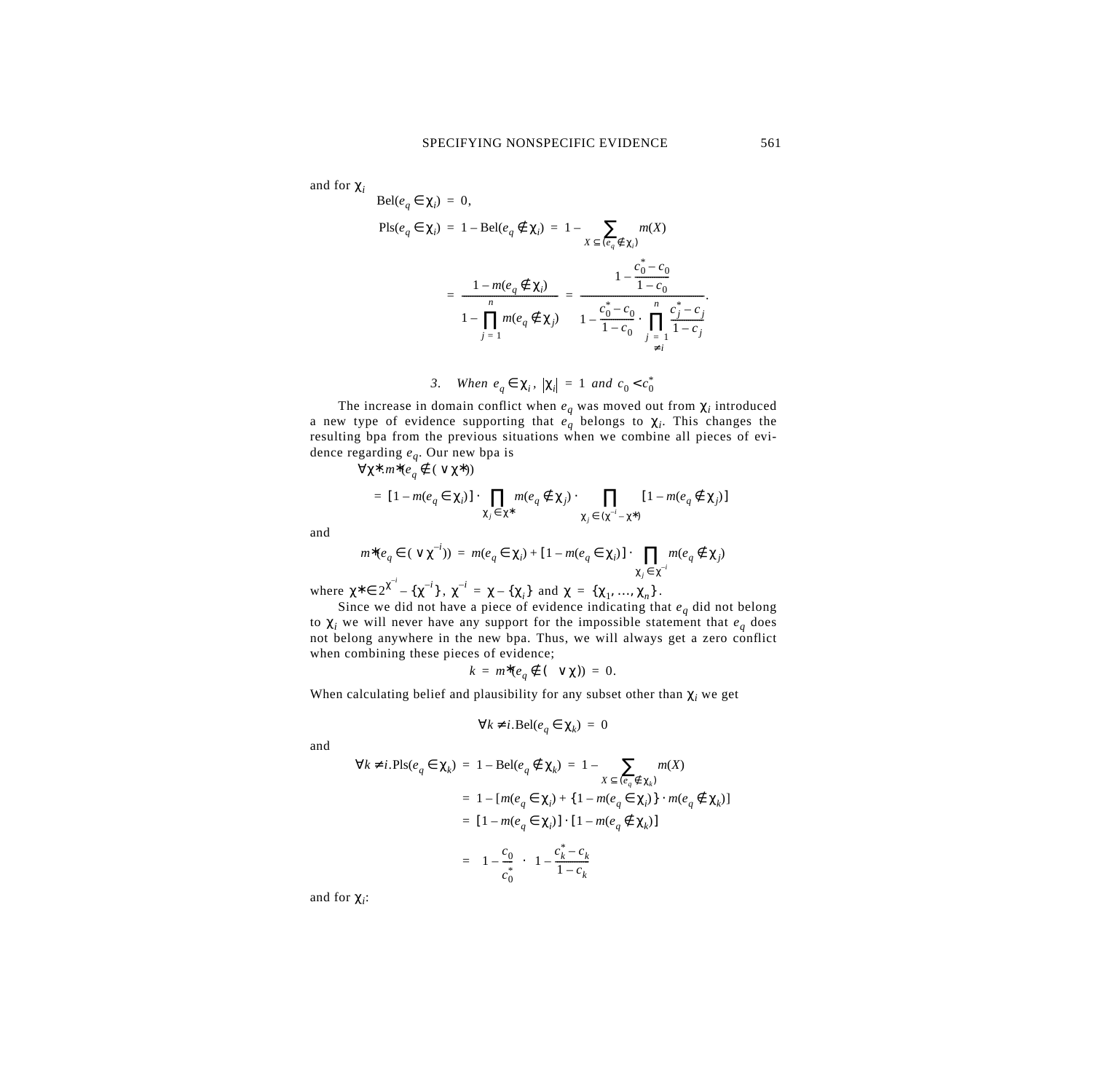$$
\text{Bel}(e_q \in \chi_i) = m(e_q \in \chi_i) + [1 - m(e_q \in \chi_i)] \cdot \prod_{\chi_j \in \chi^{-i}} m(e_q \notin \chi_j)
$$
\n
$$
= \frac{c_0}{\frac{c_0}{c_0}} + \left(1 - \frac{c_0}{c_0}\right) \cdot \prod_{\substack{j=1 \ j \neq i}}^{n} \frac{c_j^* - c_j}{1 - c_j}.
$$

and

$$
\operatorname{Pls}(e_q \in \chi_i) = 1 - \operatorname{Bel}(e_q \notin \chi_i) = 1 - \sum_{X \subseteq (e_q \notin \chi_i)} m(X) = 1
$$

because of the lack of evidence against that *eq* belongs to the *i*th subset.

# **B. The Evidence Specified**

With plausibilities for all propositions that the evidence is referring to some particular subset we may now make a partial specification of each piece of evidence. That is, we will have an "evidential interval" of belief and plausibility for each possible subset. Since  $e_q$  belong to  $\chi_i$  as a result of the iterative partitioning of all pieces of evidence, there was the least support against this and thus we will have the highest plausibility in favor of the proposition that  $e_q$  is referring to subset *i*. A piece of evidence nonspecific with regard to which event it is referring to may then be specified from

evidence *q*:  
\nproposition:  
\naction part: 
$$
A_f, A_g, ..., A_h
$$
  
\nevent part:  $E_i, E_j, ..., E_k$   
\n $m(A_f) = p_f$   
\n $m(A_g) = p_g$   
\n $\dots$   
\n $m(A_h) = p_h$   
\n $m(\Theta) = 1 - p_f - p_g - ... - p_h$ 

to

evidence *q*:  
\nproposition:  
\naction part: 
$$
A_f, A_g, ..., A_h
$$
  
\nevent part:  $[Bel(e_q \in \chi_i), Pls(e_q \in \chi_i)] / E_i, [0, Pls(e_q \in \chi_j)] / E_j, ...,$   
\n $[0, Pls(e_q \in \chi_k)] / E_k$   
\n $m(A_f) = p_f$   
\n $m(A_g) = p_g$   
\n $\dots$   
\n $m(A_h) = p_h$   
\n $m(\Theta) = 1 - p_f - p_g - ... - p_h$